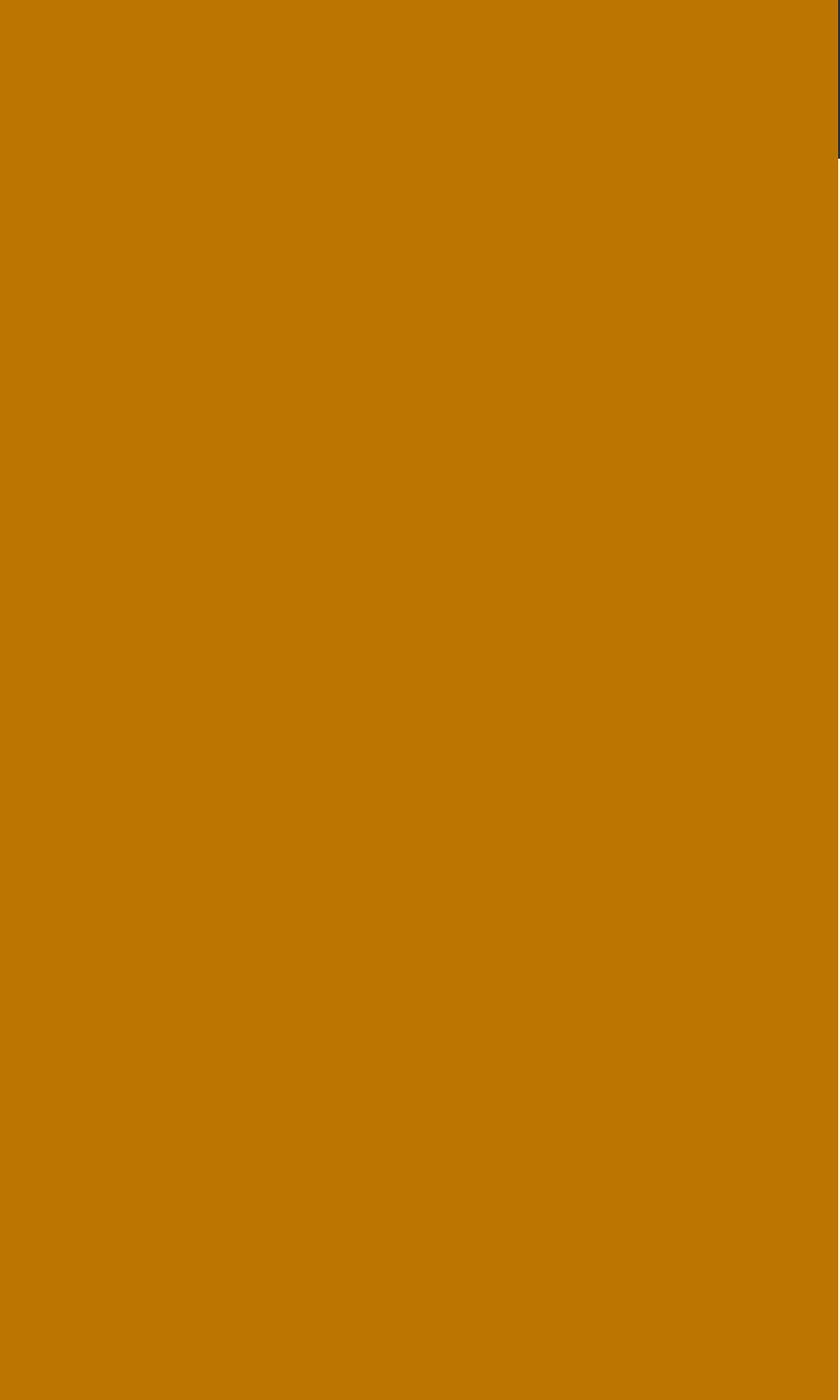# **PRINCIPLES** of Effective **TREATMENT**

- 1. No single treatment is appropriate for ALL INDIVIDUALS. Matching treatment settings, interventions, and services to each individual's particular problems and needs is critical to his or her ultimate success in returning to productive functioning in the family, workplace, and society.
- **2.** T reatment needs to be readily available. Because individuals who are addicted to drugs may be uncertain about entering treatment, taking advantage of opportunities when they are ready for treatment is crucial. Potential treatment applicants can be lost if treatment is not immediately available or is not readily accessible.
- **3. E** FFECTIVE TREATMENT ATTENDS TO MULTIPLE needs of the individual, not just his or her drug use. To be effective, treatment must address the individual's drug use and any associated medical, psychological, social, vocational, and legal problems.
- **4.** A N INDIVIDUAL'S TREATMENT AND SERVICES PLAN must be assessed continually and modified as necessary to ensure that the plan meets the person's changing needs. A patient may require varying combinations of services and treatment components during the course of treatment and recovery. In addition to counseling or psychotherapy, a patient at times may require medication, other medical services, family therapy, parenting instruction, vocational rehabilitation, and social and legal services. It is critical that the treatment approach be appropriate to the individual's age, gender, ethnicity, and culture.
- **5. CHE** EMAINING IN TREATMENT FOR AN ADEQUATE period of time is critical for treatment  $E$   $F$   $F$   $E$   $G$   $T$   $V$   $E$   $S$   $S$  . The appropriate duration for an individual depends on his or her problems and needs (see pages 13-51). Research indicates that for most patients, the threshold of significant improvement is reached at about 3 months in treatment. After this threshold is reached, additional treatment can produce further progress toward recovery. Because people often leave treatment prematurely, programs should include strategies to engage and keep patients in treatment.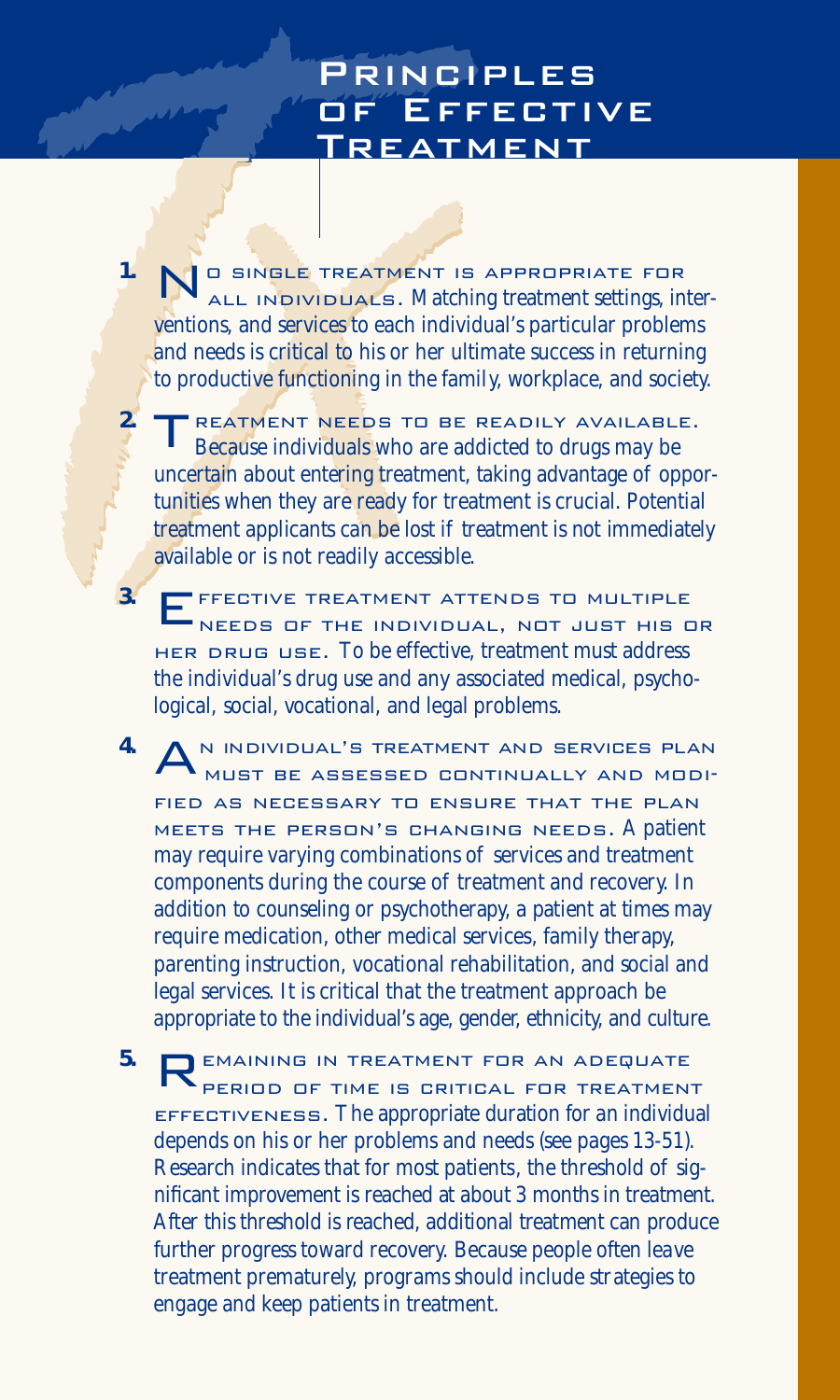**6.** COUNSELING (INDIVIDUAL AND/OR GROUP) AND other behavioral therapies are critical components of effective treatment for addict i o n . In therapy, patients address issues of motivation, build skills to resist drug use, replace drug-using activities with constructive and rewarding nondrug-using activities, and improve problem-solving abilities. Behavioral therapy also facilitates interpersonal relationships and the individual's ability to function in the family and community. (Pages 37-51 discuss details of different treatment components to accomplish these goals.)

4

- **7.** Medications are an important element of TREATMENT FOR MANY PATIENTS, ESPECIALLY when combined with counseling and other behavioral therapies. Methadone and levo-alphaacetylmethadol (LAAM) are very effective in helping individuals addicted to heroin or other opiates stabilize their lives and reduce their illicit drug use. Naltrexone is also an effective medication for some opiate addicts and some patients with co-occurring alcohol dependence. For persons addicted to nicotine, a nicotine replacement product (such as patches or gum) or an oral medication (such as bupropion) can be an effective component of treatment. For patients with mental disorders, both behavioral treatments and medications can be critically important.
- **8.** A DDICTED OR DRUG-ABUSING INDIVIDUALS WITH coexisting mental disorders should have both disorders treated in an integrated way. Because addictive disorders and mental disorders often occur in the same individual, patients presenting for either condition should be assessed and treated for the co-occurrence of the other type of disorder.
- **9.** Medical detoxification is only the first stage of addiction treatment and by itself does little to change long-term drug  $u$  s  $\varepsilon$ . Medical detoxification safely manages the acute physical symptoms of withdrawal associated with stopping drug use. While detoxification alone is rarely sufficient to help addicts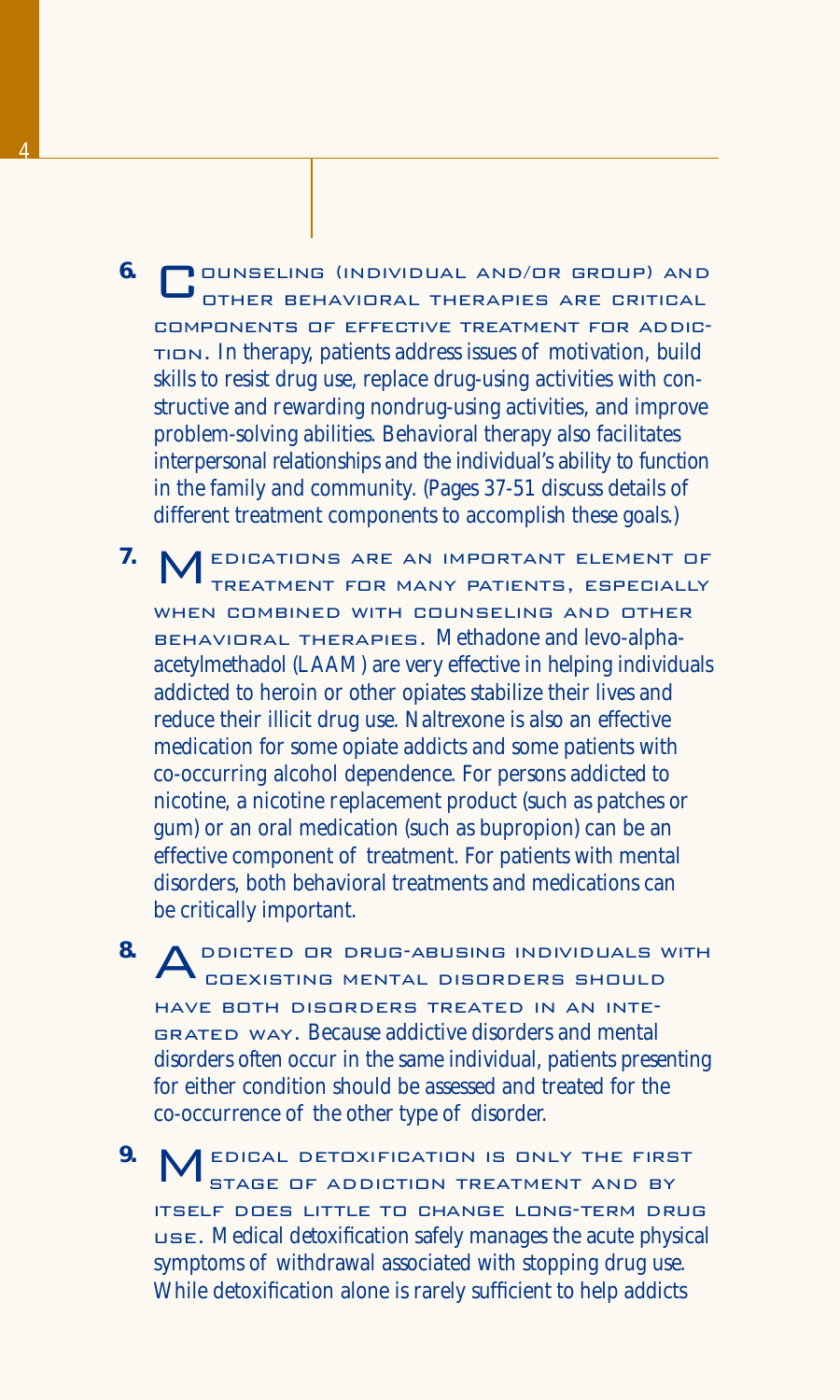achieve long-term abstinence, for some individuals it is a strongly indicated precursor to effective drug addiction treatment (see pages 25-35).

- $10.\top$ reatment does not need to be voluntary to be effective. Strong motivation can facilitate the treatment process. Sanctions or enticements in the family, employment setting, or criminal justice system can increase significantly both treatment entry and retention rates and the success of drug treatment interventions.
- 11. **O** OSSIBLE DRUG USE DURING TREATMENT MUST be monitored continuously. Lapses to drug use can occur during treatment. The objective monitoring of a patient's drug and alcohol use during treatment, such as through urinalysis or other tests, can help the patient withstand urges to use drugs. Such monitoring also can provide early evidence of drug use so that the individual's treatment plan can be adjusted. Feedback to patients who test positive for illicit drug use is an important element of monitoring.
- $12.$ reatment programs should provide assessment for HIV/AIDS, hepatitis B and C, tuberculosis and other infectious diseases, and counseling to help patients modify or change behaviors that place them-SELVES OR OTHERS AT RISK OF INFECTION. Counseling can help patients avoid high-risk behavior. Counseling also can help people who are already infected manage their illness.
- **13.** RECOVERY FROM DRUG ADDICTION CAN BE A long-term process and frequently re-QUIRES MULTIPLE EPISODES OF TREATMENT. As with other chronic illnesses, relapses to drug use can occur during or after successful treatment episodes. Addicted individuals may require prolonged treatment and multiple episodes of treatment to achieve long-term abstinence and fully restored functioning. Participation in self-help support programs during and following treatment often is helpful in maintaining abstinence.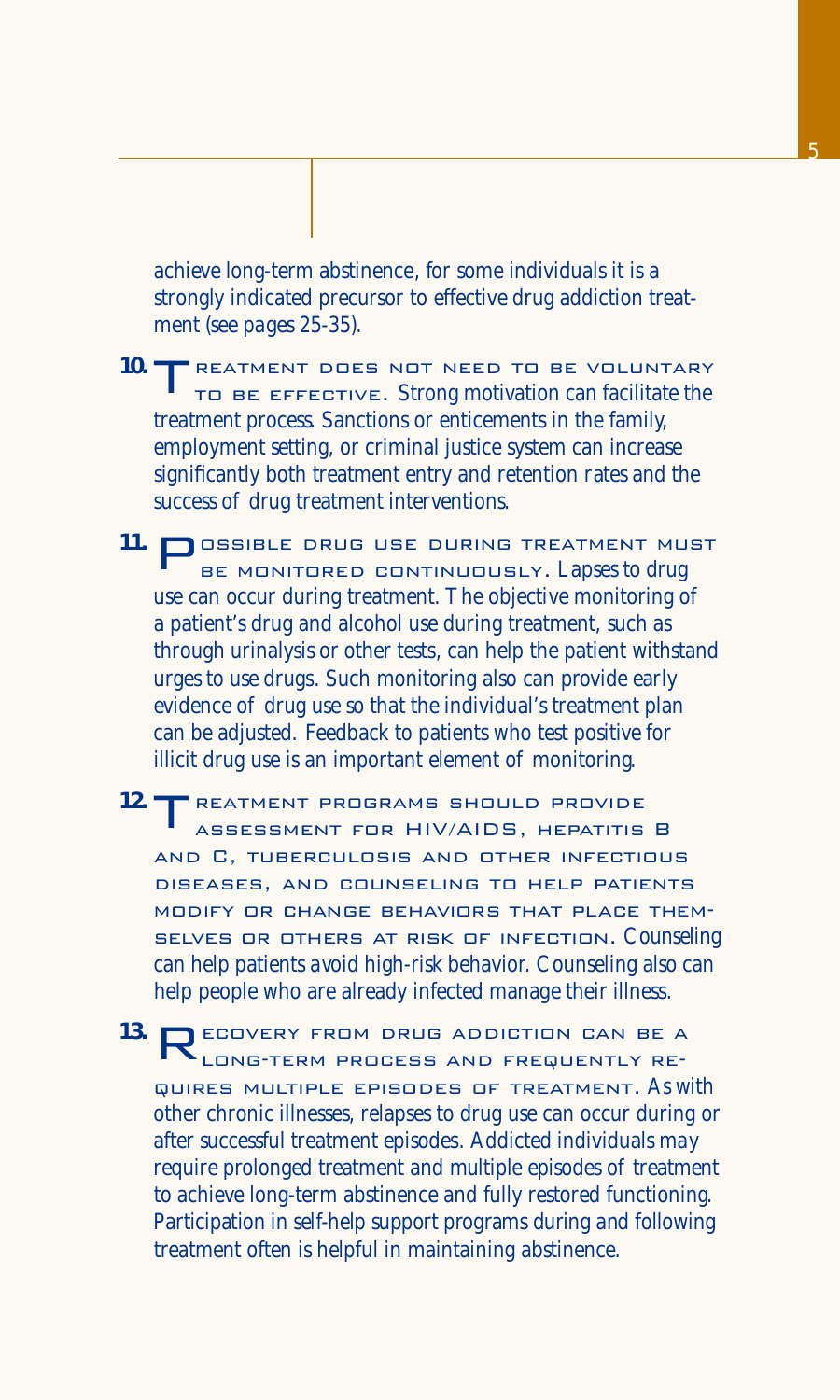# **CONTENTS**

| 9  | <b>Preface</b>                                                                                            |
|----|-----------------------------------------------------------------------------------------------------------|
| 11 | <b>Acknowledgments</b>                                                                                    |
| 13 | <b>Frequently Asked Questions</b>                                                                         |
| 13 | What is drug addiction treatment?                                                                         |
| 14 | Why can't drug addicts quit on their own?                                                                 |
| 15 | How effective is drug addiction treatment?                                                                |
| 16 | How long does drug addiction treatment<br>usually last?                                                   |
| 17 | What helps people stay in treatment?                                                                      |
| 17 | Is the use of medications like methadone<br>simply replacing one drug addiction with<br>another?          |
| 18 | What role can the criminal justice system<br>play in the treatment of drug addiction?                     |
| 20 | How does drug addiction treatment help<br>reduce the spread of HIV/AIDS and other<br>infectious diseases? |
| 20 | Where do 12-step or self-help programs fit<br>into drug addiction treatment?                              |
| 21 | How can families and friends make a<br>difference in the life of someone needing<br>treatment?            |
| 21 | Is drug addiction treatment worth its cost?                                                               |
| 23 | <b>Drug Addiction Treatment in the</b><br><b>United States</b>                                            |
| 23 | <b>General Categories of Treatment Programs</b>                                                           |
|    | • Agonist Maintenance Treatment<br>• Narcotic Antagonist Treatment<br><b>Using Naltrexone</b>             |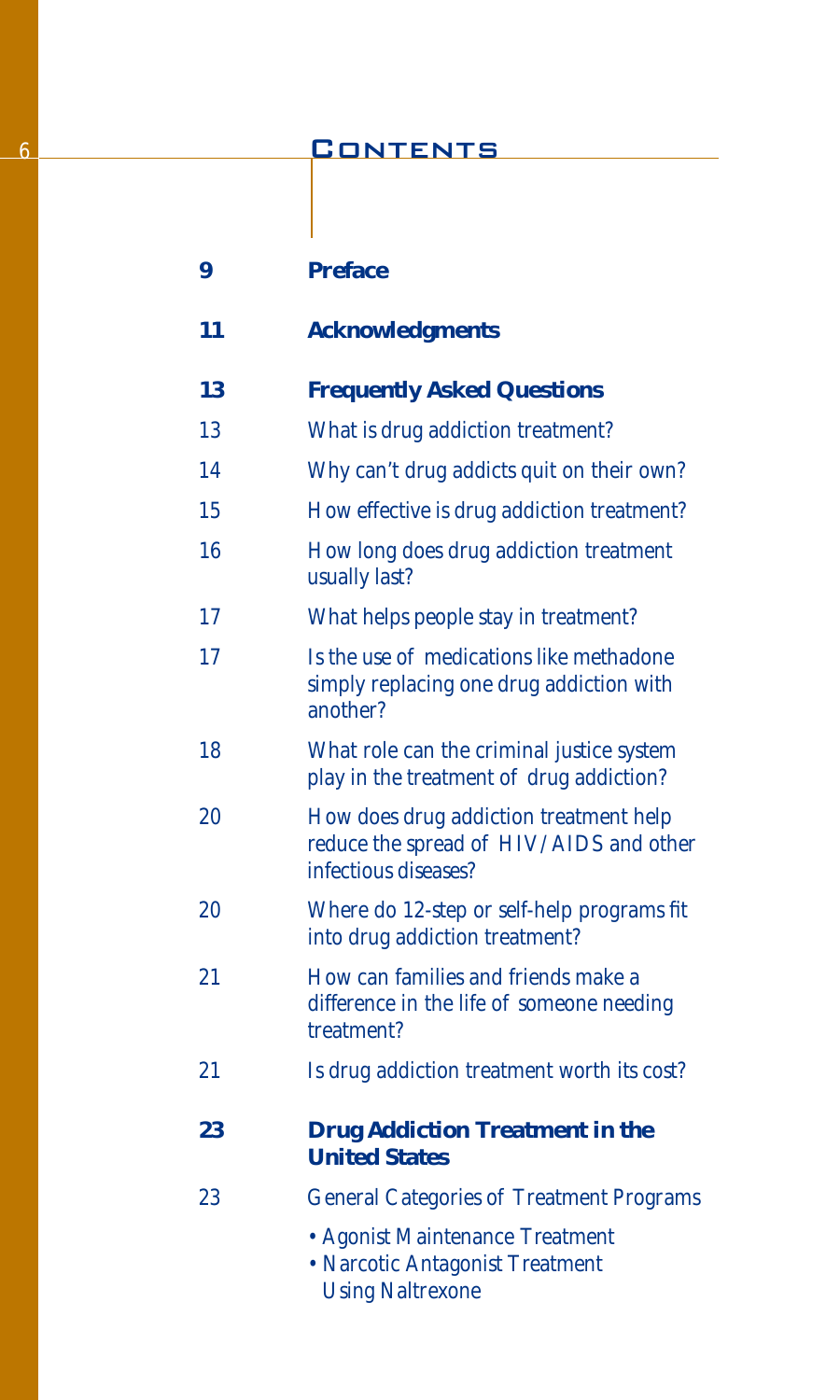| • Outpatient Drug-Free Treatment  |
|-----------------------------------|
| • Long-Term Residential Treatment |
| • Short-Term Residential Programs |

• Medical Detoxification

# 31 Treating Criminal Justice-Involved Drug Abusers and Addicts

- Prison-Based Treatment Programs
- Community-Based Treatment for Criminal Justice Populations

# **35 Scientifically Based Approaches to Drug Addiction Treatment**

- Relapse Prevention
- Supportive-Expressive Psychotherapy
- Individualized Drug Counseling
- Motivational Enhancement Therapy
- Behavioral Therapy for Adolescents
- Multidimensional Family Therapy (MDFT) for Adolescents
- Multisystemic Therapy (MST)
- Combined Behavioral and Nicotine Replacement Therapy for Nicotine Dependence Addiction
- Community Reinforcement Approach (CRA) Plus Vouchers
- Voucher-Based Reinforcement Therapy in Methadone Maintenance Treatment
- Day Treatment with Abstinence Contingencies and Vouchers
- The Matrix Model

**49 Resources**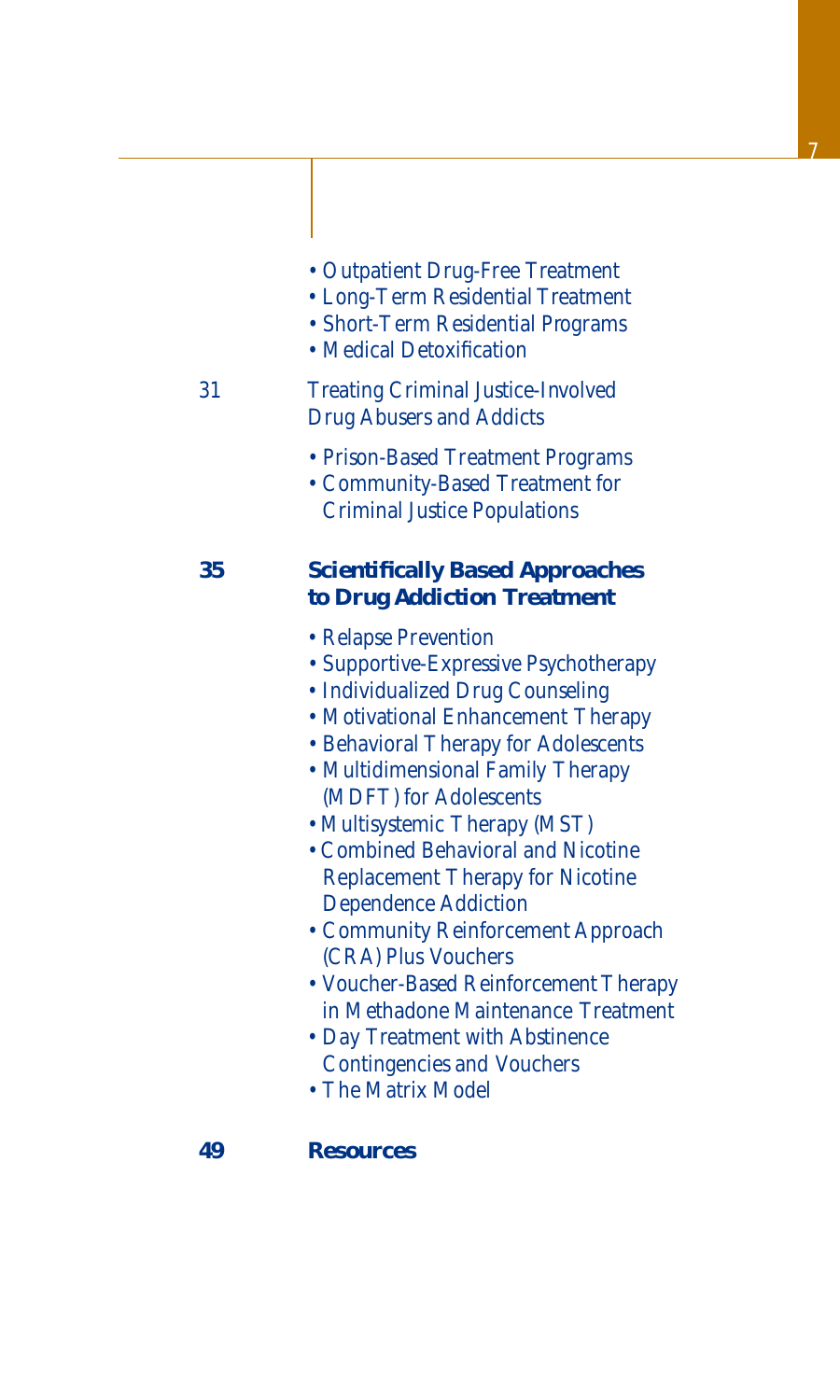*Three decades of scientific research and clinical practice have yielded a variety of effective approaches to drug addiction treatment.*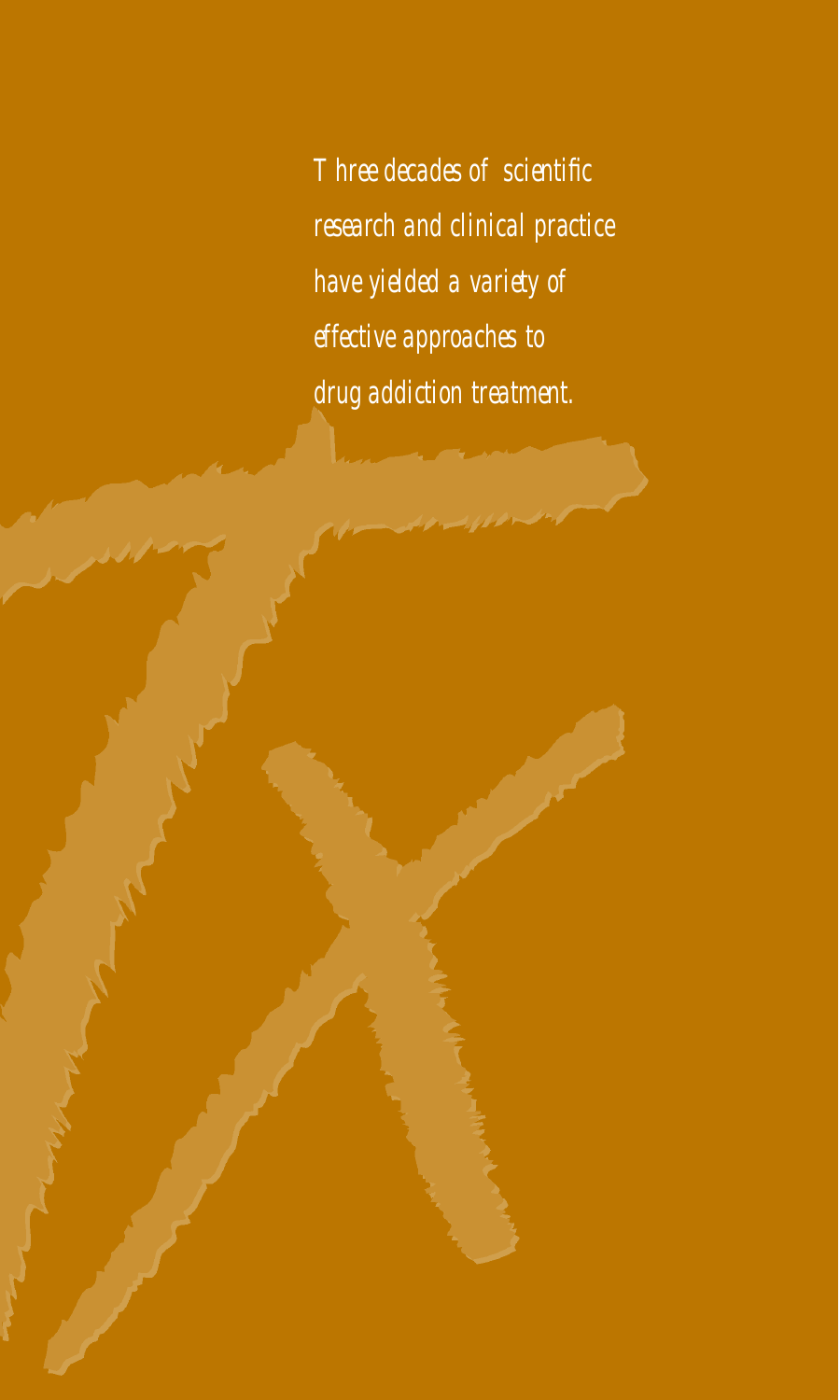RUG ADDICTION IS A COMPLEX ILLNESS. It is characterized by compulsive, at times uncontrollable drug craving, seeking, and use that persist even in the face of extremely negative consequences. For many people, drug addiction becomes chronic, with relapses possible even after long periods of abstinence.

The path to drug addiction begins with the act of taking drugs. Over time, a person's ability to choose not to take drugs can be compromised. Drug seeking becomes compulsive, in large part as a result of the effects of prolonged drug use on brain functioning and, thus, on behavior.

The compulsion to use drugs can take over the individual's life. Addiction often involves not only compulsive drug taking but also a wide range of dysfunctional behaviors that can interfere with normal functioning in the family, the workplace, and the broader community. Addiction also can place people at increased risk for a wide variety of other illnesses. These illnesses can be brought on by behaviors, such as poor living and health habits, that often accompany life as an addict, or because of toxic effects of the drugs themselves.

Because addiction has so many dimensions and disrupts so many aspects of an individual's life, treatment for this illness is never simple. Drug treatment must help the individual stop using drugs and maintain a drug-free lifestyle, while achieving productive functioning in the family, at work, and in society. Effective drug abuse and addiction treatment programs typically incorporate many components, each directed to a particular aspect of the illness and its consequences.

Three decades of scientific research and clinical practice have yielded a variety of effective approaches to drug addiction treatment. Extensive data document that drug addiction treatment is as effective as are treatments for most other similarly chronic medical conditions. In spite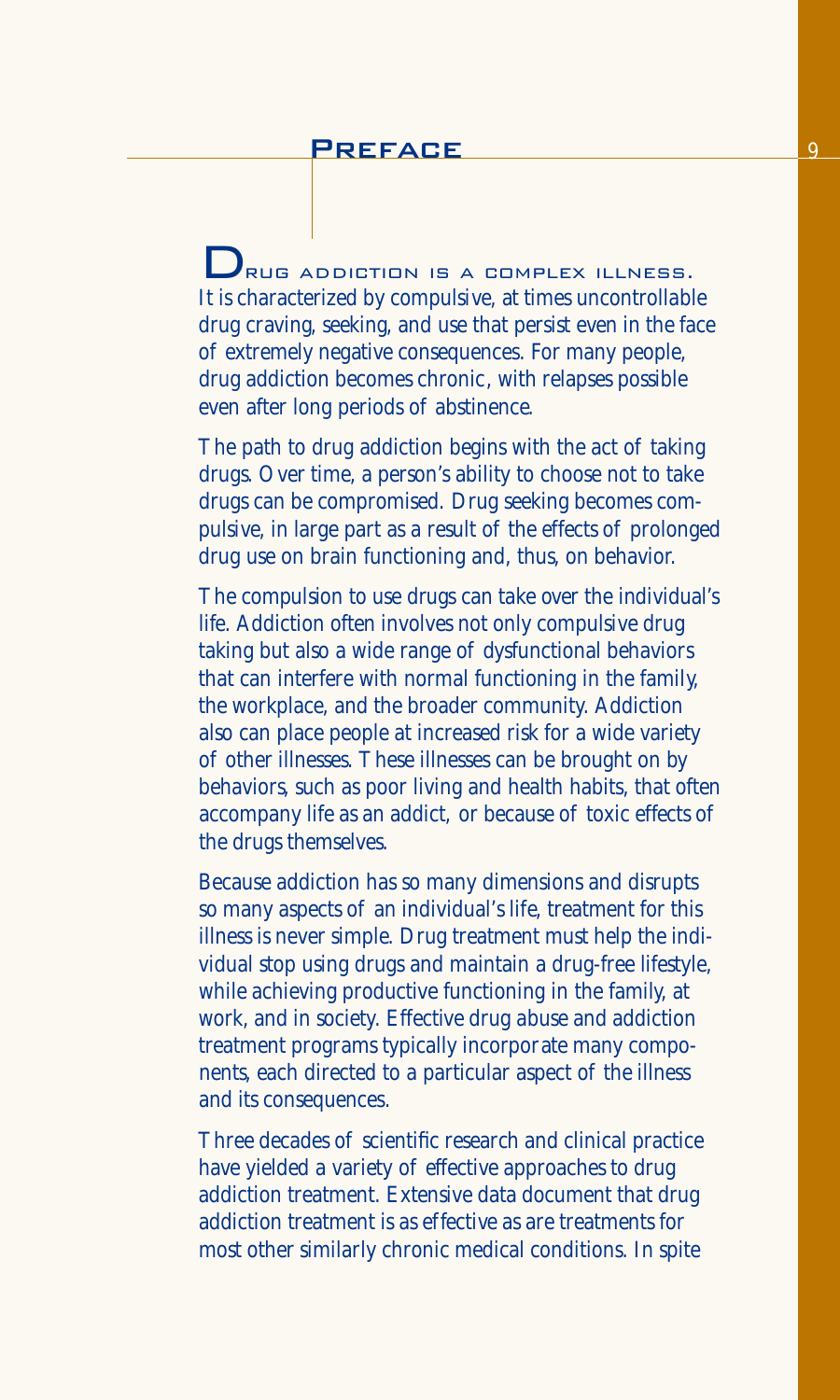of scientific evidence that establishes the effectiveness of drug abuse treatment, many people believe that treatment is ineffective. In part, this is because of unrealistic expectations. Many people equate addiction with simply using drugs and therefore expect that addiction should be cured quickly, and if it is not, treatment is a failure. In reality, because addiction is a chronic disorder, the ultimate goal of long-term abstinence often requires sustained and repeated treatment episodes.

10

Of course, not all drug abuse treatment is equally effective. Research also has revealed a set of overarching principles that characterize the most effective drug abuse and addiction treatments and their implementation.

To share the results of this extensive body of research and foster more widespread use of scientifically based treatment components, the National Institute on Drug Abuse held the National Conference on Drug Addiction Treatment: From Research to Practice in April 1998 and prepared this guide. Pages 3-5 of the guide summarize basic overarching principles that characterize effective treatment. Pages 13-21 elaborate on these principles by providing answers to frequently raised questions, as supported by the available scientific literature. Pages 23-33 describe the types of treatment, and pages 35-47 present examples of scientifically based and tested treatment components.

> Alan I. Leshner, Ph.D. **Director** National Institute on Drug Abuse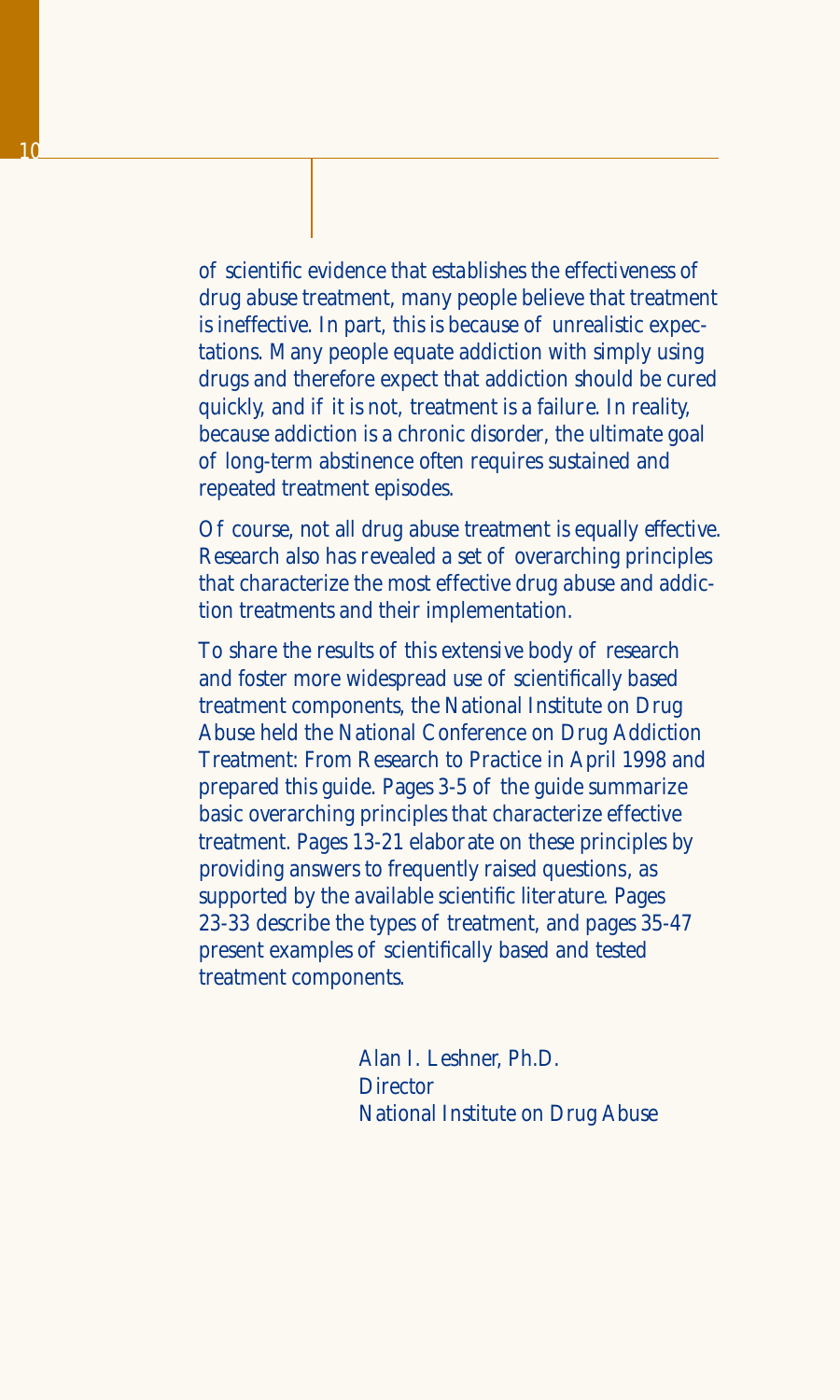#### Acknowledgments 11

The National Institute on Drug Abuse wishes to thank the following individuals for reviewing this publication.

Martin W. Adler, Ph.D. Temple University School of Medicine

Andrea G. Barthwell, M.D. Encounter Medical Group

Lawrence S. Brown, Jr., M.D., M.P.H. Addiction Research and Treatment Corporation

James F. Callahan, D.P.A. American Society of Addiction Medicine

H. Westley Clark, M.D., J.D., M.P.H., CAS, FASAM Center for Substance Abuse Treatment

Richard R. Clayton, Ph.D. University of Kentucky

Linda B. Cottler, Ph.D. Washington University School of Medicine

David P. Friedman, Ph.D. Bowman Gray School of Medicine Reese T. Jones, M.D. University of California at San Francisco

Linda R. Wolf-Jones, D.S.W. Therapeutic Communities of America

Linda Kaplan, CAE National Association of Alcoholism and Drug Abuse Counselors

A. Thomas McClellan, Ph.D. University of Pennsylvania School of Medicine

G. Alan Marlatt, Ph.D. University of Washington

Nancy K. Mello, Ph.D. Harvard Medical School

Charles P. O'Brien, M.D., Ph.D. University of Pennsylvania

Eric J. Simon, Ph.D. New York University Medical Center

George Woody, M.D. Philadelphia VA Medical Center University of Pennsylvania

All materials in this volume are in the public domain and may be used or reproduced without permission from the Institute or the authors. Citation of the source is appreciated.

The U.S. government does not endorse or favor any specific commercial product or company. Trade, proprietary, or company names appearing in this publication are used only because they are considered essential in the context of the studies described here.

NIH Publication No. 99-4180 Printed October 1999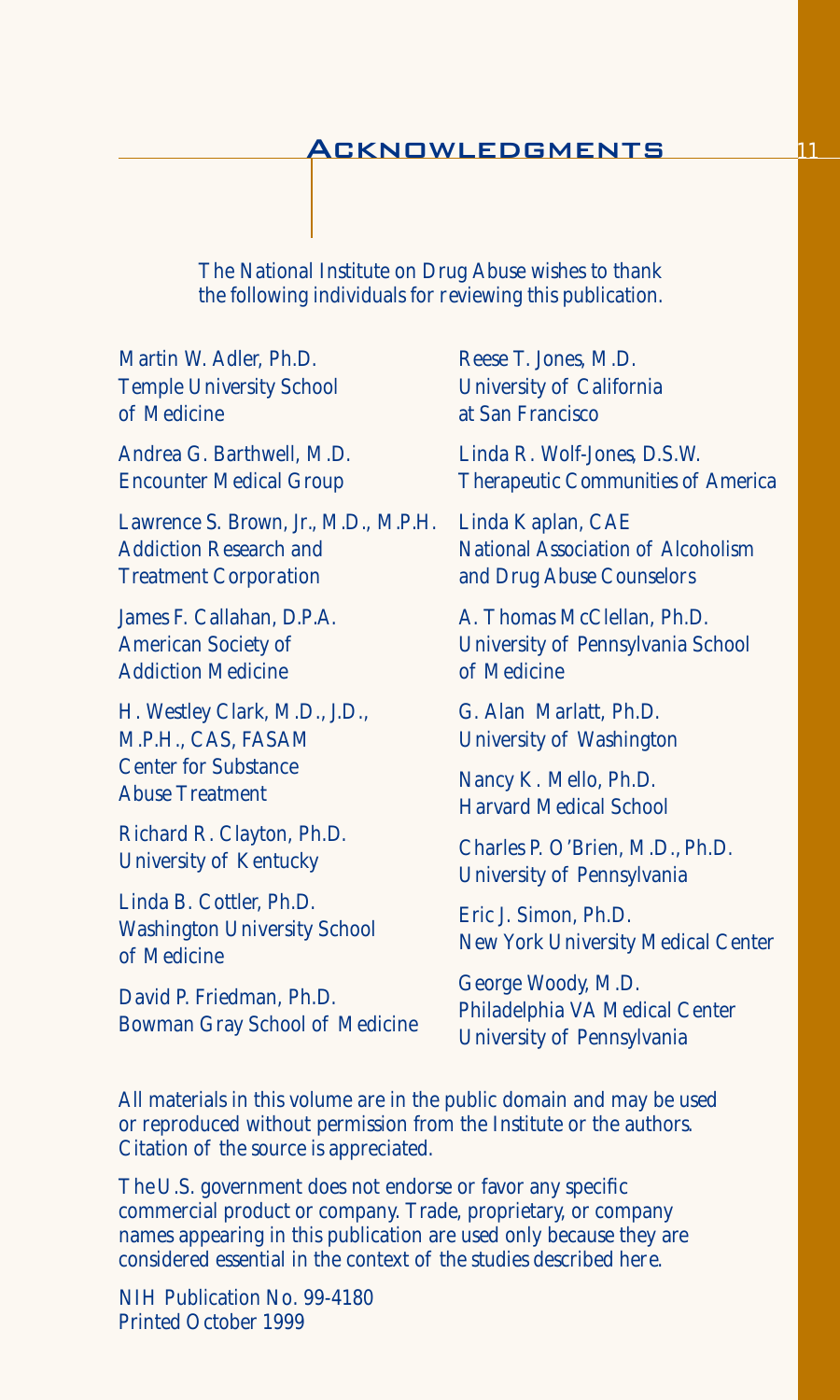*Treatment varies depending on the type of drug and the characteristics of the patient.…The best programs provide a combination of therapies and other services.*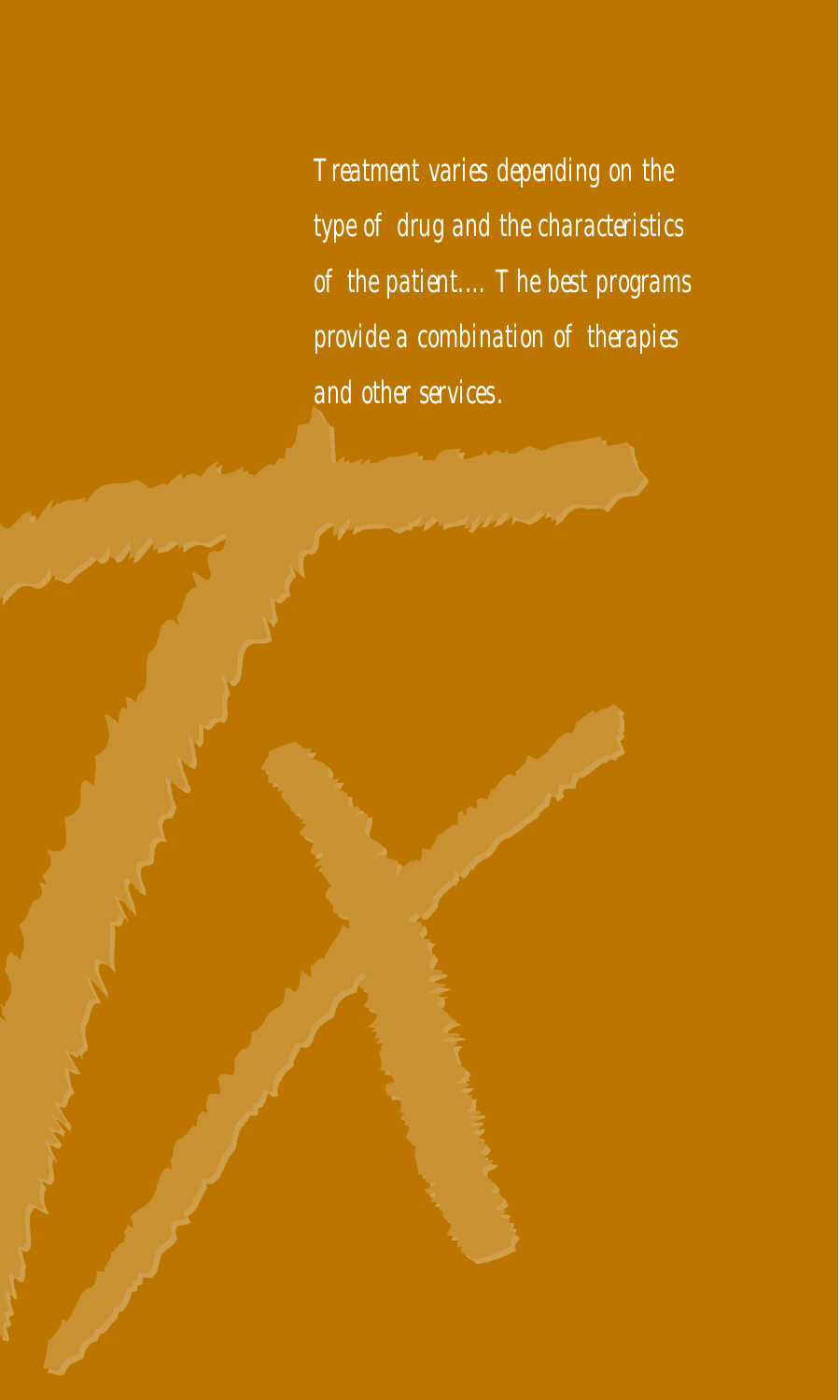# Frequently Asked

#### <u>Questions</u>

### 1. What Is Drug Addiction Treatment?

There are many addictive drugs, and treatments for specific drugs can differ. Treatment also varies depending on the characteristics of the patient.

Problems associated with an individual's drug addiction can vary significantly. People who are addicted to drugs come from all walks of life. Many suffer from mental health, occupational, health, or social problems that make their addictive disorders much more difficult to treat. Even if there are few associated problems, the severity of addiction itself ranges widely among people.

A variety of scientifically based approaches to drug addiction treatment exists. Drug addiction treatment can include behavioral therapy (such as counseling, cognitive therapy, or psychotherapy), medications, or their combination. Behavioral therapies offer people strategies for coping with their drug cravings, teach them ways to avoid drugs and prevent relapse, and help them deal with relapse if it occurs. When a person's drug-related behavior places him or her at higher risk for AIDS or other infectious diseases, behavioral therapies can help to reduce the risk of disease transmission. Case management and referral to other medical, psychological, and social services are crucial components of treatment for many patients. (See pages 23-47 for more detail on types of treatment and treatment components.) The best programs provide a combination of therapies and other services to meet the needs of the individual patient, which are shaped by such issues as age, race, culture, sexual orientation, gender, pregnancy, parenting, housing, and employment, as well as physical and sexual abuse.

Drug Addiction Treatment Can Include Behavioral Therapy, Medications, Or Their Combination.

Treatment medications, such as methadone, LAAM, and n altrexone, are available for individuals addicted to opiates. Nicotine preparations (patches, gum, nasal spray) and bu propion are available for individuals addicted to nicotine.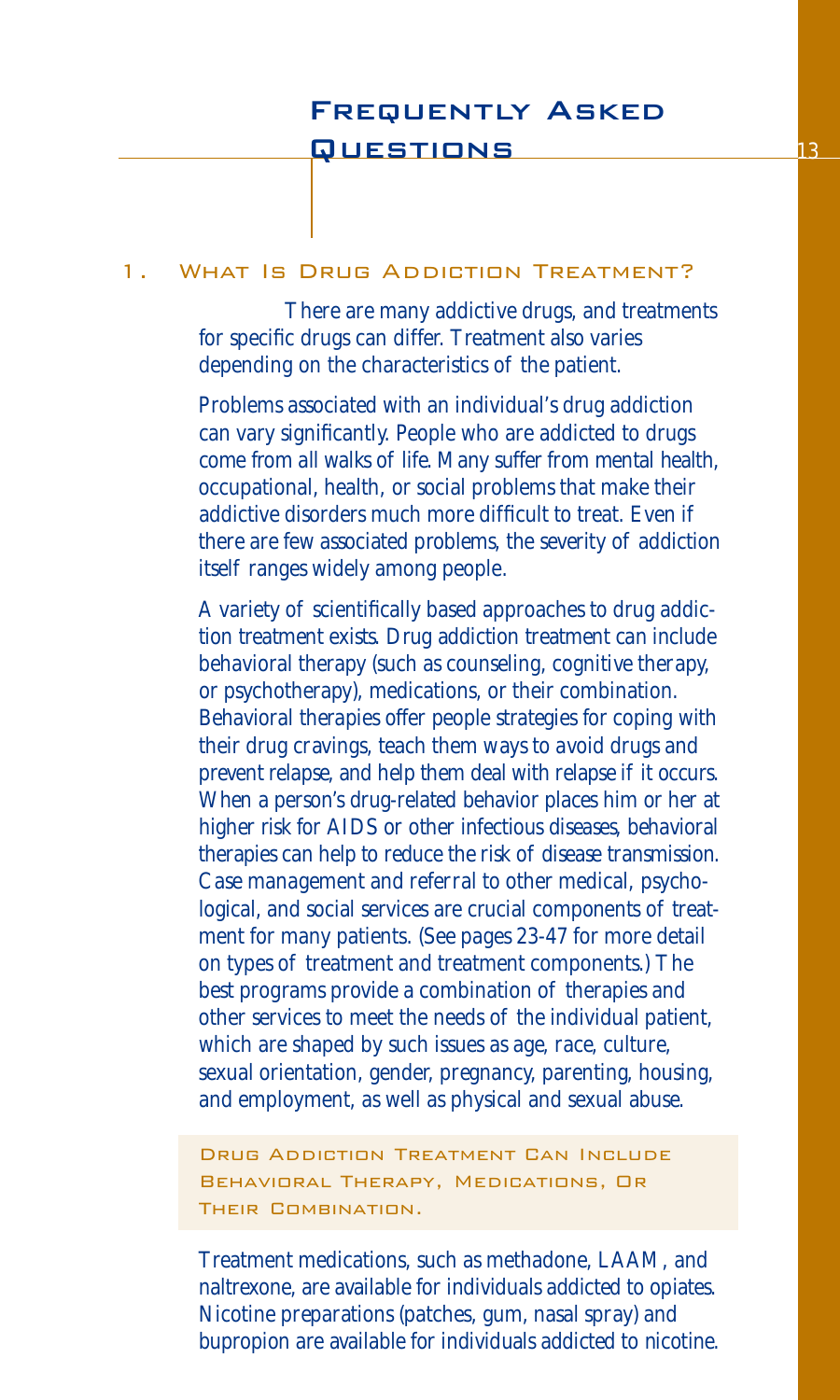

## *Components of Comprehensive Drug Abuse Treatment*

*The best treatment programs provide a combination of therapies and other services to meet the needs of the individual patient.*

Medications, such as antidepressants, mood stabilizers, or neuroleptics, may be critical for treatment success when patients have co-occurring mental disorders, such as depression, anxiety disorder, bipolar disorder, or psychosis.

Treatment can occur in a variety of settings, in many different forms, and for different lengths of time. Because drug addiction is typically a chronic disorder characterized by occasional relapses, a short-term, one-time treatment often is not sufficient. For many, treatment is a long-term process that involves multiple interventions and attempts at abstinence.

### 2. Why Can't Drug Addicts Quit On Their Own?

Nearly all addicted individuals believe in the beginning that they can stop using drugs on their own, and most try to stop without treatment. However, most of these attempts result in failure to achieve long-term abstinence. Research has shown that long-term drug use results in significant changes in brain function that persist long after the individual stops using drugs. These drug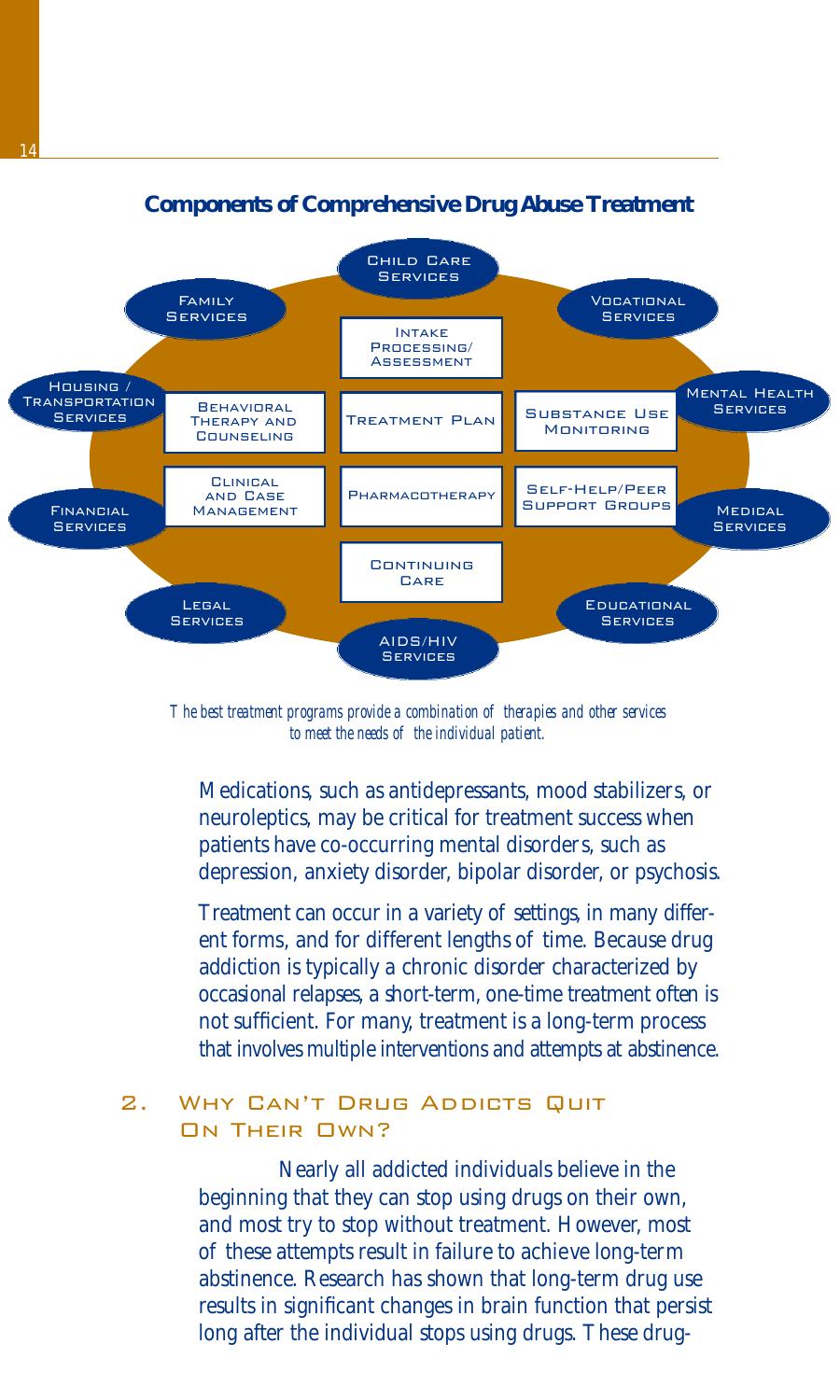induced changes in brain function may have many behavioral consequences, including the compulsion to use drugs despite adverse consequences—the defining characteristic of addiction.

LONG-TERM DRUG USE RESULTS IN SIGNIFICANT CHANGES IN BRAIN FUNCTION THAT PERSIST LONG After The Individual Stops Using Drugs.

Understanding that addiction has such an important biological component may help explain an individual's difficulty in achieving and maintaining abstinence without treatment. Psychological stress from work or family problems, social cues (such as meeting individuals from one's drug-using past), or the environment (such as encountering streets, objects, or even smells associated with drug use) can interact with biological factors to hinder attainment of sustained abstinence and make relapse more likely. Research studies indicate that even the most severely addicted individuals can participate actively in treatment and that active participation is essential to good outcomes.

## 3. How Effective Is Drug Addiction Treatment?

In addition to stopping drug use, the goal of treatment is to return the individual to productive functioning in the family, workplace, and community. Measures of effectiveness typically include levels of criminal behavior, family functioning, employability, and medical condition. Overall, treatment of addiction is as successful as treatment of other chronic diseases, such as diabetes, hypertension, and asthma.

TREATMENT OF ADDICTION IS AS SUCCESSFUL AS TREATMENT OF OTHER CHRONIC DISEASES SUCH As Diabetes, Hypertension, And Asthma.

According to several studies, drug treatment reduces drug use by 40 to 60 percent and significantly decreases criminal activity during and after treatment. For example, a study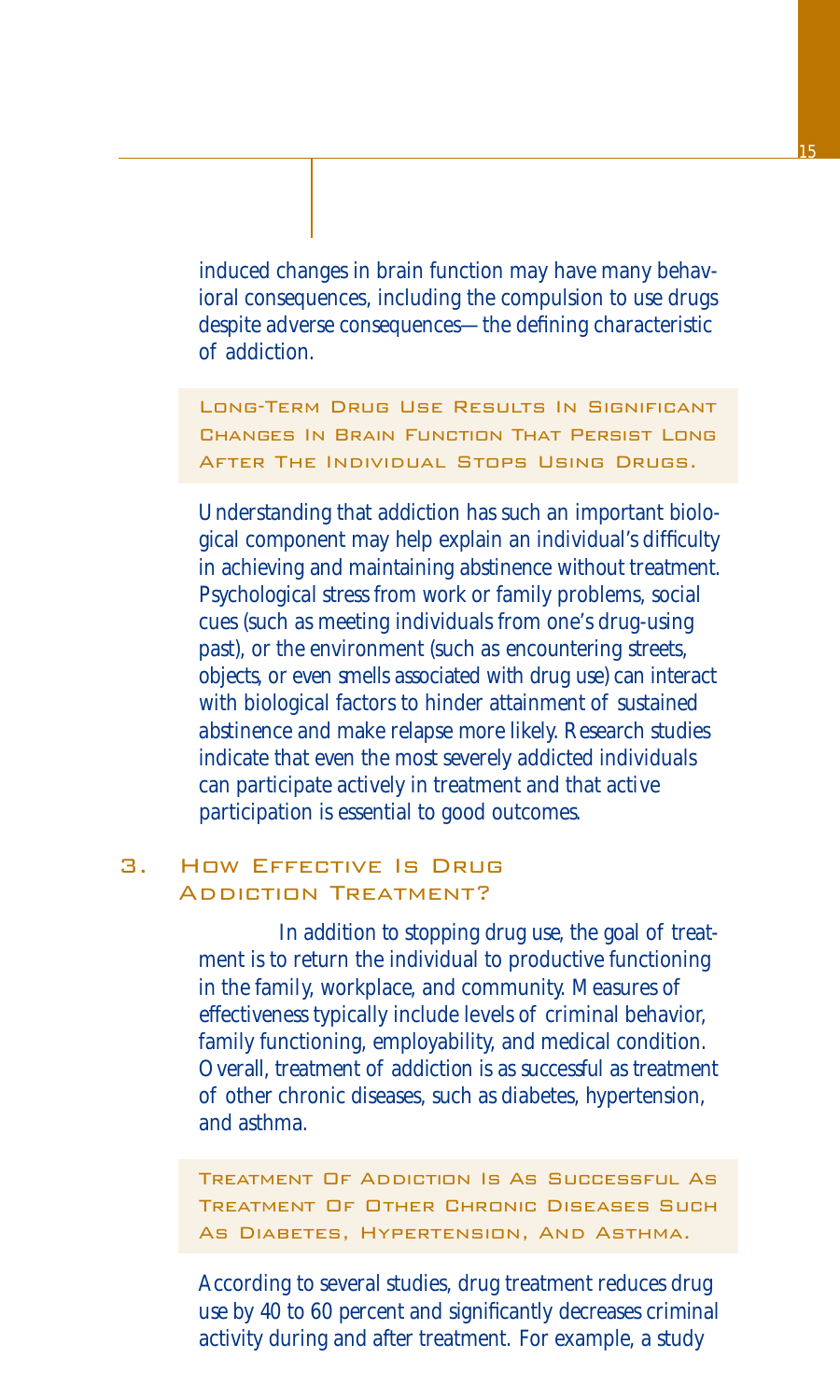of therapeutic community treatment for drug offenders (see pages 23-33) demonstrated that arrests for violent and nonviolent criminal acts were reduced by 40 percent or more. Methadone treatment has been shown to decrease criminal behavior by as much as 50 percent. Research shows that drug addiction treatment reduces the risk of HIV infection and that interventions to prevent HIV are much less costly than treating HIV-related illnesses. Treatment can improve the prospects for employment, with gains of up to 40 percent after treatment.

Although these effectiveness rates hold in general, individual treatment outcomes depend on the extent and nature of the patient's presenting problems, the appropriateness of the treatment components and related services used to address those problems, and the degree of active engagement of the patient in the treatment process.

## 4. How Long Does Drug Addiction Treatment Usually Last?

Individuals progress through drug addiction treatment at various speeds, so there is no predetermined length of treatment. However, research has shown unequivocally that good outcomes are contingent on adequate lengths of treatment. Generally, for residential or outpatient treatment, participation for less than 90 days is of limited or no effectiveness, and treatments lasting significantly longer often are indicated. For methadone maintenance, 12 months of treatment is the minimum, and some opiate-addicted individuals will continue to benefit from methadone maintenance treatment over a period of years.

## Good Outcomes Are Contingent On Adequate Lengths Of Treatment.

Many people who enter treatment drop out before receiving all the benefits that treatment can provide. Successful outcomes may require more than one treatment experience. Many addicted individuals have multiple episodes of treatment, often with a cumulative impact.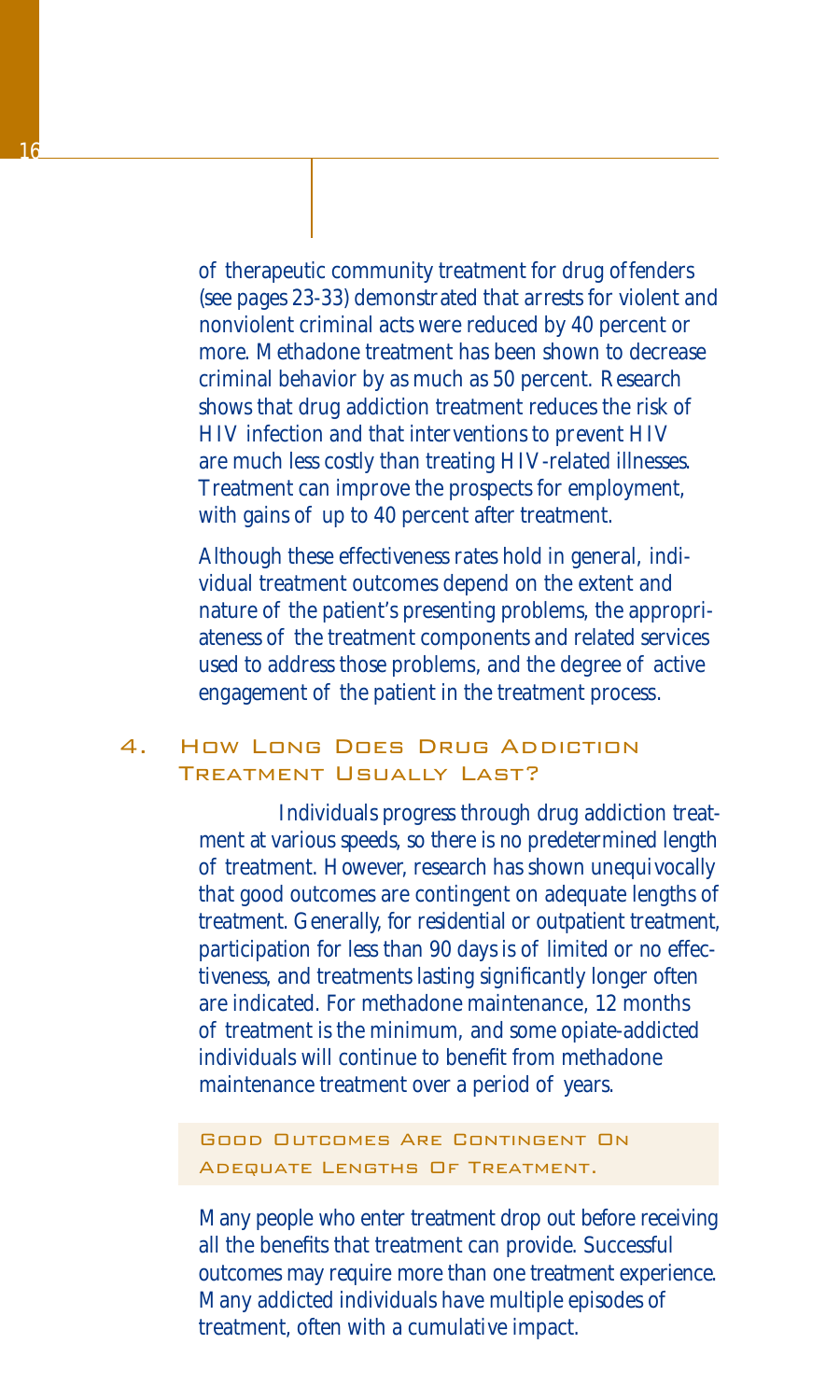#### 5. WHAT HELPS PEOPLE STAY IN TREATMENT?

Since successful outcomes often depend upon retaining the person long enough to gain the full benefits of treatment, strategies for keeping an individual in the program are critical. Whether a patient stays in treatment depends on factors associated with both the individual and the program. Individual factors related to engagement and retention include motivation to change drug-using behavior, degree of support from family and friends, and whether there is pressure to stay in treatment from the criminal justice system, child protection services, employers, or the family. Within the program, successful counselors are able to establish a positive, the rapeutic relationship with the patient. The counselor should ensure that a treatment plan is established and followed so that the individual knows what to expect during treatment. Medical, psychiatric, and social services should be available.

Whether A Patient Stays In Treatment Depends On Factors Associated With Both The Individual And The Program.

Since some individual problems (such as serious mental illness, severe cocaine or crack use, and criminal involvement) increase the likelihood of a patient dropping out, intensive treatment with a range of components may be required to retain patients who have these problems. The provider then should ensure a transition to continuing care or "aftercare" following the patient's completion of formal treatment.

# 6. Is The Use Of Medications Like Methadone Simply Replacing One Drug Addiction With Another?

No. As used in maintenance treatment, methadone and LAAM are not heroin substitutes. They are safe and effective medications for opiate addiction that are administered by mouth in regular, fixed doses. Their pharmacological effects are markedly different from those of heroin.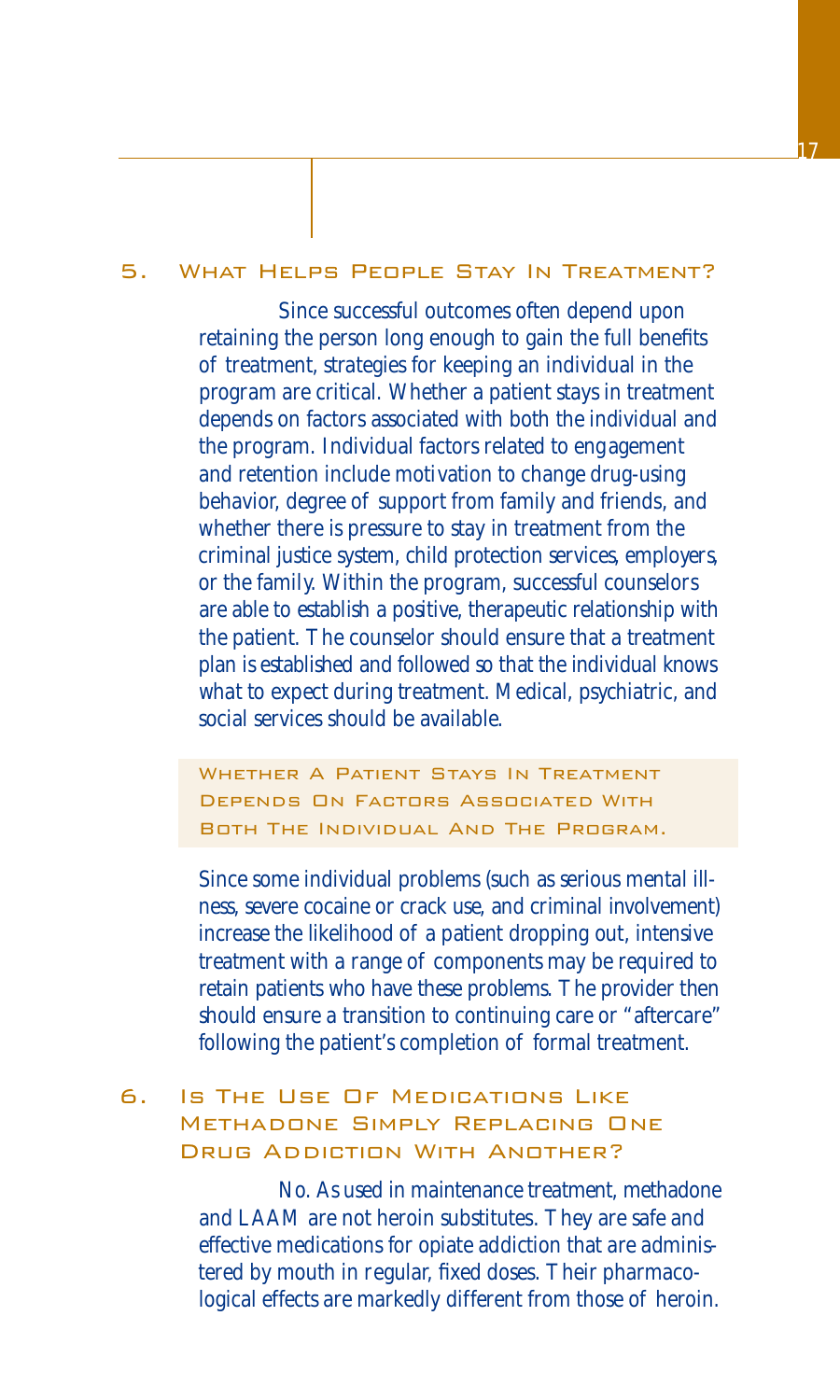#### As Used In Maintenance Treatment, Metha-DONE AND LAAM ARE NOT HEROIN SUBSTITUTES.

Injected, snorted, or smoked heroin causes an almost immediate "rush" or brief period of euphoria that wears off very quickly, terminating in a "crash." The individual then experiences an intense craving to use more heroin to stop the crash and reinstate the euphoria. The cycle of euphoria, crash, and craving—repeated several times a day—leads to a cycle of addiction and behavioral disruption. These characteristics of heroin use result from the drug's rapid onset of action and its short duration of action in the brain. An individual who uses heroin multiple times per day subjects his or her brain and body to marked, rapid fluctuations as the opiate effects come and go. These fluctuations can disrupt a number of important bodily functions. Because heroin is illegal, addicted persons often become part of a volatile drug-using street culture characterized by hustling and crimes for profit.

Methadone and LAAM have far more gradual onsets of action than heroin, and as a result, patients stabilized on these medications do not experience any rush. In addition, both medications wear off much more slowly than heroin, so there is no sudden crash, and the brain and body are not exposed to the marked fluctuations seen with heroin use. Maintenance treatment with methadone or LAAM markedly reduces the desire for heroin. If an individual maintained on adequate, regular doses of methadone (once a day) or LAAM (several times per week) tries to take heroin, the euphoric effects of heroin will be significantly blocked. According to research, patients undergoing maintenance treatment do not suffer the medical abnormalities and behavioral destabilization that rapid fluctuations in drug levels cause in heroin addicts.

# 7. What Role Can The Criminal Justice System Play In The Treatment Of DRUG ADDICTION?

Increasingly, research is demonstrating that treatment for drug-addicted offenders during and after incar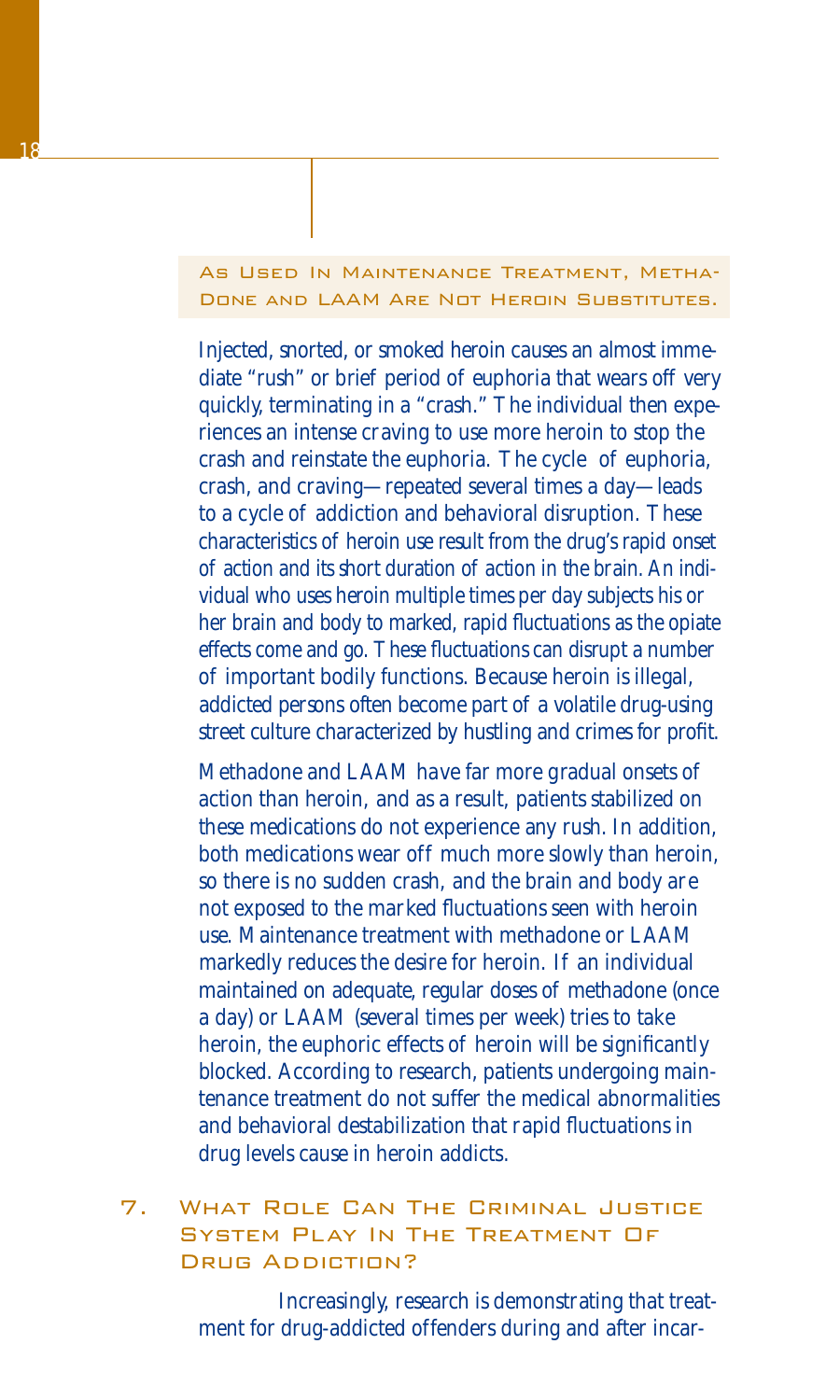ceration can have a significant beneficial effect upon future drug use, criminal behavior, and social functioning. The case for integrating drug addiction treatment approaches with the criminal justice system is compelling. Combining prison- and community-based treatment for drug-addicted offenders reduces the risk of both recidivism to drug-related criminal behavior and relapse to drug use. For example, a recent study found that prisoners who participated in a therapeutic treatment program in the Delaware State Prison and continued to receive treatment in a work-release program after prison were 70 percent less likely than nonparticipants to return to drug use and incur rearrest (see pages 23-33).

Individuals Who Enter Treatment Under LEGAL PRESSURE HAVE OUTCOMES AS FAVORABLE AS THOSE WHO ENTER TREATMENT VOLUNTARILY.

The majority of offenders involved with the criminal justice system are not in prison but are under community supervision. For those with known drug problems, drug addiction treatment may be recommended or mandated as a condition of probation. Research has demonstrated that individuals who enter treatment under legal pressure have outcomes as favorable as those who enter treatment voluntarily.

The criminal justice system refers drug offenders into treatment through a variety of mechanisms, such as diverting nonviolent offenders to treatment, stipulating treatment as a condition of probation or pretrial release, and convening specialized courts that handle cases for offenses involving drugs. Drug courts, another model, are dedicated to drug offender cases. They mandate and arrange for treatment as an alternative to incarceration, actively monitor progress in treatment, and arrange for other services to druginvolved offenders.

The most effective models integrate criminal justice and drug treatment systems and services. Treatment and criminal justice personnel work together on plans and implementation of screening, placement, testing, monitoring, and super-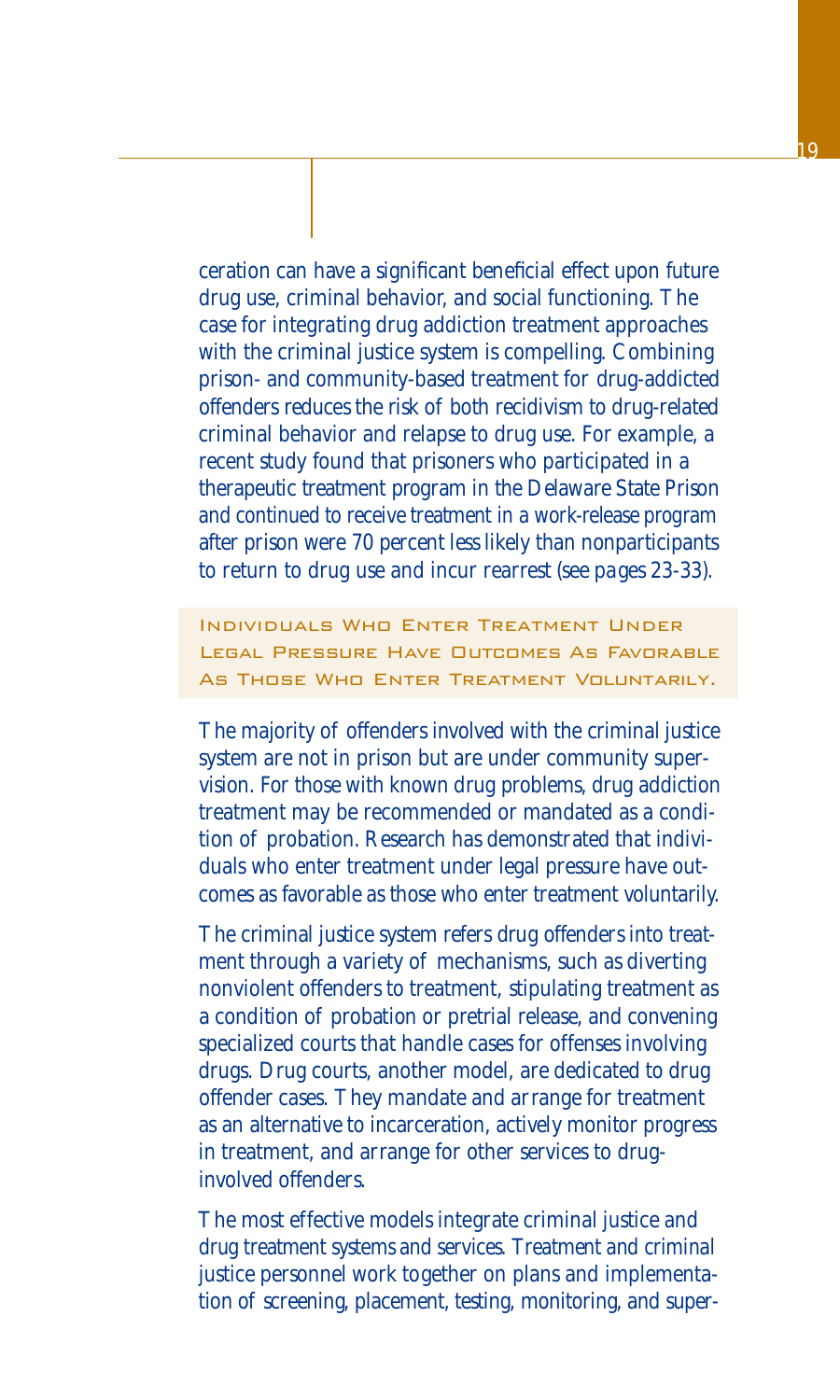vision, as well as on the systematic use of sanctions and rewards for drug abusers in the criminal justice system. Treatment for incarcerated drug abusers must include continuing care, monitoring, and supervision after release and during parole.

# 8. How does drug addiction treatment help reduce the spread of HIV/AIDS and other infectious diseases?

Many drug addicts, such as heroin or cocaine addicts and particularly injection drug users, are at increased risk for HIV/AIDS as well as other infectious diseases like hepatitis, tuberculosis, and sexually transmitted infections. For these individuals and the community at large, drug addiction treatment is disease prevention.

DRUG ADDICTION TREATMENT Is Disease Prevention.

Drug injectors who do not enter treatment are up to six times more likely to become infected with HIV than injectors who enter and remain in treatment. Drug users who enter and continue in treatment reduce activities that can spread disease, such as sharing injection equipment and engaging in unprotected sexual activity. Participation in treatment also presents opportunities for screening, counseling, and referral for additional services. The best drug abuse treatment programs provide HIV counseling and offer HIV testing to their patients.

# 9. Where Do 12-Step or Self-Help Programs Fit Into Drug Addiction Treatment?

Self-help groups can complement and extend the effects of professional treatment. The most prominent self-help groups are those affiliated with Alcoholics Anonymous (AA), Narcotics Anonymous (NA), and Cocaine Anonymous (CA), all of which are based on the 12-step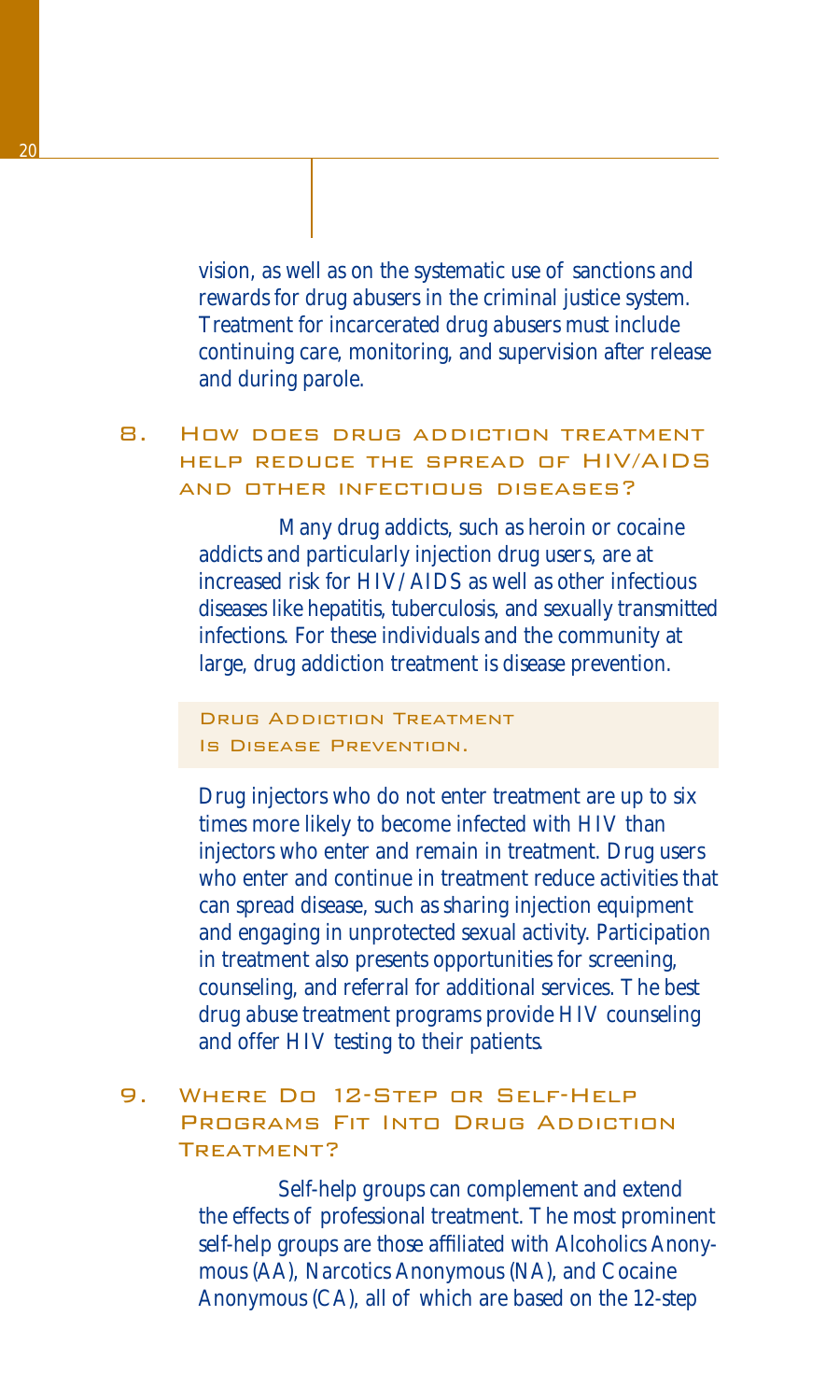model, and Smart Recovery. Most drug addiction treatment programs encourage patients to participate in a self-help group during and after formal treatment.

# 10. How can families and friends make a difference in the life of someone needing treatment?

Family and friends can play critical roles in motivating individuals with drug problems to enter and stay in treatment. Family therapy is important, especially for adolescents (see pages 35-47). Involvement of a family member in an individual's treatment program can strengthen and extend the benefits of the program.

# 11. Is Drug Addiction Treatment Worth Its Cost?

Drug addiction treatment is cost-effective in reducing drug use and its associated health and social costs. Treatment is less expensive than alternatives, such as not treating addicts or simply incarcerating addicts. For example, the average cost for 1 full year of methadone maintenance treatment is approximately \$4,700 per patient, whereas 1 full year of imprisonment costs approximately \$18,400 per person.

DRUG ADDICTION TREATMENT IS COST-EFFECTIVE In Reducing Drug Use And Its Associated Health And Social Costs.

According to several conservative estimates, every \$1 invested in addiction treatment programs yields a return of between \$4 and \$7 in reduced drug-related crime, criminal justice costs, and theft alone. When savings related to health care are included, total savings can exceed costs by a ratio of 12 to 1. Major savings to the individual and society also come from significant drops in interpersonal conflicts, improvements in workplace productivity, and reductions in drug-related accidents.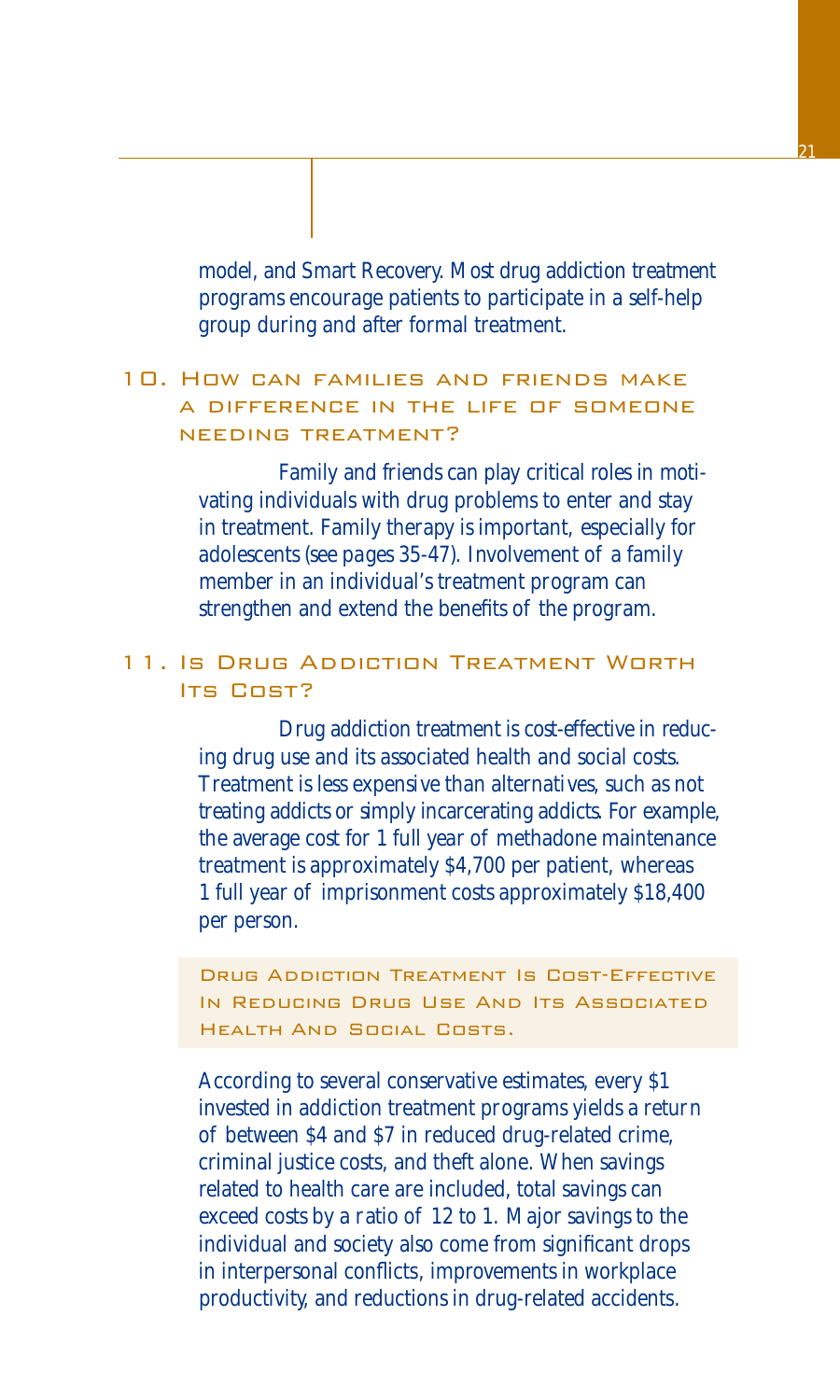*Treatment for drug abuse and addiction is delivered in many different settings, using a variety of behavioral and pharmacological approaches.*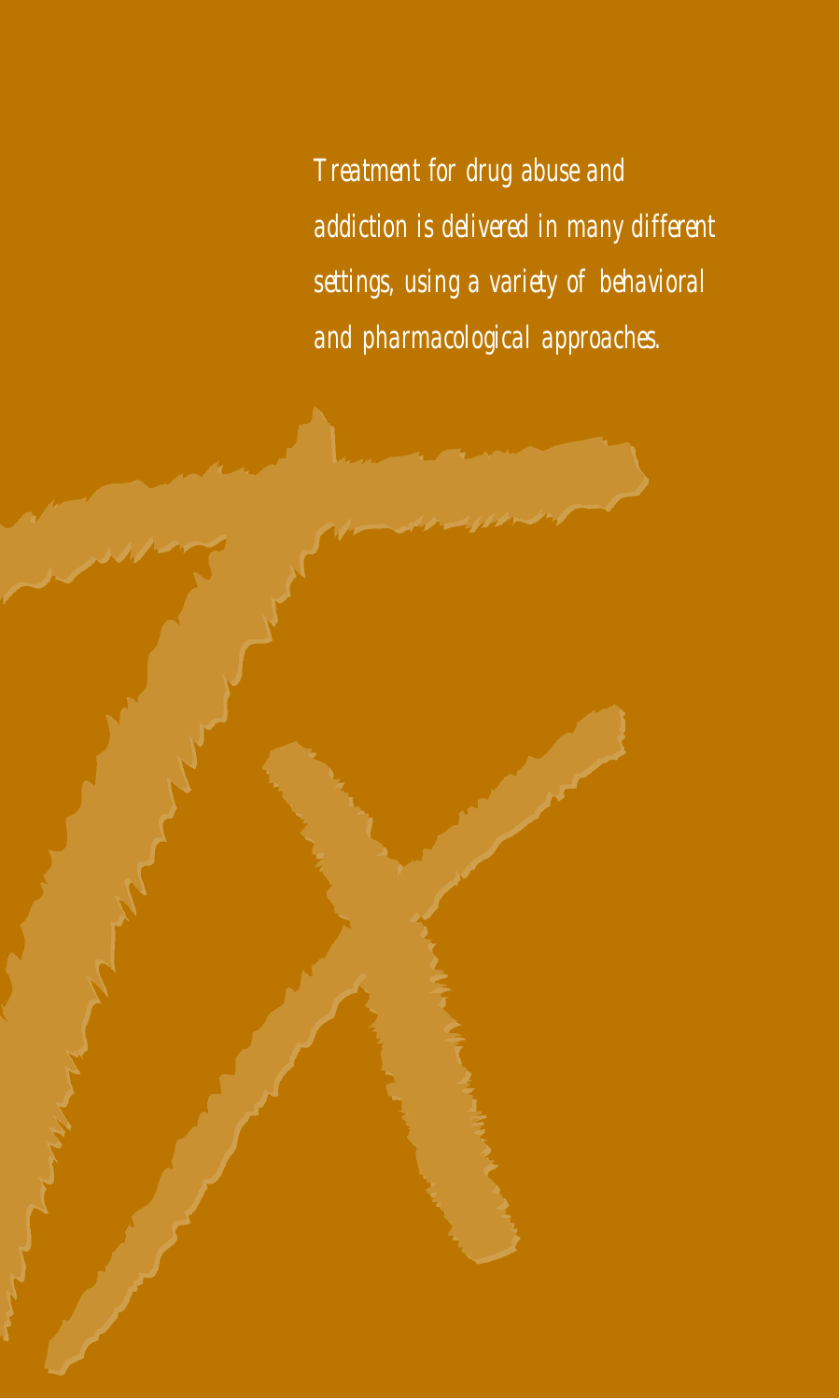Drug addiction is a complex disorder that can involve virtually every aspect of an individual's functioning—in the family, at work, and in the community. Because of addiction's complexity and pervasive consequences, drug addiction treatment typically must involve many components. Some of those components focus directly on the individual's drug use. Others, like employment training, focus on restoring the addicted individual to productive membership in the family and society (see diagram on page 14).

Treatment for drug abuse and addiction is delivered in many different settings, using a variety of behavioral and pharmacological approaches. In the United States, more than 11,000 specialized drug treatment facilities provide rehabilitation, counseling, behavioral therapy, medication, case management, and other types of services to persons with drug use disorders.

Because drug abuse and addiction are major public health problems, a large portion of drug treatment is funded by local, State, and Federal governments. Private and employersubsidized health plans also may provide coverage for treatment of drug addiction and its medical consequences.

Drug abuse and addiction are treated in specialized treatment facilities and mental health clinics by a variety of providers, including certified drug abuse counselors, physicians, psychologists, nurses, and social workers. Treatment is delivered in outpatient, inpatient, and residential settings. Although specific treatment approaches often are associated with particular treatment settings, a variety of therapeutic interventions or services can be included in any given setting.

#### General Categories Of Treatment Programs

Research studies on drug addiction treatment have typically classified treatment programs into several general types or modalities, which are described in the following text. Treatment approaches and individual programs continue to evolve, and many programs in existence today do not fit neatly into traditional drug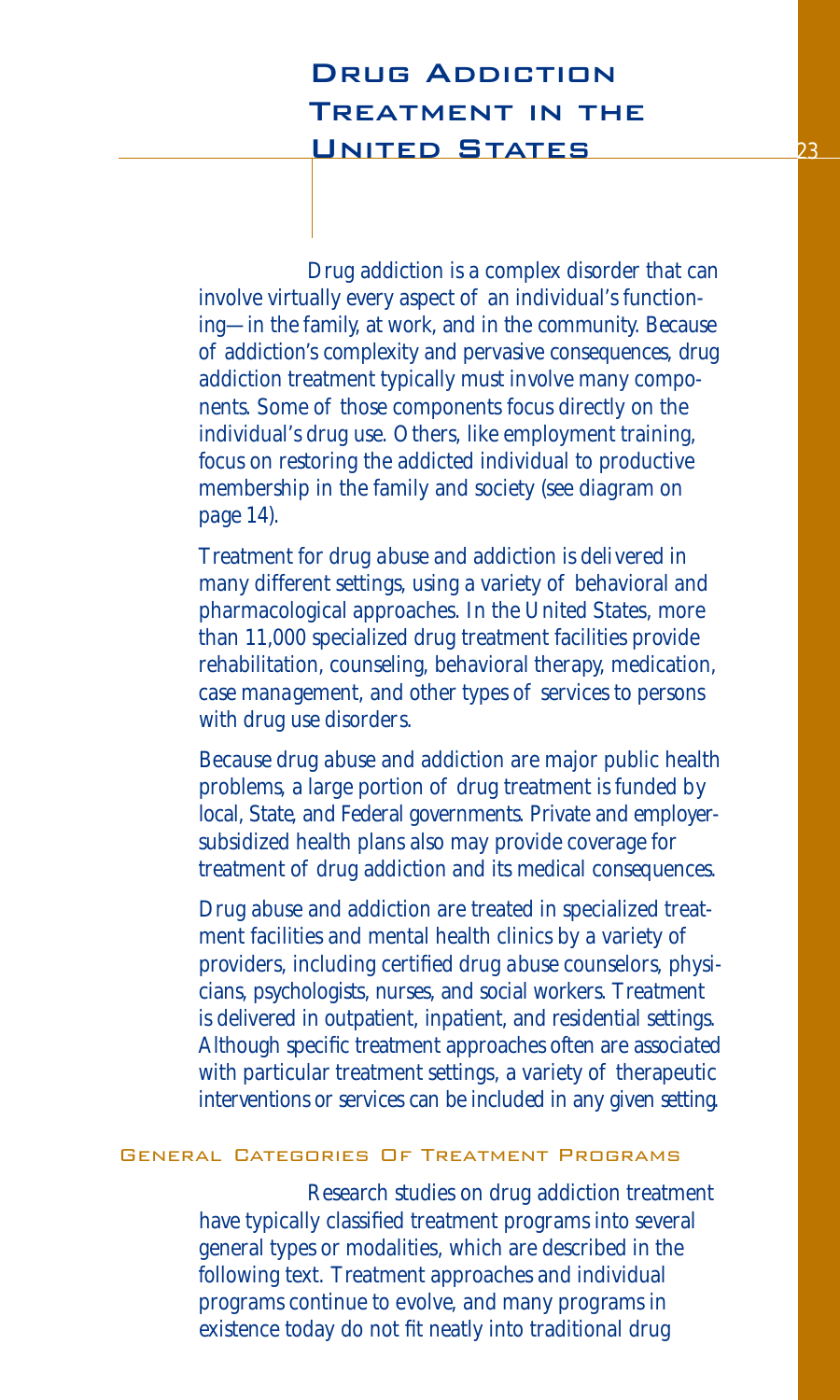addiction treatment classifications. Examples of specific research-based treatment components are described on pages 35-47.

Agonist Maintenance Treatment for opiate addicts usually is conducted in outpatient settings, often called methadone treatment programs. These programs use a long-acting synthetic opiate medication, usually methadone or LAAM, administered orally for a sustained period at a dosage sufficient to prevent opiate withdrawal, block the effects of illicit opiate use, and decrease opiate craving. Patients stabilized on adequate, sustained dosages of methadone or LAAM can function normally. They can hold jobs, avoid the crime and violence of the street culture, and reduce their exposure to HIV by stopping or decreasing injection drug use and drug-related high-risk sexual behavior.

Patients stabilized on opiate agonists can engage more readily in counseling and other behavioral interventions essential to recovery and rehabilitation. The best, most effective opiate agonist maintenance programs include individual and/or group counseling, as well as provision of, or referral to, other needed medical, psychological, and social services.

PATIENTS STABILIZED ON ADEQUATE Sustained Dosages Of Methadone Or LAAM Can Function Normally.

#### *Further Reading:*

Ball, J.C., and Ross, A. The Effectiveness of Methadone Treatment. New York: Springer-Verlag, 1991.

Cooper, J.R. Ineffective use of psychoactive drugs; Methadone treatment is no exception. JAMA Jan 8; 267(2): 281-282, 1992.

Dole, V.P.; Nyswander, M.; and Kreek, M.J. Narcotic Blockade. Archives of Internal Medicine 118: 304-309, 1996.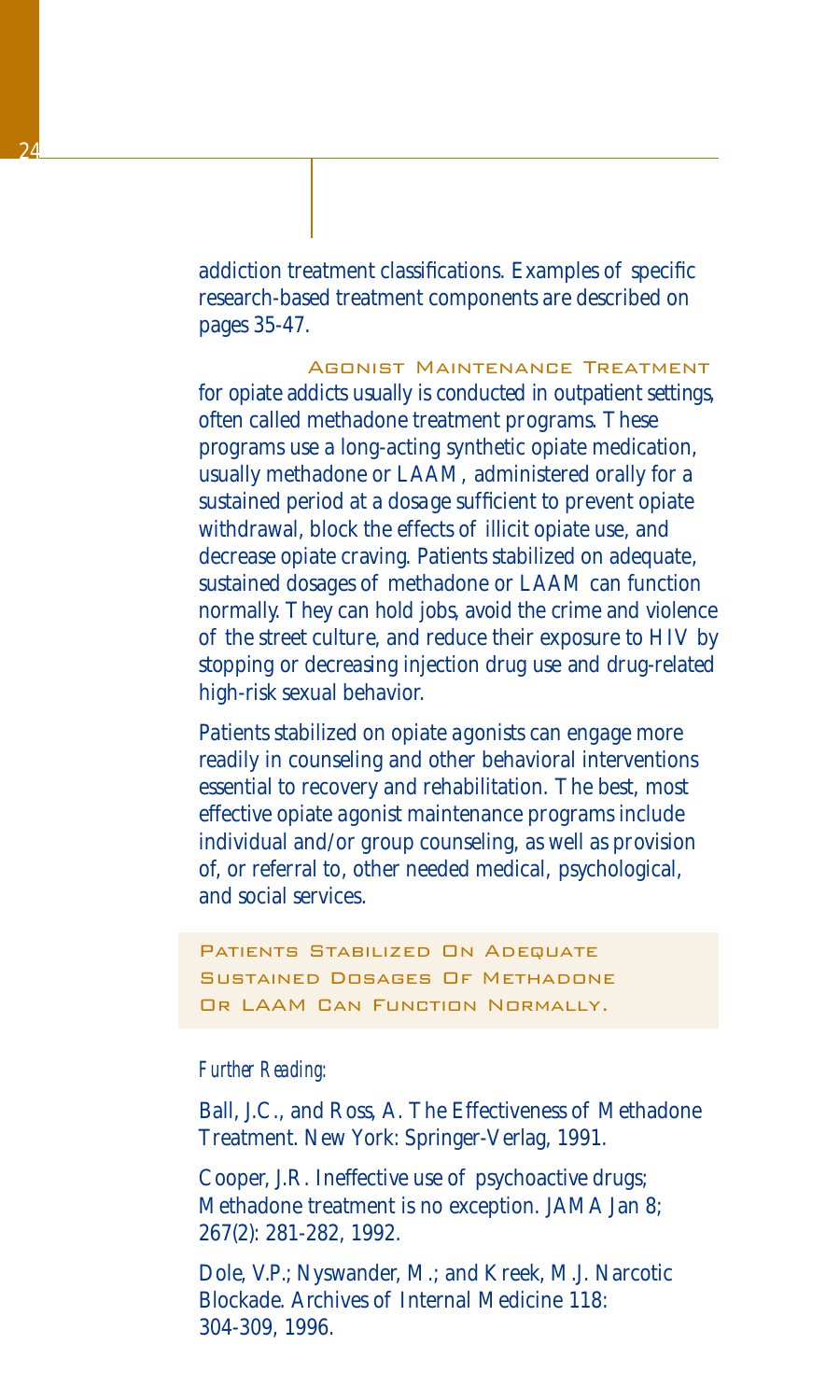Lowinson, J.H.; Payte, J.T.; Joseph, H.; Marion, I.J.; and Dole, V.P. Methadone Maintenance. In: Lowinson, J.H.; Ruiz, P.; Millman, R.B.; and Langrod, J.G., eds. Substance Abuse: A Comprehensive Textbook. Baltimore, MD, Lippincott, Williams & Wilkins, 1996, pp. 405-414.

McLellan, A.T.; Arndt, I.O.; Metzger, D.S.; Woody, G.E.; and O'Brien, C.P. The effects of psychosocial services in substance abuse treatment. JAMA Apr 21; 269(15): 1953-1959, 1993.

Novick, D.M.; Joseph, J.; Croxson, T.S., et al. Absence of antibody to human immunodeficiency virus in long-term, socially rehabilitated methadone maintenance patients. Archives of Internal Medicine Jan; 150(1): 97-99, 1990.

Simpson, D.D.; Joe, G.W.; and Bracy, S.A. Six-year followup of opioid addicts after admission to treatment. Archives of General Psychiatry Nov; 39(11): 1318-1323, 1982.

Simpson, D.D. Treatment for drug abuse; Follow-up outcomes and length of time spent. Archives of General Psychiatry 38(8): 875-880, 1981.

#### Narcotic Antagonist Treatment

Using Naltrexone for opiate addicts usually is conducted in outpatient settings although initiation of the medication often begins after medical detoxification in a residential setting. Naltrexone is a long-acting synthetic opiate antagonist with few side effects that is taken orally either daily or three times a week for a sustained period of time. Individuals must be medically detoxified and opiatefree for several days before naltrexone can be taken to prevent precipitating an opiate abstinence syndrome. When used this way, all the effects of self-administered opiates, including euphoria, are completely blocked. The theory behind this treatment is that the repeated lack of the desired opiate effects, as well as the perceived futility of using the opiate, will gradually over time result in breaking the habit of opiate addiction. Naltrexone itself has no subjective effects or potential for abuse and is not addicting. Patient noncompliance is a common problem. Therefore,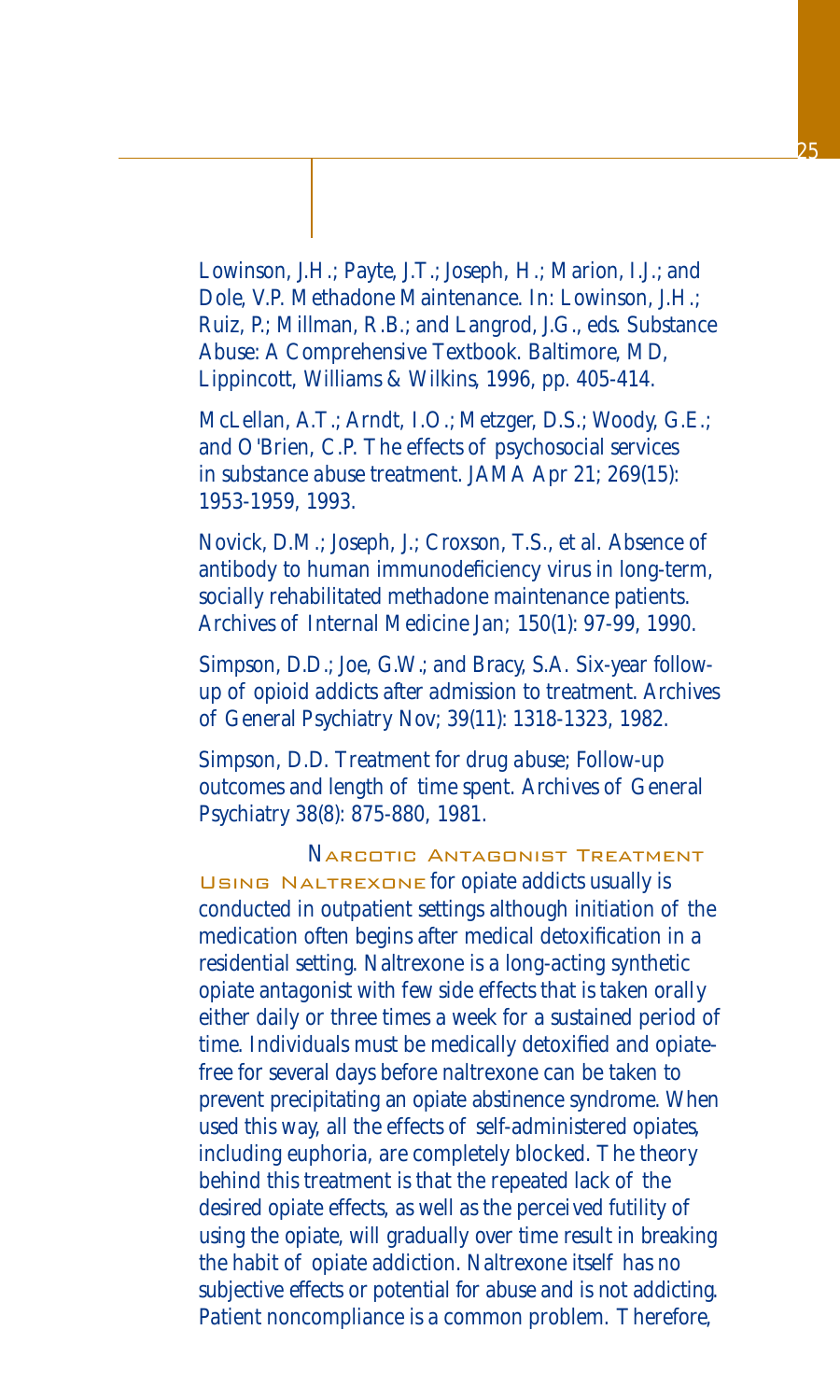a favorable treatment outcome requires that there also be a positive therapeutic relationship, effective counseling or therapy, and careful monitoring of medication compliance.

Patients Stabilized On Naltrexone Can Hold Jobs, Avoid Crime And Violence, And Reduce Their Exposure To HIV.

Many experienced clinicians have found naltrexone most useful for highly motivated, recently detoxified patients who desire total abstinence because of external circumstances, including impaired professionals, parolees, probationers, and prisoners in work-release status. Patients stabilized on naltrexone can function normally. They can hold jobs, avoid the crime and violence of the street culture, and reduce their exposure to HIV by stopping injection drug use and drug-related high-risk sexual behavior.

#### *Further Reading:*

Cornish, J.W.; Metzger, D.; Woody, G.E.; Wilson, D.; McLellan, A.T.; Vandergrift, B.; and O'Brien, C.P. Naltrexone pharmacotherapy for opioid dependent federal probationers. Journal of Substance Abuse Treatment 14(6): 529-534, 1997.

Greenstein, R.A.; Arndt, I.C.; McLellan, A.T.; and O'Brien, C.P. Naltrexone: a clinical perspective. Journal of Clinical Psychiatry 45 (9 Part 2): 25-28, 1984.

Resnick, R.B.; Schuyten-Resnick, E.; and Washton, A.M. Narcotic antagonists in the treatment of opioid dependence: review and commentary. Comprehensive Psychiatry 20(2): 116-125, 1979.

Resnick, R.B. and Washton, A.M. Clinical outcome with naltrexone: predictor variables and followup status in detoxified heroin addicts. Annals of the New York Academy of Sciences 311: 241-246, 1978.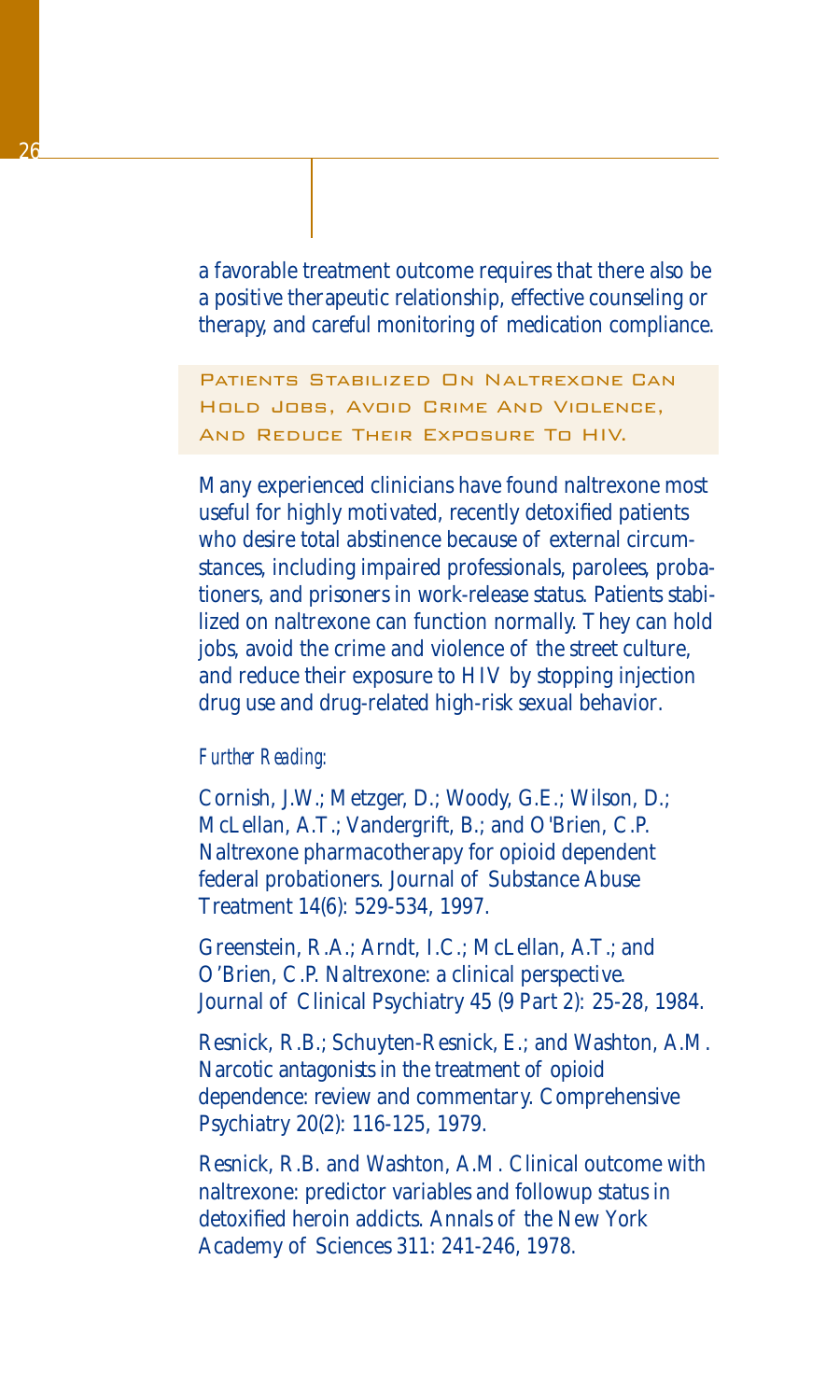#### Outpatient Drug-Free Treatment

varies in the types and intensity of services offered. Such treatment costs less than residential or inpatient treatment and often is more suitable for individuals who are employed or who have extensive social supports. Low-intensity programs may offer little more than drug education and admonition. Other outpatient models, such as intensive day treatment, can be comparable to residential programs in services and effectiveness, depending on the individual patient's characteristics and needs. In many outpatient programs, group counseling is emphasized. Some outpatient programs are designed to treat patients who have medical or mental health problems in addition to their drug disorder.

#### *Further reading:*

Higgins, S.T.; Budney, A.J.; Bickel, W.K.; Foerg, F.E.; Donham, R.; and Badger, G.J. Incentives to improve outcome in outpatient behavioral treatment of cocaine dependence. Archives of General Psychiatry 51, 568-576, 1994.

Hubbard, R.L .; Craddock, S.G .; Flynn, P.M .; Anderson, J .; and Etheridge, R.M. Overview of 1-year follow-up outcomes in the Drug Abuse Treatment Outcome Study (DATOS). Psychology of Addictive Behaviors 11(4): 291-298, 1998.

Institute of Medicine. Treating Drug Problems. Washington, D.C.: National Academy Press, 1990.

McLellan, A.T.; Grisson, G.; Durell, J.; Alterman, A.I.; Brill, P.; and O'Brien, C.P. Substance abuse treatment in the private setting: Are some programs more effective than others? Journal of Substance Abuse Treatment 10, 243-254, 1993.

Simpson, D.D. and Brown, B.S. Treatment retention and follow-up outcomes in the Drug Abuse Treatment Outcome Study (DATOS). Psychology of Addictive Behaviors 11(4): 294-307, 1998.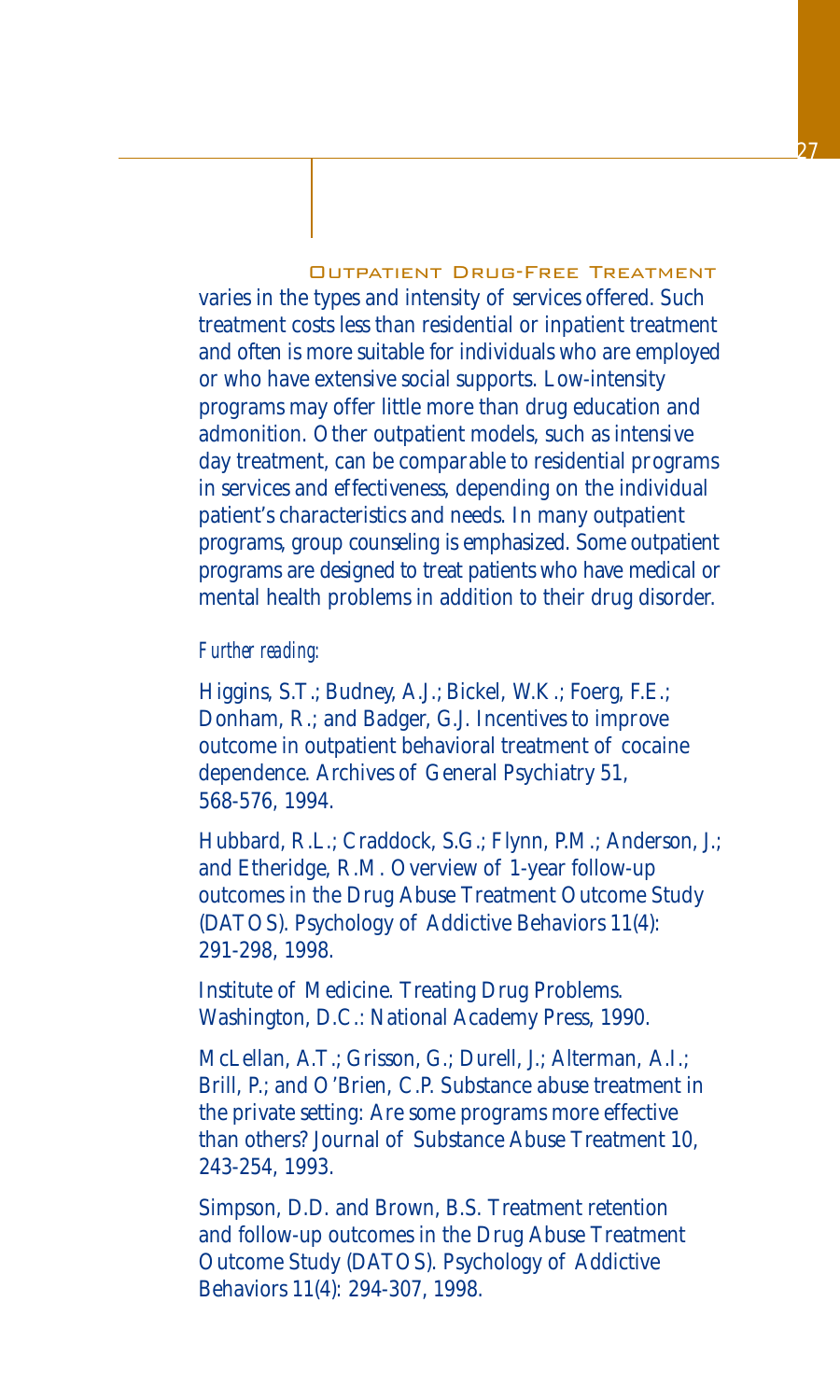LONG-TERM RESIDENTIAL TREATMENT provides care 24 hours per day, generally in nonhospital settings. The best-known residential treatment model is the therapeutic community (TC), but residential treatment may also employ other models, such as cognitivebehavioral therapy.

TCs are residential programs with planned lengths of stay of 6 to 12 months. TCs focus on the "resocialization" of the individual and use the program's entire "community," including other residents, staff, and the social context, as active components of treatment. Addiction is viewed in the context of an individual's social and psychological deficits, and treatment focuses on developing personal accountability and responsibility and socially productive lives. Treatment is highly structured and can at times be confrontational, with activities designed to help residents examine damaging beliefs, self-concepts, and patterns of behavior and to adopt new, more harmonious and constructive ways to interact with others. Many TCs are quite comprehensive and can include employment training and other support services on site.

Therapeutic Communities Focus On The "Resocialization" Of The Individual And Use The Program's Entire "Community" As Active Components Of Treatment.

Compared with patients in other forms of drug treatment, the typical TC resident has more severe problems, with more co-occurring mental health problems and more criminal involvement. Research shows that TCs can be modified to treat individuals with special needs, including adolescents, women, those with severe mental disorders, and individuals in the criminal justice system (see page 31).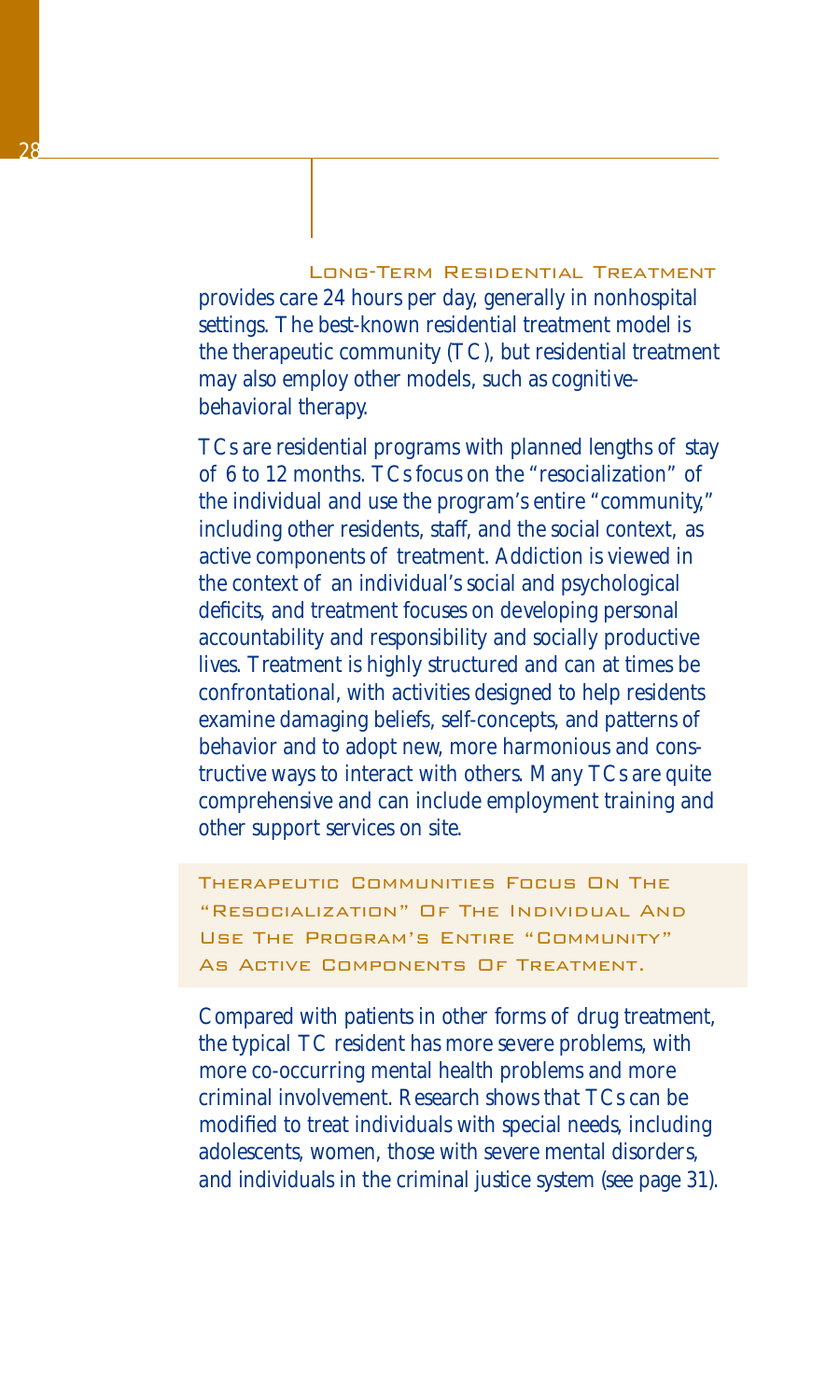#### *Further reading:*

Leukefeld, C.; Pickens, R.; and Schuster, C.R. Improving drug abuse treatment: Recommendations for research and practice. In: Pickens, R.W.; Luekefeld, C.G.; and Schuster, C.R., eds. Improving Drug Abuse Treatment, National Institute on Drug Abuse Research Monograph Series, DHHS Pub No. (ADM) 91-1754, U.S. Government Printing Office, 1991.

Lewis, B.F.; McCusker, J.; Hindin, R.; Frost, R.; and Garfield, F. Four residential drug treatment programs: Project IMPACT. In: Inciardi, J.A.; Tims, F.M.; and Fletcher, B.W. eds. Innovative Approaches in the Treatment of Drug Abuse. Westport, CN: Greenwood Press, 1993, pp. 45-60.

Sacks, S.; Sacks, J.; DeLeon, G.; Bernhardt, A.; and Staines, G. Modified therapeutic community for mentally ill chemical abusers: Background; influences; program description; preliminary findings. Substance Use and Misuse 32(9); 1217-1259, 1998.

Stevens, S.J., and Glider, P.J. Therapeutic communities: Substance abuse treatment for women. In: Tims, F.M.; De Leon, G.; and Jainchill, N., eds. Therapeutic Community: Advances in Research and Application, National Institute on Drug Abuse Research Monograph 144, NIH Pub. No. 94-3633, U.S. Government Printing Office, 1994, pp. 162-180.

Stevens, S.; Arbiter, N.; and Glider, P. Women residents: Expanding their role to increase treatment effectiveness in substance abuse programs. International Journal of the Addictions 24(5): 425-434, 1989.

#### SHORT-TERM RESIDENTIAL PROGRAMS

provide intensive but relatively brief residential treatment based on a modified 12-step approach. These programs were originally designed to treat alcohol problems, but during the cocaine epidemic of the mid-1980's, many began to treat illicit drug abuse and addiction. The original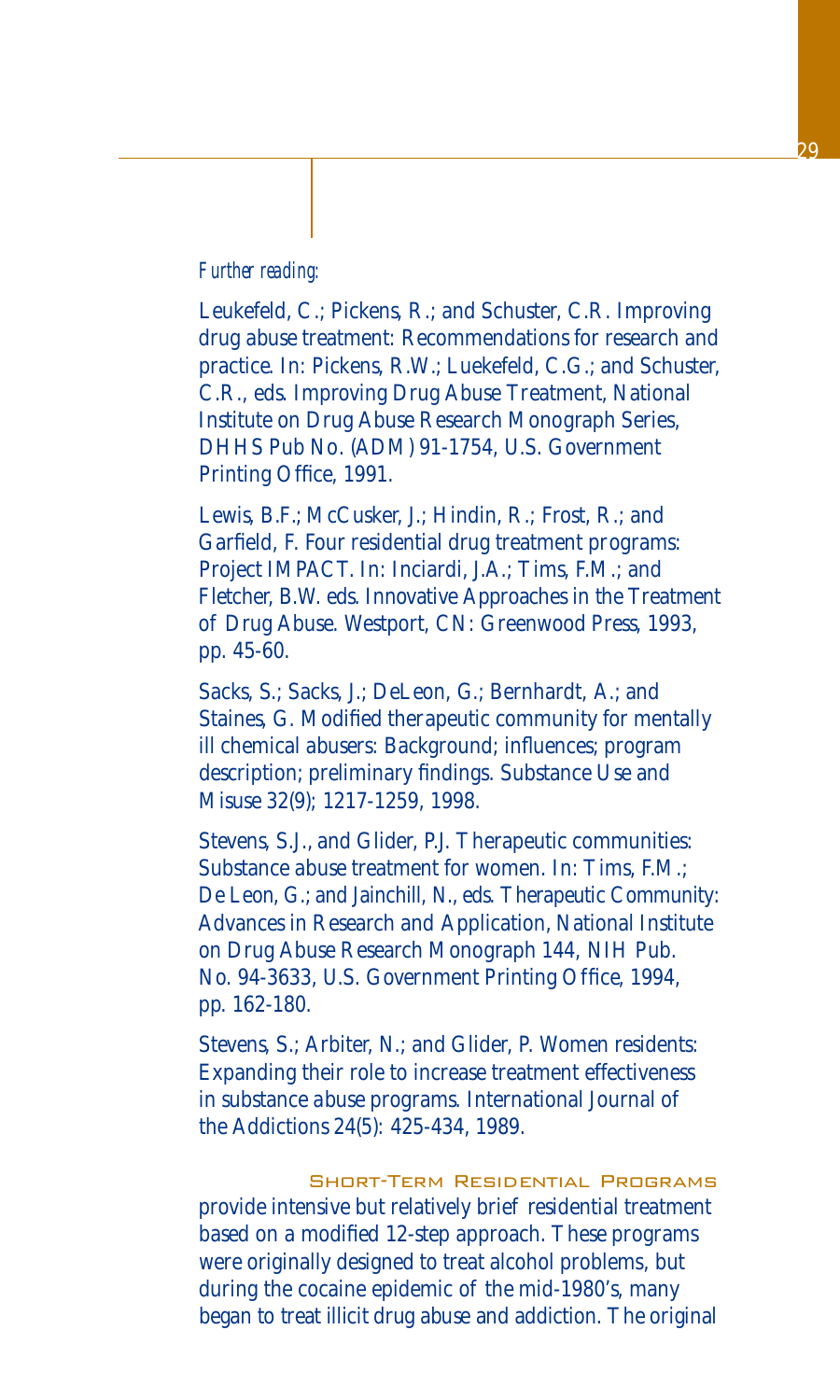residential treatment model consisted of a 3 to 6 week hospital-based inpatient treatment phase followed by extended outpatient therapy and participation in a self-help group, such as Alcoholics Anonymous. Reduced health care coverage for substance abuse treatment has resulted in a diminished number of these programs, and the average length of stay under managed care review is much shorter than in early programs.

# *Further reading:*

Hubbard, R.L .; Craddock, S.G .; Flynn, P.M .; Anderson, J .; and Etheridge, R.M. Overview of 1-year follow-up outcomes in the Drug Abuse Treatment Outcome Study (DATOS). Psychology of Addictive Behaviors 11(4): 291-298, 1998.

Miller, M.M. Traditional approaches to the treatment of addiction. In: Graham A.W. and Schultz T.K., eds. Principles of Addiction Medicine, 2nd ed. Washington, D.C.: American Society of Addiction Medicine, 1998.

#### Medical Detoxification is a process

whereby individuals are systematically withdrawn from addicting drugs in an inpatient or outpatient setting, typically under the care of a physician. Detoxification is sometimes called a distinct treatment modality but is more ap propriately considered a precursor of treatment, because it is designed to treat the acute physiological effects of stopping drug use. Medications are available for detoxification from opiates, nicotine, benzodiazepines, alcohol, b ar biturates, and other sedatives. In some cases, particularly for the last three types of drugs, detoxification may be a medical necessity, and untreated withdrawal may be medically dangerous or even fatal.

#### DETOXIFICATION IS A PRECURSOR OF TREATMENT.

Detoxification is not designed to address the psychological, social, and behavioral problems associated with addiction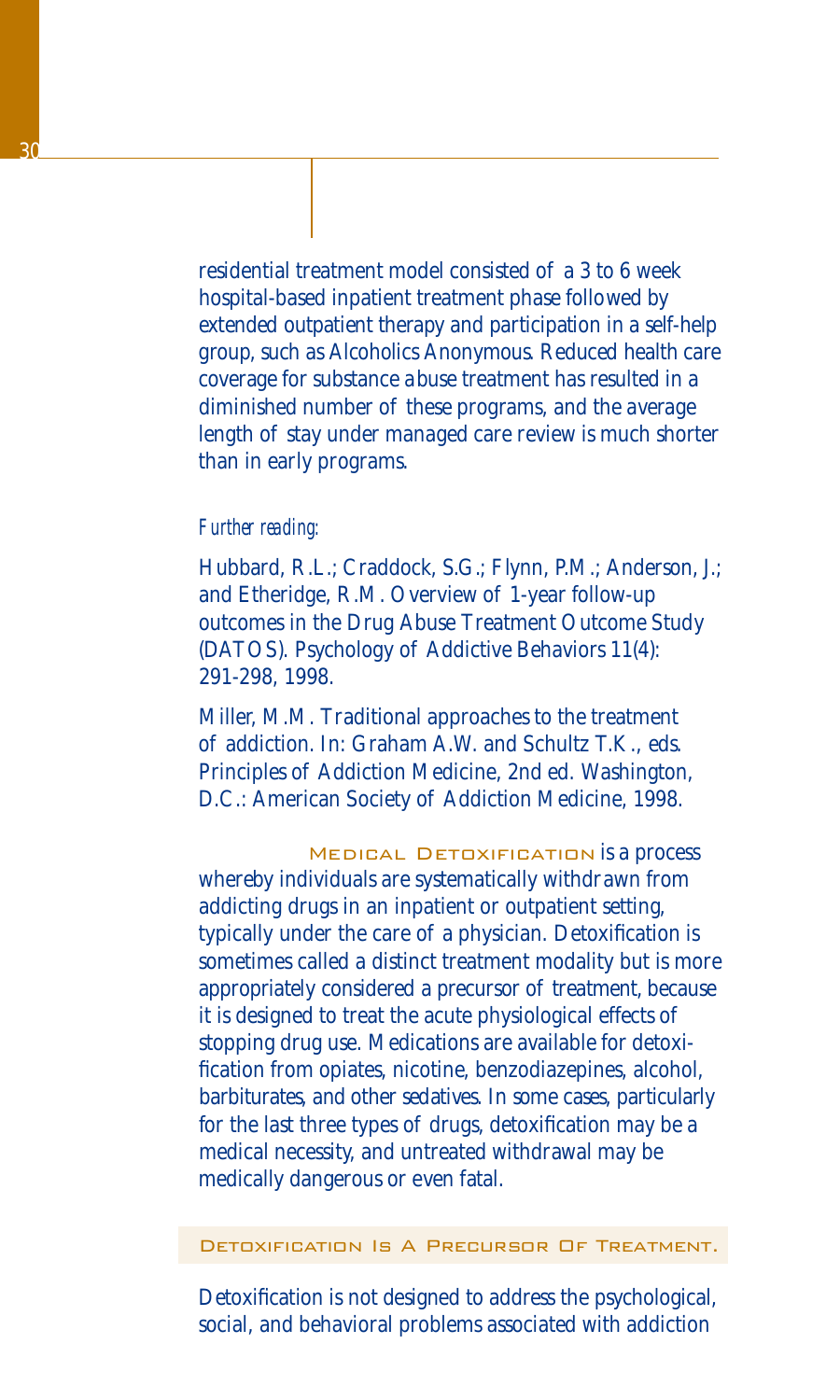and therefore does not typically produce lasting behavioral changes necessary for recovery. Detoxification is most useful when it incorporates formal processes of assessment and referral to subsequent drug addiction treatment.

#### *Further reading:*

Kleber, H.D. Outpatient detoxification from opiates. Primary Psychiatry 1: 42-52, 1996.

## Treating Criminal Justice-Involved Drug Abusers And Addicts

Research has shown that combining criminal justice sanctions with drug treatment can be effective in decreasing drug use and related crime. Individuals under legal coercion tend to stay in treatment for a longer period of time and do as well as or better than others not under legal pressure. Often, drug abusers come into contact with the criminal justice system earlier than other health or social systems, and intervention by the criminal justice system to engage the individual in treatment may help interrupt and shorten a career of drug use. Treatment for the criminal justice-involved drug abuser or drug addict may be delivered prior to, during, after, or in lieu of incarceration.

Combining Criminal Justice Sanctions With Drug Treatment Can Be Effective In Decreasing Drug Use And Related Crime.

PRISON-BASED TREATMENT PROGRAMS.

Offenders with drug disorders may encounter a number of treatment options while incarcerated, including didactic drug education classes, self-help programs, and treatment based on therapeutic community or residential milieu therapy models. The TC model has been studied extensively and can be quite effective in reducing drug use and recidivism to criminal behavior. Those in treatment should be segregated from the general prison population, so that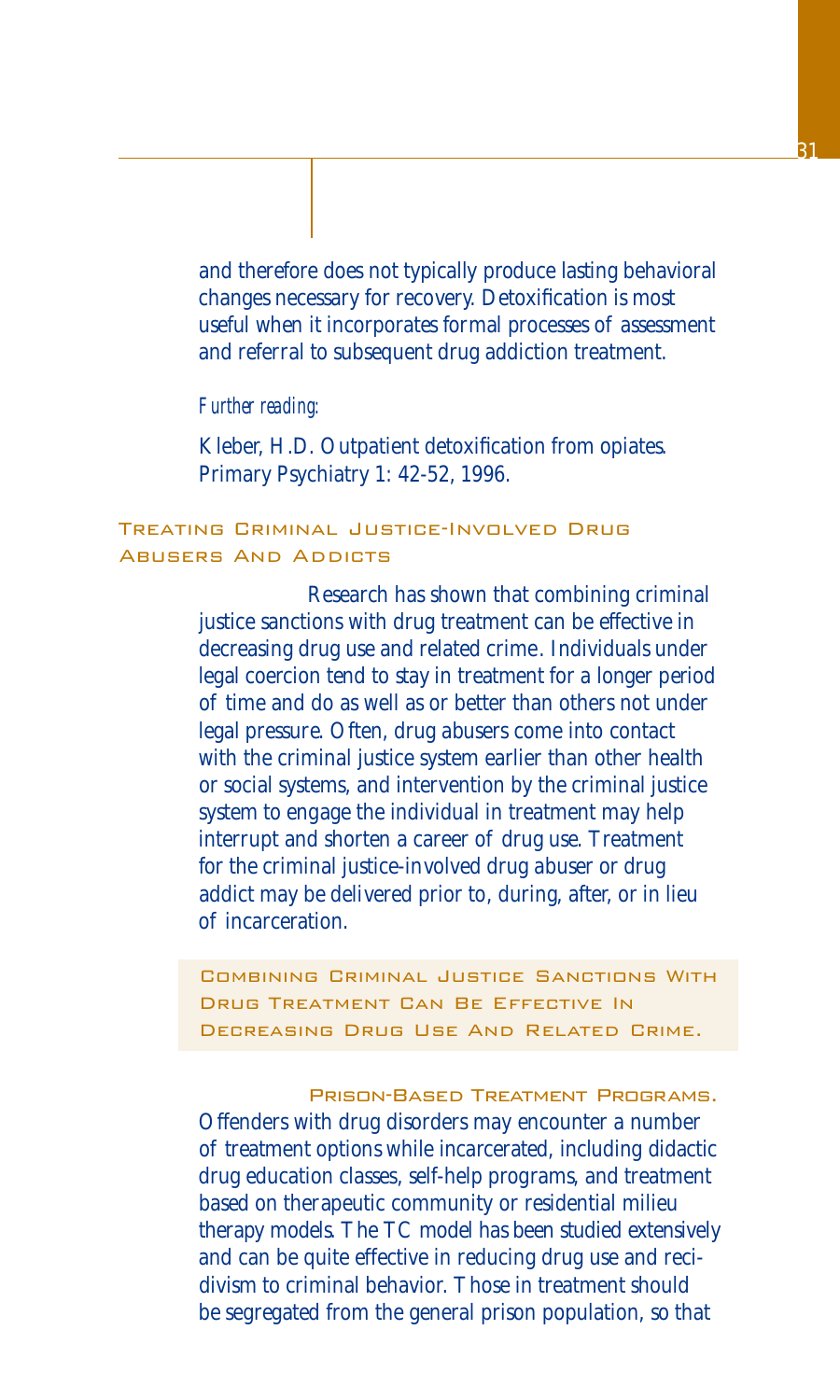the "prison culture" does not overwhelm progress toward recovery. As might be expected, treatment gains can be lost if inmates are returned to the general prison population after treatment. Research shows that relapse to drug use and recidivism to crime are significantly lower if the drug offender continues treatment after returning to the community.

COMMUNITY-BASED TREATMENT FOR Criminal Justice Populations. A number of criminal justice alternatives to incarceration have been tried with offenders who have drug disorders, including limited diversion programs, pretrial release conditional on entry into treatment, and conditional probation with sanctions. The drug court is a promising approach. Drug courts mandate and arrange for drug addiction treatment, actively monitor progress in treatment, and arrange for other services to drug-involved offenders. Federal support for planning, implementation, and enhancement of drug courts is provided under the U.S. Department of Justice Drug Courts Program Office.

As a well-studied example, the Treatment Accountability and Safer Communities (TASC) program provides an alternative to incarceration by addressing the multiple needs of drug-addicted offenders in a community-based setting. TASC programs typically include counseling, medical care, parenting instruction, family counseling, school and job training, and legal and employment services. The key features of TASC include (1) coordination of criminal justice and drug treatment; (2) early identification, assessment, and referral of drug-involved offenders; (3) monitoring offenders through drug testing; and (4) use of legal sanctions as inducements to remain in treatment.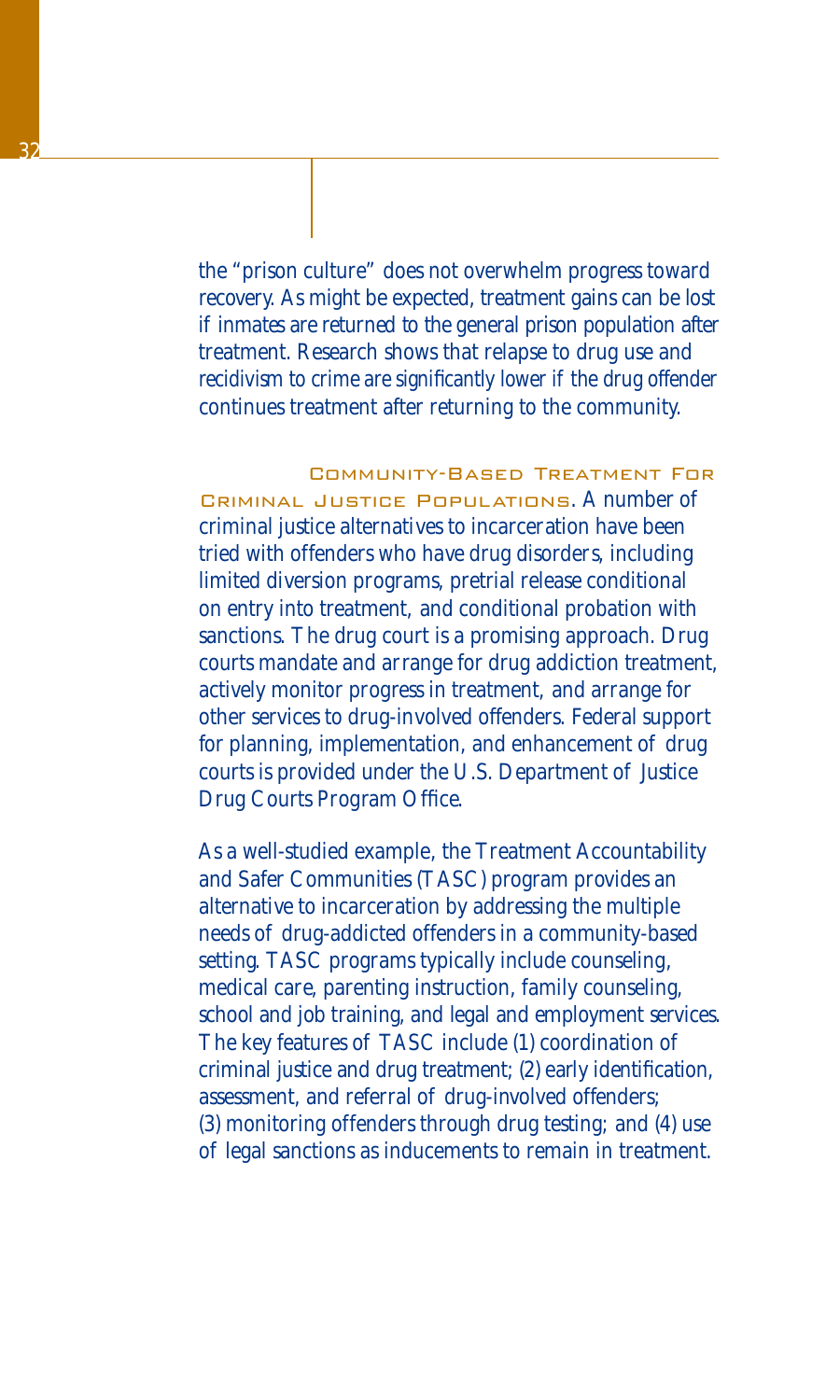#### *Further reading:*

Anglin, M.D. and Hser, Y. Treatment of drug abuse. In: Tonry M. and Wilson J.Q., eds. Drugs and crime. Chicago: University of Chicago Press, 1990, pp. 393-460.

Hiller, M.L.; Knight, K.; Broome, K.M.; and Simpson, D.D. Compulsory community-based substance abuse treatment and the mentally ill criminal offender. The Prison Journal 76(2), 180-191, 1996.

Hubbard, R.L.; Collins, J.J.; Rachal, J.V.; and Cavanaugh, E.R. The criminal justice client in drug abuse treatment. In Leukefeld C.G. and Tims F.M., eds. Compulsory treatment of drug abuse: Research and clinical practice [NIDA Research Monograph 86]. Washington, DC: U.S. Government Printing Office, 1998.

Inciardi, J.A.; Martin, S.S.; Butzin, C.A.; Hooper, R.M.; and Harrison, L.D. An effective model of prison-based treatment for drug-involved offenders. Journal of Drug Issues 27 (2): 261-278, 1997.

Wexler, H.K. The success of therapeutic communities for substance abusers in American prisons. Journal of Psychoactive Drugs 27(1): 57-66, 1997.

Wexler, H.K. Therapeutic communities in American prisons. In Cullen, E.; Jones, L.; and Woodward R., eds. The rapeutic Communities in American Prisons. New York: Wiley and Sons, 1997.

Wexler, H.K.; Falkin, G.P.; and Lipton, D.S. (1990). Outcome evaluation of a prison therapeutic community for substance abuse treatment. Criminal Justice and Behavior 17(1): 71-92, 1990.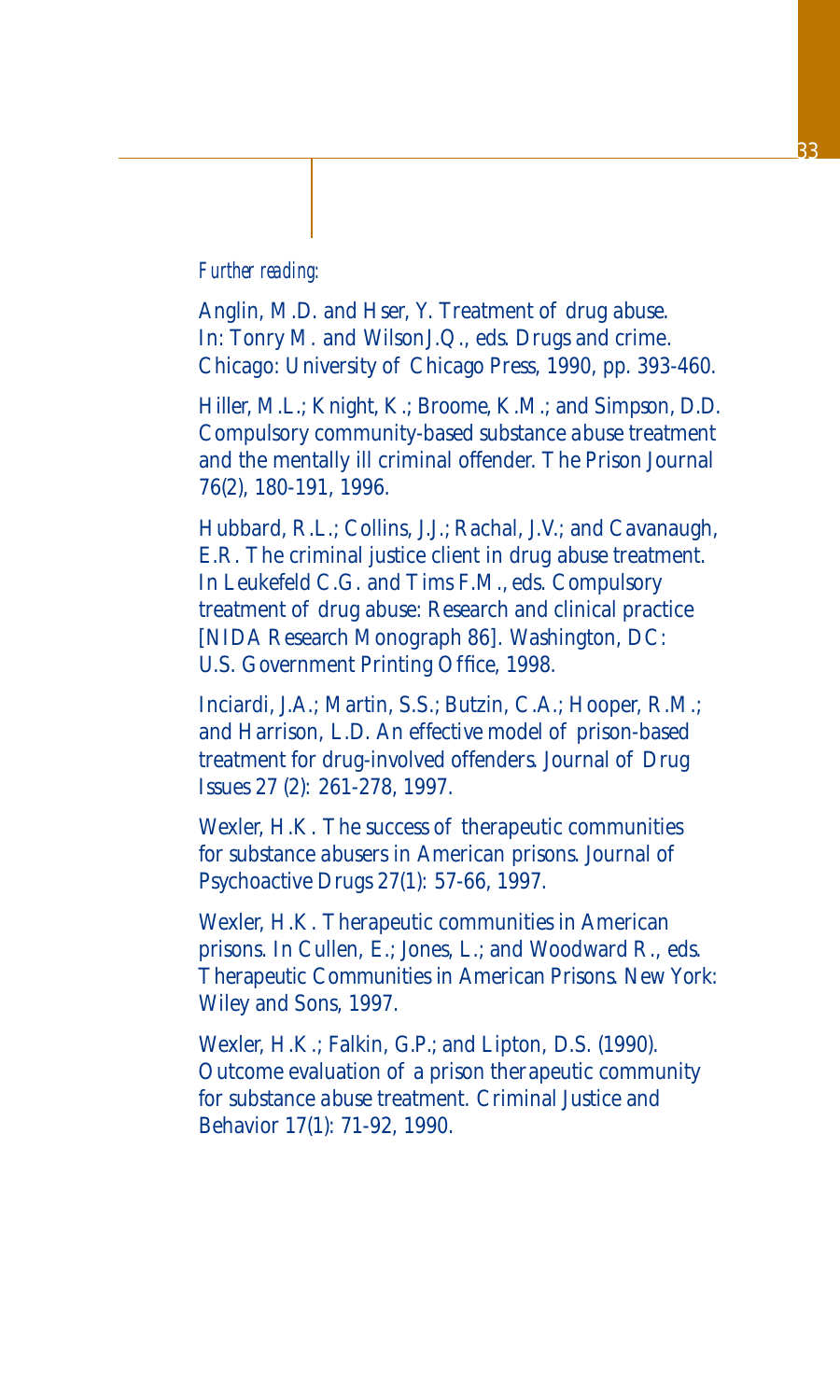*Each approach to drug treatment is designed to address certain aspects of drug addiction and its consequences for the individual, family, and society.*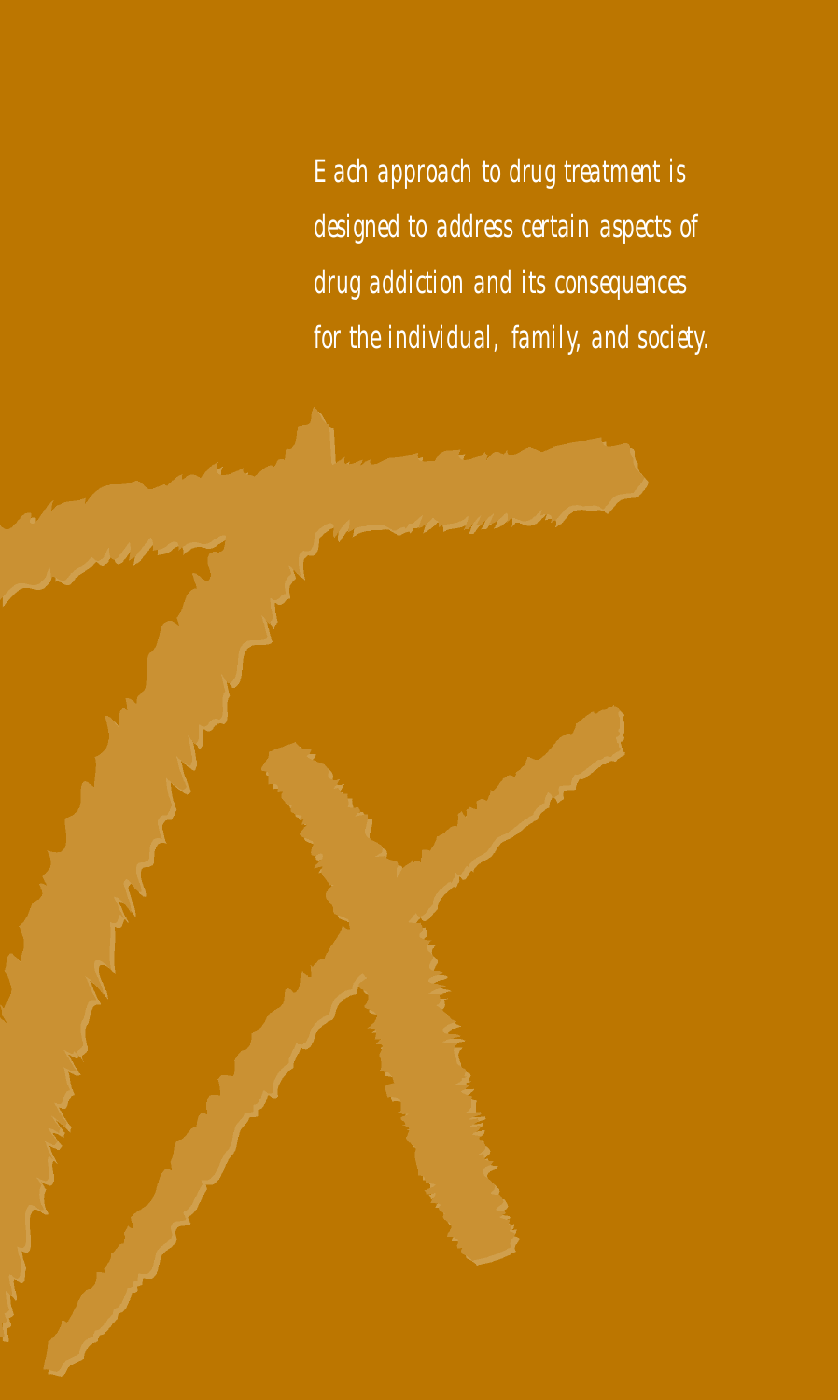This section presents several examples of treatment approaches and components that have been developed and tested for efficacy through research supported by the National Institute on Drug Abuse (NIDA). Each approach is designed to address certain aspects of drug addiction and its consequences for the individual, family, and society. The approaches are to be used to supplement or enhance not replace—existing treatment programs.

This section is not a complete list of efficacious, scientifically based treatment approaches. Additional approaches are under development as part of NIDA's continuing support of treatment research.

# RELAPSE PREVENTION, a cognitive-

behavioral therapy, was developed for the treatment of problem drinking and adapted later for cocaine addicts. Cognitive-behavioral strategies are based on the theory that learning processes play a critical role in the development of maladaptive behavioral patterns. Individuals learn to identify and correct problematic behaviors. Relapse prevention encompasses several cognitive-behavioral strategies that facilitate abstinence as well as provide help for people who experience relapse.

The relapse prevention approach to the treatment of cocaine addiction consists of a collection of strategies intended to enhance self-control. Specific techniques include exploring the positive and negative consequences of continued use, self-monitoring to recognize drug cravings early on and to identify high-risk situations for use, and developing strategies for coping with and avoiding high-risk situations and the desire to use. A central element of this treatment is anticipating the problems patients are likely to meet and helping them develop effective coping strategies.

Research indicates that the skills individuals learn through relapse prevention therapy remain after the completion of treatment. In one study, most people receiving this cognitive-behavioral approach maintained the gains they made in treatment throughout the year following treatment.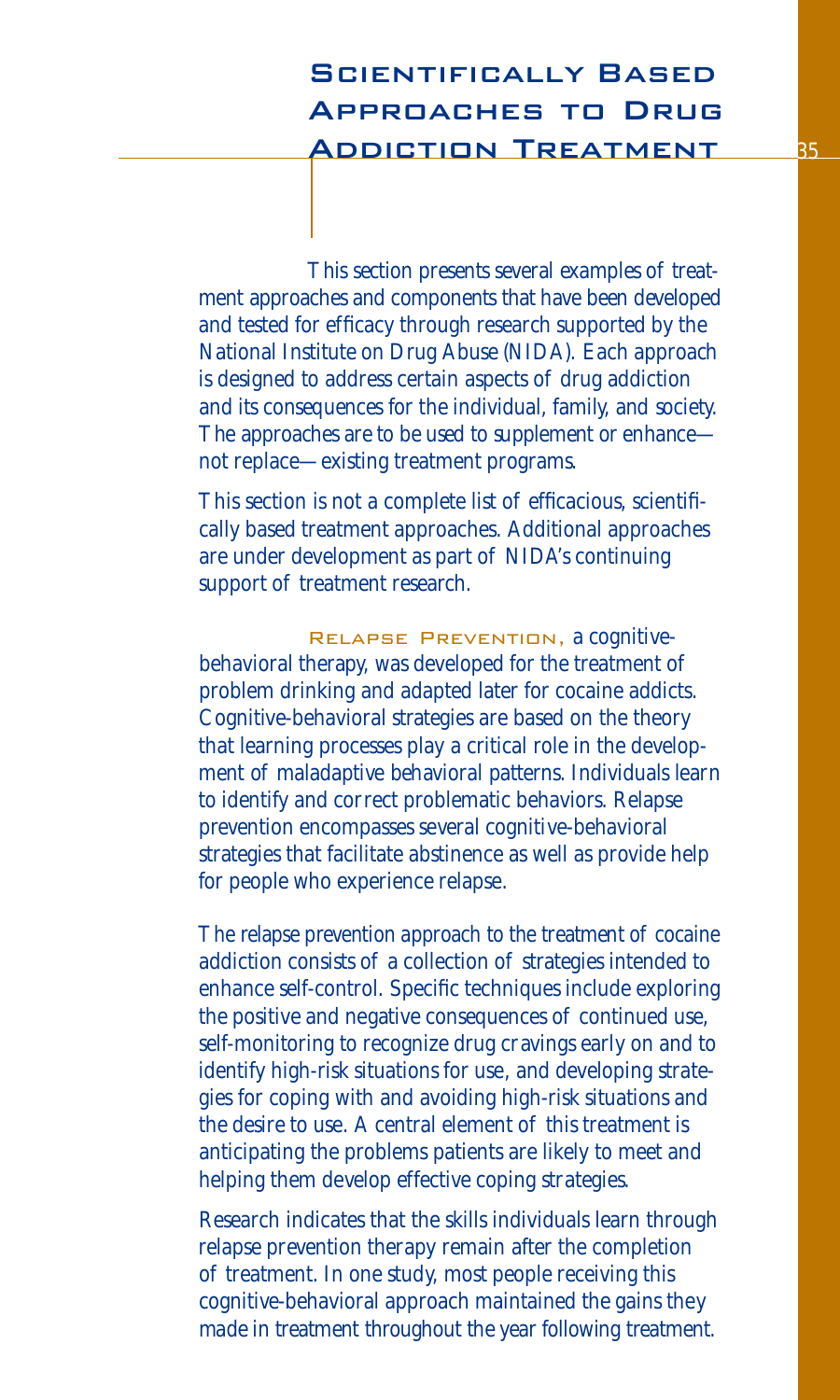## *References:*

Carroll, K .; Rounsaville, B .; and Keller, D. Relapse prevention strategies for the treatment of cocaine abuse. American Journal of Drug and Alcohol Abuse 17(3): 249-265, 1991.

Carroll, K .; Rounsaville, B .; Nich, C .; Gordon, L .; Wirtz, P .; and Gawin, F. One-year follow-up of psychotherapy and pharmacotherapy for cocaine dependence: delayed emergence of psychotherapy effects. Archives of General Psychiatry 51: 989-997, 1994.

Marlatt, G. and Gordon, J.R., eds. Relapse Prevention: Maintenance Strategies in the Treatment of Addictive Behaviors. New York: Guilford Press, 1985.

Supportive-Expressive Psycho-

Therapy is a time-limited, focused psychotherapy that has been adapted for heroin- and cocaine-addicted individuals. The therapy has two main components:

- Supportive techniques to help patients feel comfortable in discussing their personal experiences.
- Expressive techniques to help patients identify and work through interpersonal relationship issues.

Special attention is paid to the role of drugs in relation to problem feelings and behaviors, and how problems may be solved without recourse to drugs.

The efficacy of individual supportive-expressive psychotherapy has been tested with patients in methadone maintenance treatment who had psychiatric problems. In a comparison with patients receiving only drug counseling, both groups fared similarly with regard to opiate use, but the supportive-expressive psychotherapy group had lower cocaine use and required less methadone. Also, the patients who received supportive-expressive psychotherapy maintained many of the gains they had made. In an earlier study, supportive-expressive psychotherapy, when added to drug counseling, improved outcomes for opiate addicts in methadone treatment with moderately severe psychiatric problems.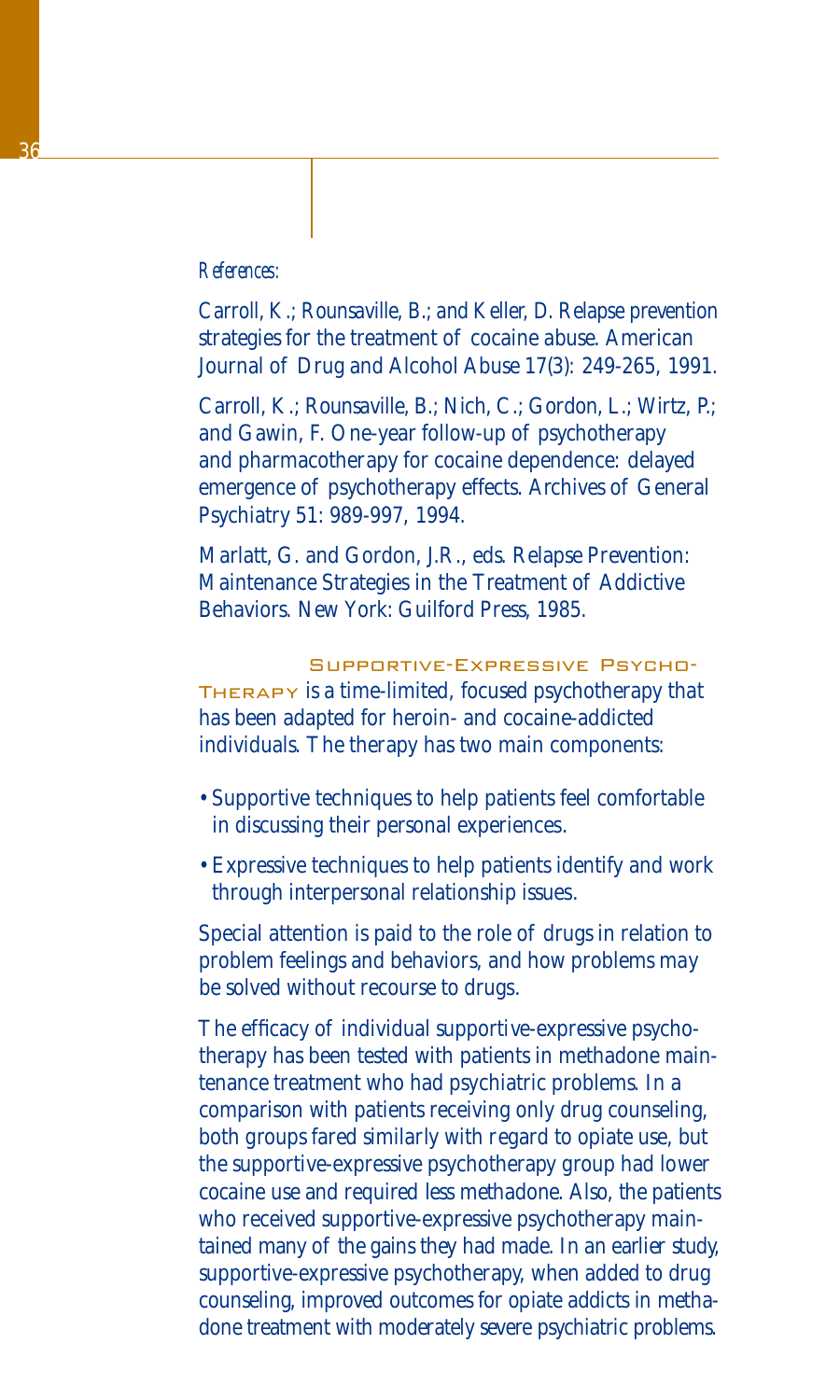## *References:*

Luborsky, L. Principles of Psychoanalytic Psychotherapy: A Manual for Supportive-Expressive (SE) Treatment. New York: Basic Books, 1984.

Woody, G.E.; McLellan, A.T.; Luborsky, L.; and O'Brien, C.P. Psychotherapy in community methadone programs: a validation study. American Journal of Psychiatry 152(9): 1302-1308, 1995.

Woody, G.E.; McLellan, A.T.; Luborsky, L.; and O'Brien, C.P. Twelve month follow-up of psychotherapy for opiate dependence. American Journal of Psychiatry 144: 590-596, 1987.

#### Individualized Drug Counseling

focuses directly on reducing or stopping the addict's illicit drug use. It also addresses related areas of impaired functioningsuch as employment status, illegal activity, family/social relations—as well as the content and structure of the patient's recovery program. Through its emphasis on short-term behavioral goals, individualized drug counseling helps the patient develop coping strategies and tools for abstaining from drug use and then maintaining abstinence. The addiction counselor encourages 12-step participation and makes referrals for needed supplemental medical, psychiatric, employment, and other services. Individuals are encouraged to attend sessions one or two times per week.

In a study that compared opiate addicts receiving only methadone to those receiving methadone coupled with counseling, individuals who received only methadone showed minimal improvement in reducing opiate use. The addition of counseling produced significantly more improvement. The addition of onsite medical/psychiatric, employment, and family services further improved outcomes.

In another study with cocaine addicts, individualized drug counseling, together with group drug counseling, was quite effective in reducing cocaine use. Thus, it appears that this approach has great utility with both heroin and cocaine addicts in outpatient treatment.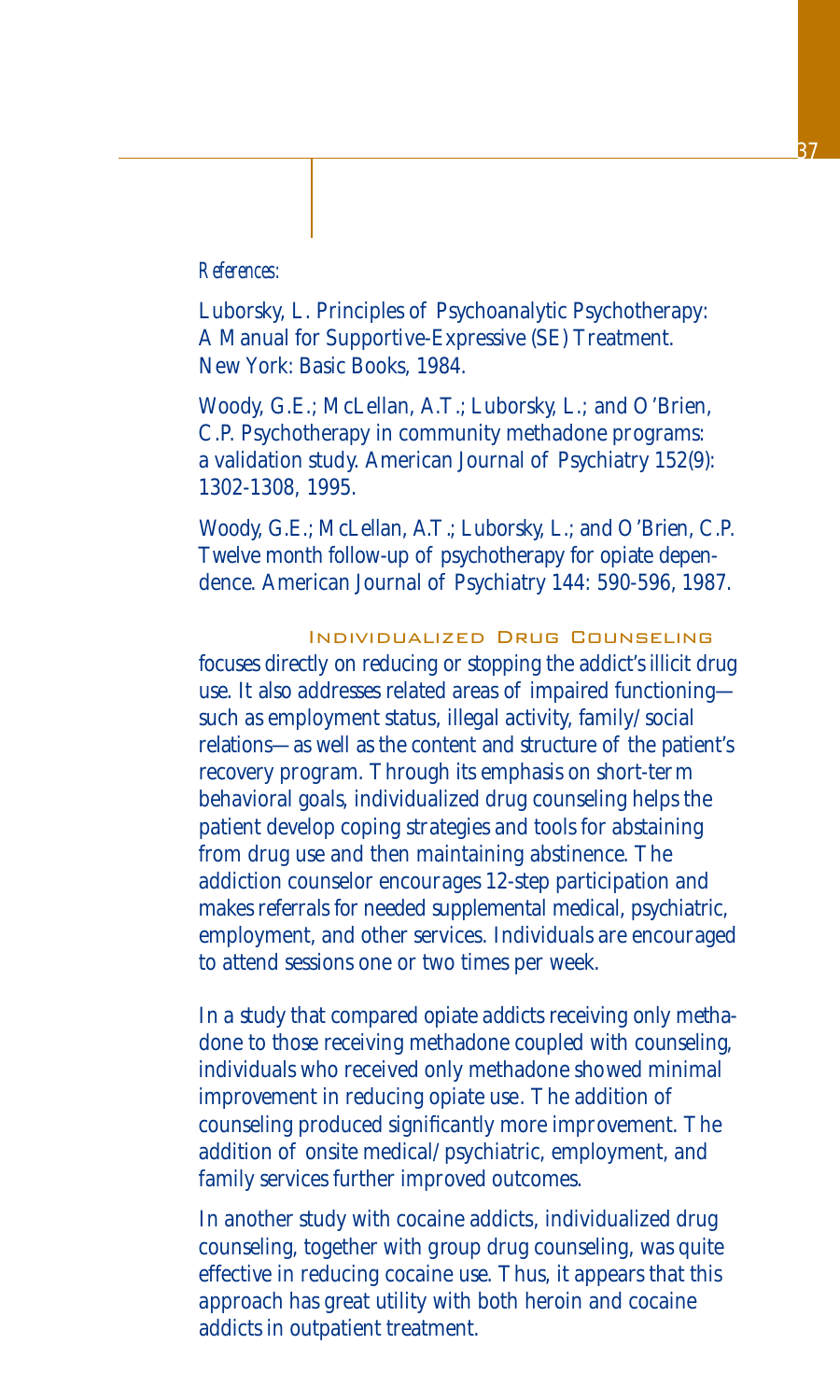## *References:*

McLellan, A.T.; Arndt, I.; Metzger, D.S.; Woody, G.E.; and O'Brien, C.P. The effects of psychosocial services in substance abuse treatment. Journal of the American Medical Association 269(15): 1953-1959, 1993.

McLellan, A.T.; Woody, G.E.; Luborsky, L.; and O'Brien, C.P. Is the counselor an 'active ingredient' in substance abuse treatment? Journal of Nervous and Mental Disease 176: 423-430, 1988.

Woody, G.E.; Luborsky, L.; McLellan, A.T.; O'Brien, C.P.; Beck, A.T.; Blaine, J.; Herman, I.; and Hole, A. Psychotherapy for opiate addicts: Does it help? Archives of General Psychiatry 40: 639-645, 1983.

Crits-Cristoph, P.; Siqueland, L.; Blaine, J.; Frank, A.; Luborsky, L.; Onken, L.S.; Muenz, L.; Thase, M.E.; Weiss, R.D.; Gastfriend, D.R.; Woody, G.; Barber, J.P.; Butler, S.F.; Daley, D.; Bishop, S.; Najavits, L.M.; Lis, J.; Mercer, D.; Griffin, M.L.; Moras, K.; and Beck, A. Psychosocial treatments for cocaine dependence: Results of the NIDA Cocaine Collaborative Study. Archives of General Psychiatry (in press).

#### Motivational Enhancement

Therapy is a client-centered counseling approach for initiating behavior change by helping clients to resolve ambivalence about engaging in treatment and stopping drug use. This approach employs strategies to evoke rapid and internally motivated change in the client, rather than guiding the client stepwise through the recovery process. This therapy consists of an initial assessment battery session, followed by two to four individual treatment sessions with a therapist. The first treatment session focuses on providing feedback generated from the initial assessment battery to stimulate discussion regarding personal substance use and to elicit self-motivational statements. Motivational interviewing principles are used to strengthen motivation and build a plan for change. Coping strategies for high-risk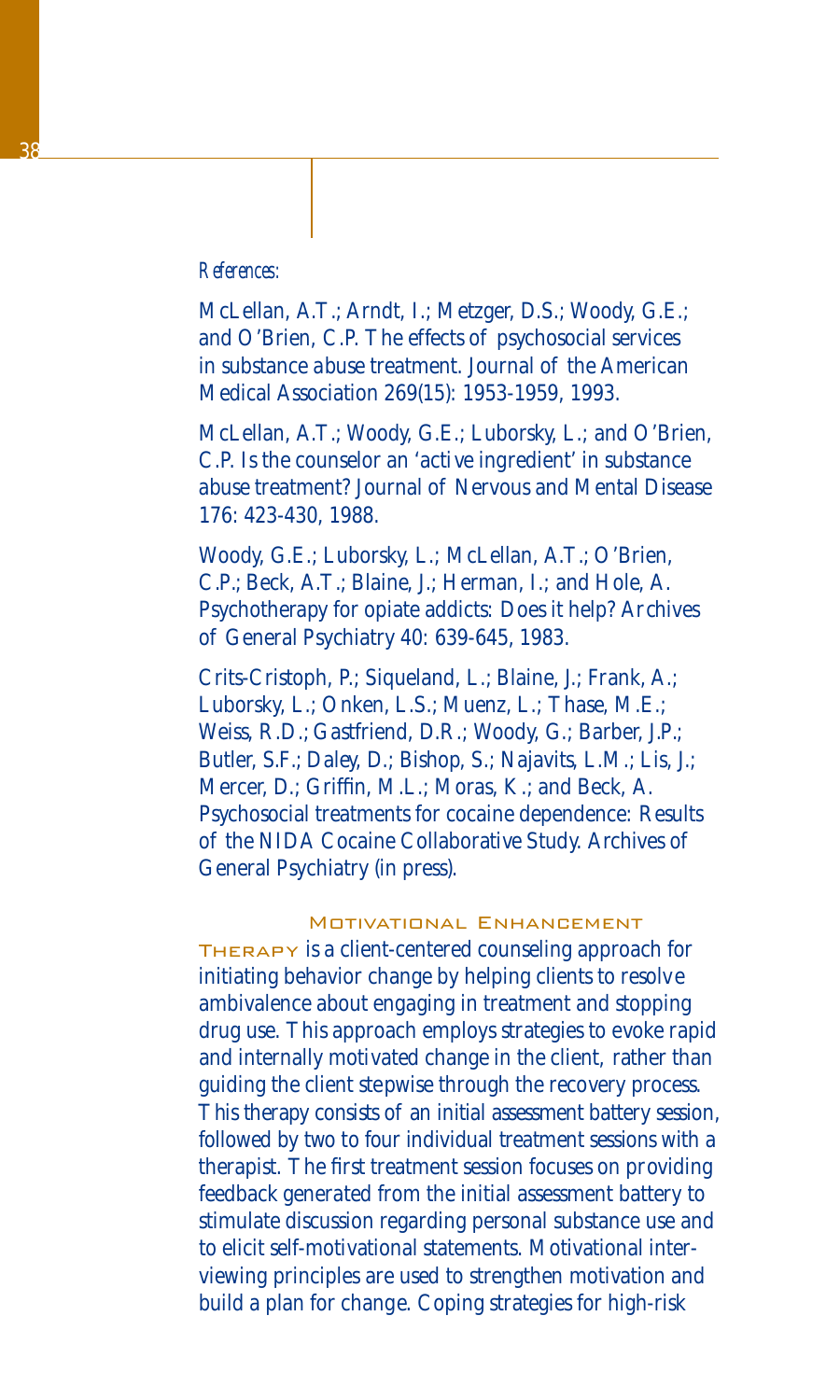situations are suggested and discussed with the client. In subsequent sessions, the therapist monitors change, reviews cessation strategies being used, and continues to encourage commitment to change or sustained abstinence. Clients are sometimes encouraged to bring a significant other to sessions. This approach has been used successfully with alcoholics and with marijuana-dependent individuals.

#### *References:*

Budney, A.J.; Kandel, D.B.; Cherek, D.R.; Martin, B.R.; Stephens, R.S.; and Roffman, R. College on problems of drug dependence meeting, Puerto Rico (June 1996). Marijuana use and dependence. Drug and Alcohol Dependence 45: 1-11, 1997.

Miller, W.R. Motivational interviewing: research, practice and puzzles. Addictive Behaviors 61(6): 835-842, 1996.

Stephens, R.S.; Roffman, R.A.; and Simpson, E.E. Treating adult marijuana dependence: a test of the relapse prevention model. Journal of Consulting & Clinical Psychology, 62: 92-99, 1994.

#### Behavioral Therapy For

AD OLESCENTS incorporates the principle that unwanted behavior can be changed by clear demonstration of the desired behavior and consistent reward of incremental steps toward achieving it. Therapeutic activities include fulfilling specific assignments, rehearsing desired behaviors, and recording and reviewing progress, with praise and privileges given for meeting assigned goals. Urine samples are collected regularly to monitor drug use. The therapy aims to equip the patient to gain three types of control:

**Stimulus Control** helps patients avoid situations associated with drug use and learn to spend more time in activities incompatible with drug use.

*Urge Control* helps patients recognize and change thoughts, feelings, and plans that lead to drug use.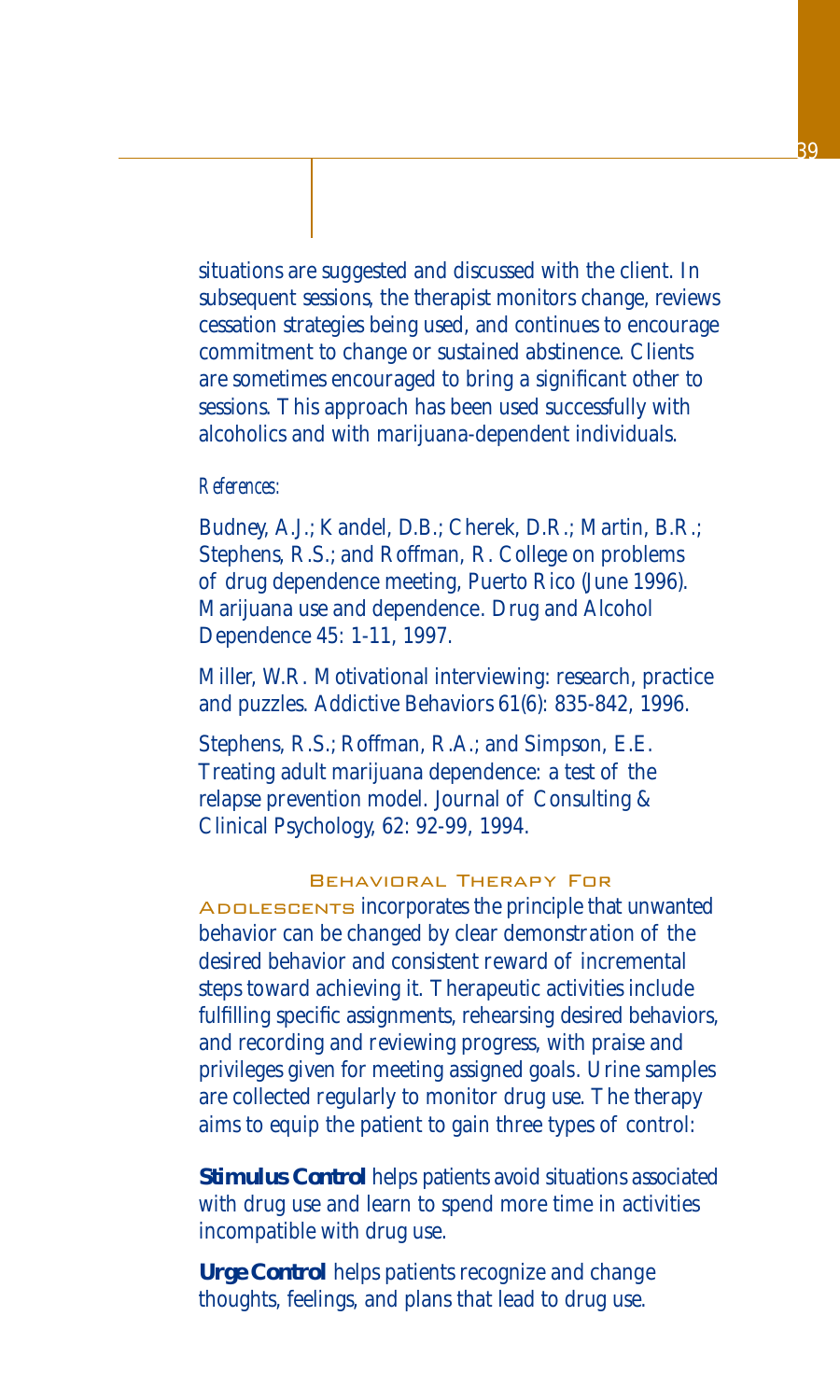**Social Control** involves family members and other people important in helping patients avoid drugs. A parent or significant other attends treatment sessions when possible and assists with therapy assignments and reinforcing desired behavior.

According to research studies, this therapy helps adolescents become drug free and increases their ability to remain drug free after treatment ends. Adolescents also show improvement in several other areas—employment/school attendance, family relationships, depression, institutionalization, and alcohol use. Such favorable results are attributed largely to including family members in therapy and rewarding drug abstinence as verified by urinalysis.

#### *References:*

Azrin, N.H.; Acierno, R.; Kogan, E.; Donahue, B.; Besalel, V.; and McMahon, P.T. Follow-up results of supportive versus behavioral therapy for illicit drug abuse. Behavioral Research & Therapy 34(1): 41-46, 1996.

Azrin, N.H.; McMahon, P.T.; Donahue, B.; Besalel, V.; Lapinski, K.J.; Kogan, E.; Acierno, R.; and Galloway, E. Behavioral therapy for drug abuse: a controlled treatment outcome study. Behavioral Research & Therapy 32(8): 857-866, 1994.

Azrin, N.H.; Donohue, B.; Besalel, V.A.; Kogan, E.S.; and Acierno, R. Youth drug abuse treatment: A controlled outcome study. Journal of Child & Adolescent Substance Abuse 3(3): 1-16, 1994.

Multidimensional Family Therapy (MDFT) FOR ADOLESCENTS is an outpatient familybased drug abuse treatment for teenagers. MDFT views adolescent drug use in terms of a network of influences (that is, individual, family, peer, community) and suggests that reducing unwanted behavior and increasing desirable behavior occur in multiple ways in different settings. Treatment includes individual and family sessions held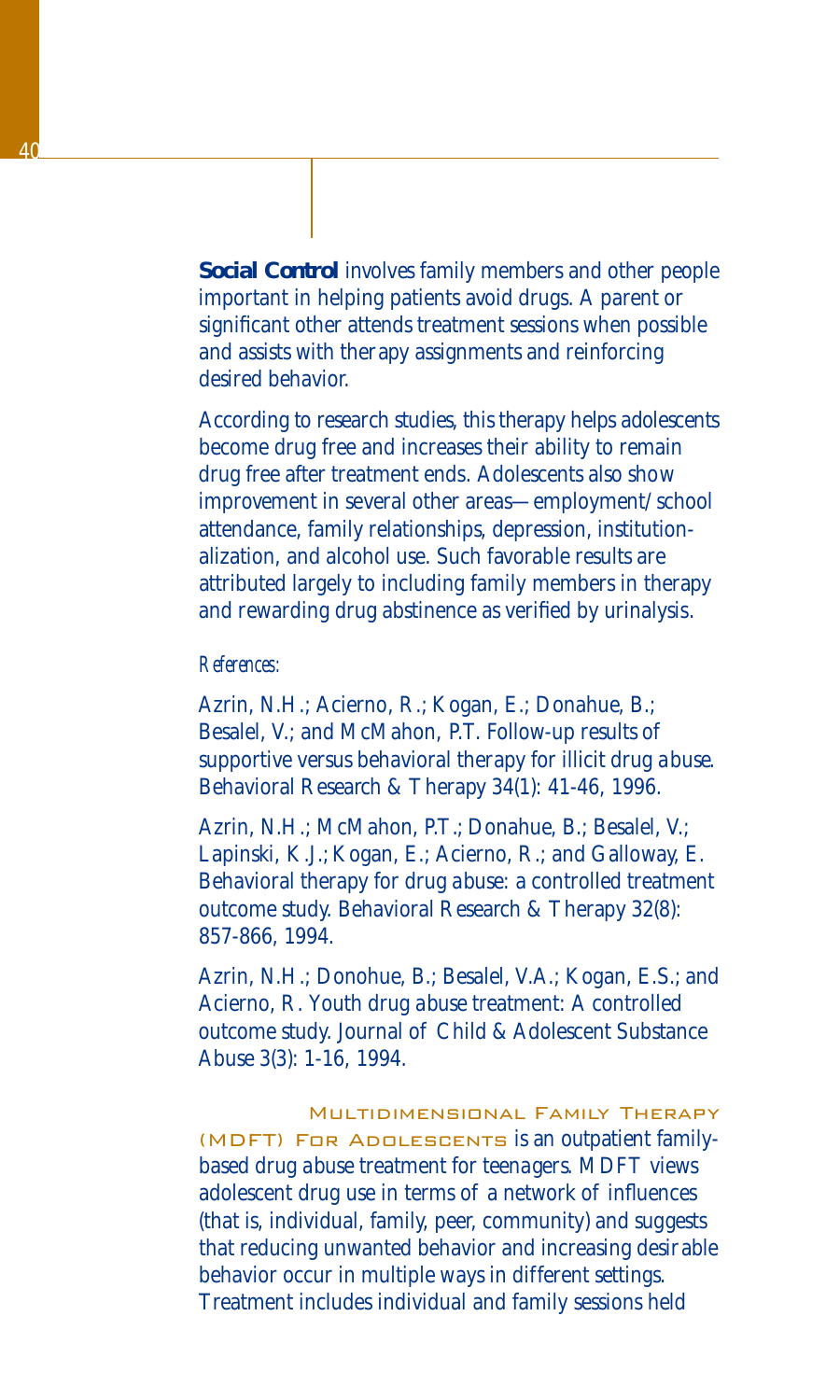in the clinic, in the home, or with family members at the family court, school, or other community locations. 41

During individual sessions, the therapist and adolescent work on important developmental tasks, such as developing decisionmaking, negotiation, and problem-solving skills. Teenagers acquire skills in communicating their thoughts and feelings to deal better with life stressors, and vocational skills. Parallel sessions are held with family members. Parents examine their particular parenting style, learning to distinguish influence from control and to have a positive and developmentally appropriate influence on their child.

#### *References:*

Diamond, G.S., and Liddle, H.A. Resolving a therapeutic impasse between parents and adolescents in Multidimensional Family Therapy. Journal of Consulting and Clinical Psychology 64(3): 481-488, 1996.

Schmidt, S.E.; Liddle, H.A.; and Dakof, G.A. Effects of multidimensional family therapy: Relationship of changes in parenting practices to symptom reduction in adolescent substance abuse. Journal of Family Psychology 10(1): 1-16, 1996.

# MULTISYSTEMIC THERAPY (MST)

addresses the factors associated with serious antisocial behavior in children and adolescents who abuse drugs. These factors include characteristics of the adolescent (for example, favorable attitudes toward drug use), the family (poor discipline, family conflict, parental drug abuse), peers (positive attitudes toward drug use), school (dropout, poor performance), and neighborhood (criminal subculture). By participating in intense treatment in natural environments (homes, schools, and neighborhood settings) most youths and families complete a full course of treatment. MST significantly reduces adolescent drug use during treatment and for at least 6 months after treatment. Reduced numbers of incarcerations and out-of-home placements of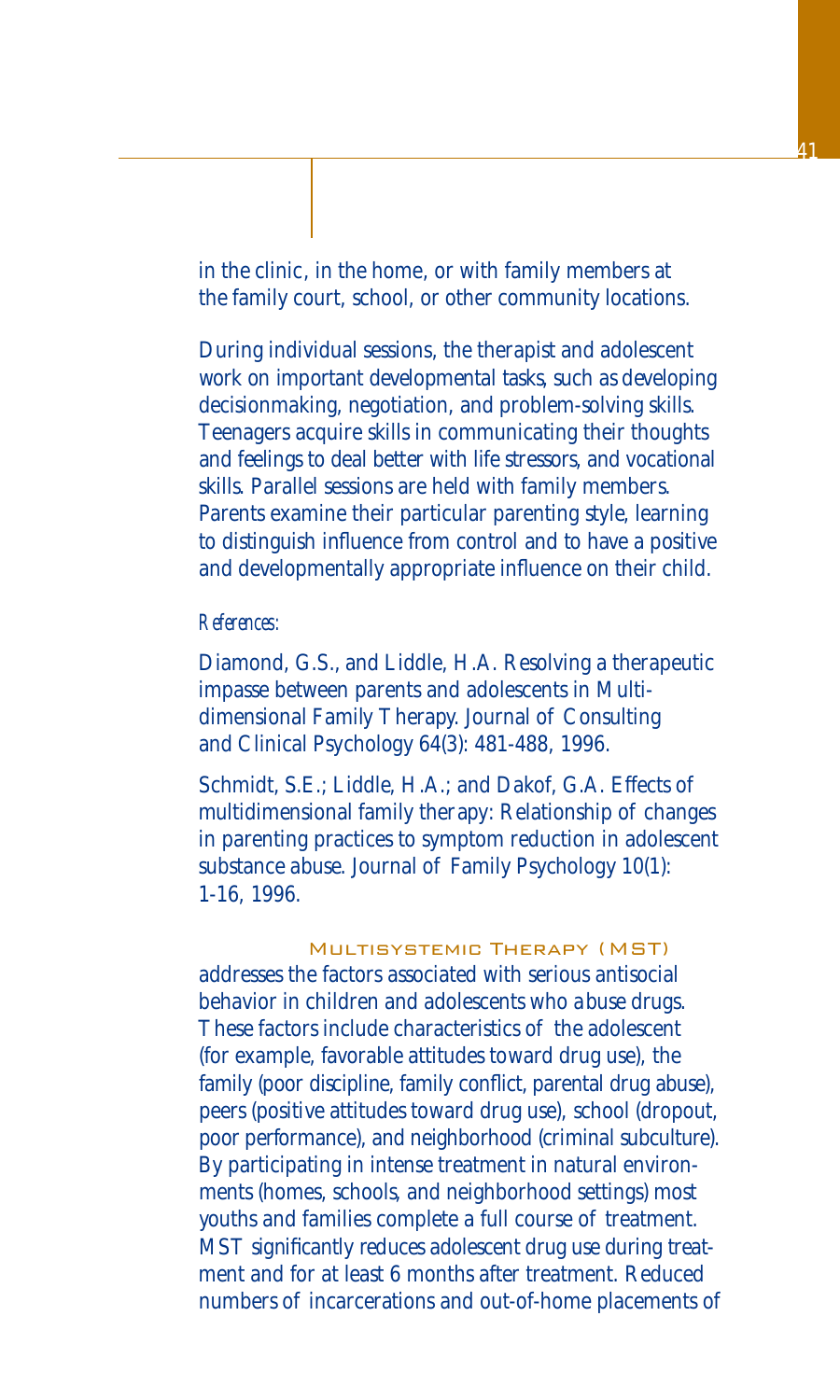juveniles offset the cost of providing this intensive service and maintaining the clinicians' low caseloads.

#### *References:*

Henggeler, S.W.; Pickrel, S.G.; Brondino, M.J.; and Crouch, J.L. Eliminating (almost) treatment dropout of substance abusing or dependent delinquents through home-based multisystemic therapy. American Journal of Psychiatry 153: 427-428, 1996.

Henggeler, S.W.; Schoenwald, S.K.; Borduin, C.M.; Rowland, M.D.; and Cunningham, P. B. Multisystemic treatment of antisocial behavior in children and adolescents. New York: Guilford Press, 1998.

Schoenwald, S.K.; Ward, D.M.; Henggeler, S.W.; Pickrel, S.G.; and Patel, H. MST treatment of substance abusing or dependent adolescent offenders: Costs of reducing incarceration, inpatient, and residential placement. Journal of Child and Family Studies 5: 431-444, 1996.

COMBINED BEHAVIORAL AND NICOTINE Replacement Therapy For Nicotine Addiction consists of two main components:

- The transdermal nicotine patch or nicotine gum reduces symptoms of withdrawal, producing better initial abstinence.
- The behavioral component concurrently provides support and reinforcement of coping skills, yielding better long-term outcomes.

Through behavioral skills training, patients learn to avoid high-risk situations for smoking relapse early on and later to plan strategies to cope with such situations. Patients practice skills in treatment, social, and work settings. They learn other coping techniques, such as cigarette refusal skills, assertiveness, and time management. The combined treatment is based on the rationale that behavioral and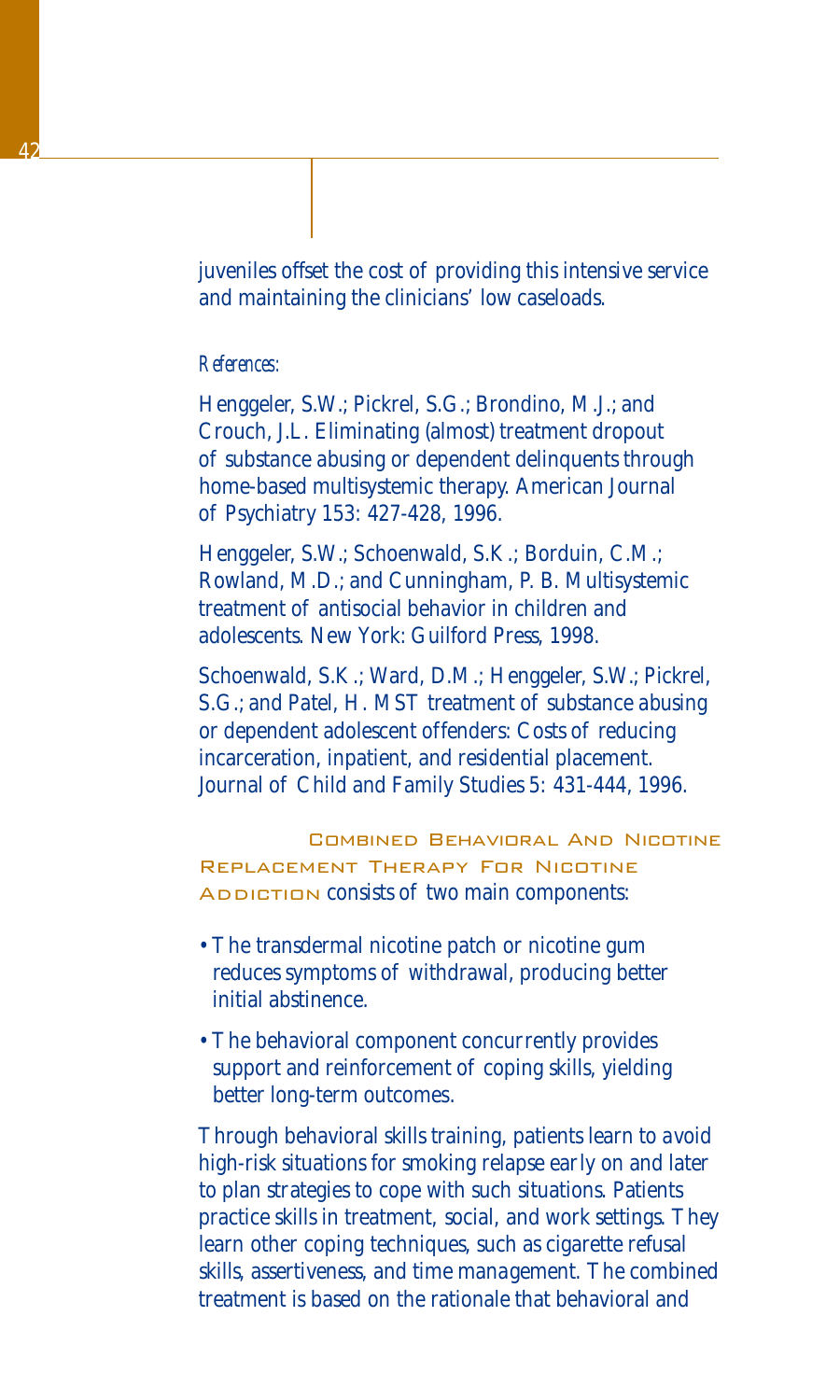pharmacological treatments operate by different yet complementary mechanisms that produce potentially additive effects.

#### *References:*

Fiore, M.C.; Kenford, S.L.; Jorenby, D.E.; Wetter, D.W.; Smith, S.S.; and Baker, T.B. Two studies of the clinical effectiveness of the nicotine patch with different counseling treatments. Chest 105: 524-533, 1994.

Hughes, J.R. Combined psychological and nicotine gum treatment for smoking: a critical review. Journal of Substance Abuse 3: 337-350, 1991.

American Psychiatric Association: Practice Guideline for the Treatment of Patients with Nicotine Dependence. American Psychiatric Association, 1996.

Community Reinforcement Approach (CRA) Plus Vouchers is an intensive 24-week outpatient therapy for treatment of cocaine addiction. The treatment goals are twofold:

- To achieve cocaine abstinence long enough for patients to learn new life skills that will help sustain abstinence.
- To reduce alcohol consumption for patients whose drinking is associated with cocaine use.

Patients attend one or two individual counseling sessions per week, where they focus on improving family relations, learning a variety of skills to minimize drug use, receiving vocational counseling, and developing new recreational activities and social networks. Those who also abuse alcohol receive clinic-monitored disulfiram (Antabuse) therapy. Patients submit urine samples two or three times each week and receive vouchers for cocaine-negative samples. The value of the vouchers increases with consecutive clean samples. Patients may exchange vouchers for retail goods that are consistent with a cocaine-free lifestyle.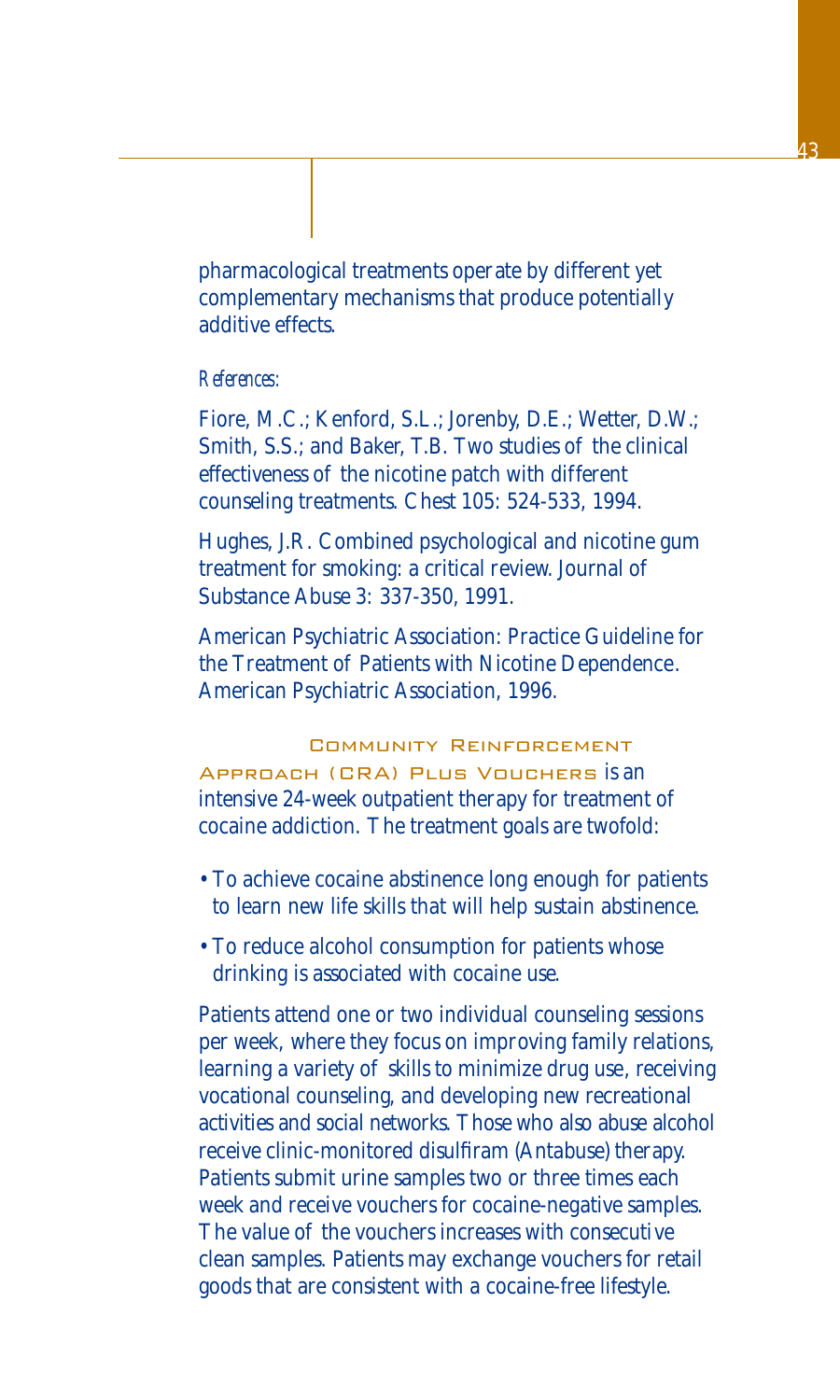This approach facilitates patients' engagement in treatment and systematically aids them in gaining substantial periods of cocaine abstinence. The approach has been tested in urban and rural areas and used successfully in outpatient detoxification of opiate-addicted adults and with inner-city methadone maintenance patients who have high rates of intravenous cocaine abuse.

#### *References:*

Higgins, S.T.; Budney, A.J.; Bickel, H.K.; Badger, G.; Foerg, F.; and Ogden, D. Outpatient behavioral treatment for cocaine dependence: one-year outcome. Experimental & Clinical Psychopharmacology 3(2): 205-212, 1995.

Higgins, S.T.; Budney, A.J.; Bickel, W.K.; Foerg, F.; Donham, R.; and Badger, G. Incentives improve outcome in outpatient behavioral treatment of cocaine dependence. Archives of General Psychiatry 51: 568-576, 1994.

Silverman, K.; Higgins, S.T.; Brooner, R.K.; Montoya, I.D.; Cone, E.J.; Schuster, C.R.; and Preston, K.L. Sustained cocaine abstinence in methadone maintenance patients through voucher-based reinforcement therapy. Archives of General Psychiatry 53: 409-415, 1996.

# Voucher-Based Reinforcement Therapy In Methadone Maintenance

Treatment helps patients achieve and maintain abstinence from illegal drugs by providing them with a voucher each time they provide a drug-free urine sample. The voucher has monetary value and can be exchanged for goods and services consistent with the goals of treatment. Initially, the voucher values are low, but their value increases with the number of consecutive drug-free urine specimens the individual provides. Cocaine- or heroinpositive urine specimens reset the value of the vouchers to the initial low value. The contingency of escalating incentives is designed specifically to reinforce periods of sustained drug abstinence.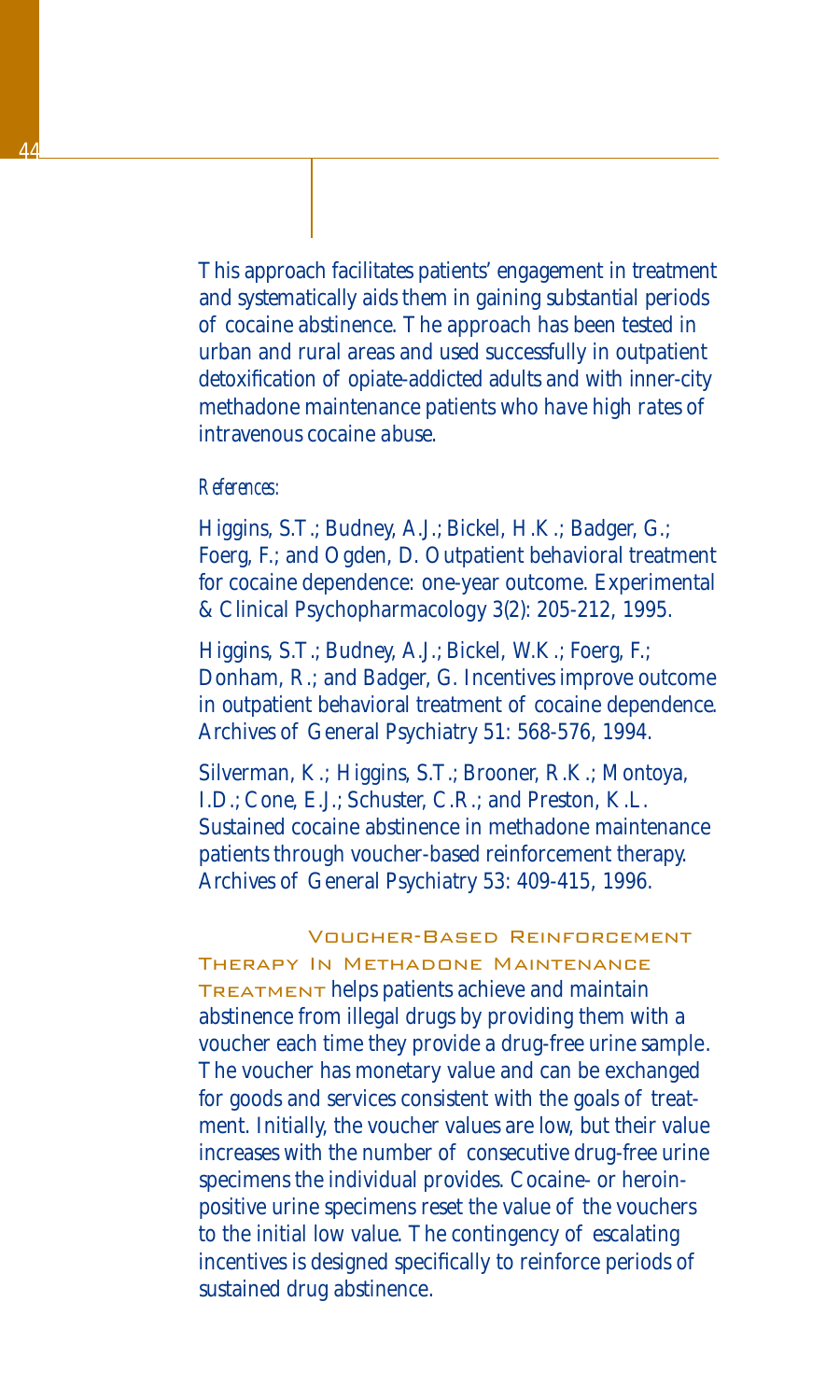Studies show that patients receiving vouchers for drugfree urine samples achieved significantly more weeks of abstinence and significantly more weeks of sustained abstinence than patients who were given vouchers independent of urinalysis results. In another study, urinalyses positive for heroin decreased significantly when the voucher program was started and increased significantly when the program was stopped.

#### *References:*

Silverman, K.; Higgins, S.; Brooner, R.; Montoya, I.; Cone, E.; Schuster, C.; and Preston, K. Sustained cocaine abstinence in methadone maintenance patients through voucher-based reinforcement therapy. Archives of General Psychiatry 53: 409-415, 1996.

Silverman, K.; Wong, C.; Higgins, S.; Brooner, R.; Montoya, I.; Contoreggi, C.; Umbricht-Schneiter, A.; Schuster, C.; and Preston, K. Increasing opiate abstinence through voucher-based reinforcement therapy. Drug and Alcohol Dependence 41: 157-165, 1996.

DAY TREATMENT WITH ABSTINENCE Contingencies And Vouchers was developed

to treat homeless crack addicts. For the first 2 months, participants must spend 5.5 hours daily in the program, which provides lunch and transportation to and from shelters. Interventions include individual assessment and goal setting, individual and group counseling, multiple psychoeducational groups (for example, didactic groups on community resources, housing, cocaine, and HIV/AIDS prevention; establishing and reviewing personal rehabilitation goals; relapse prevention; weekend planning), and patient-governed community meetings during which patients review contract goals and provide support and en couragement to each other. Individual counseling occurs once a week, and group therapy sessions are held three times a week. After 2 months of day treatment and at least 2 weeks of abstinence, participants graduate to a 4-month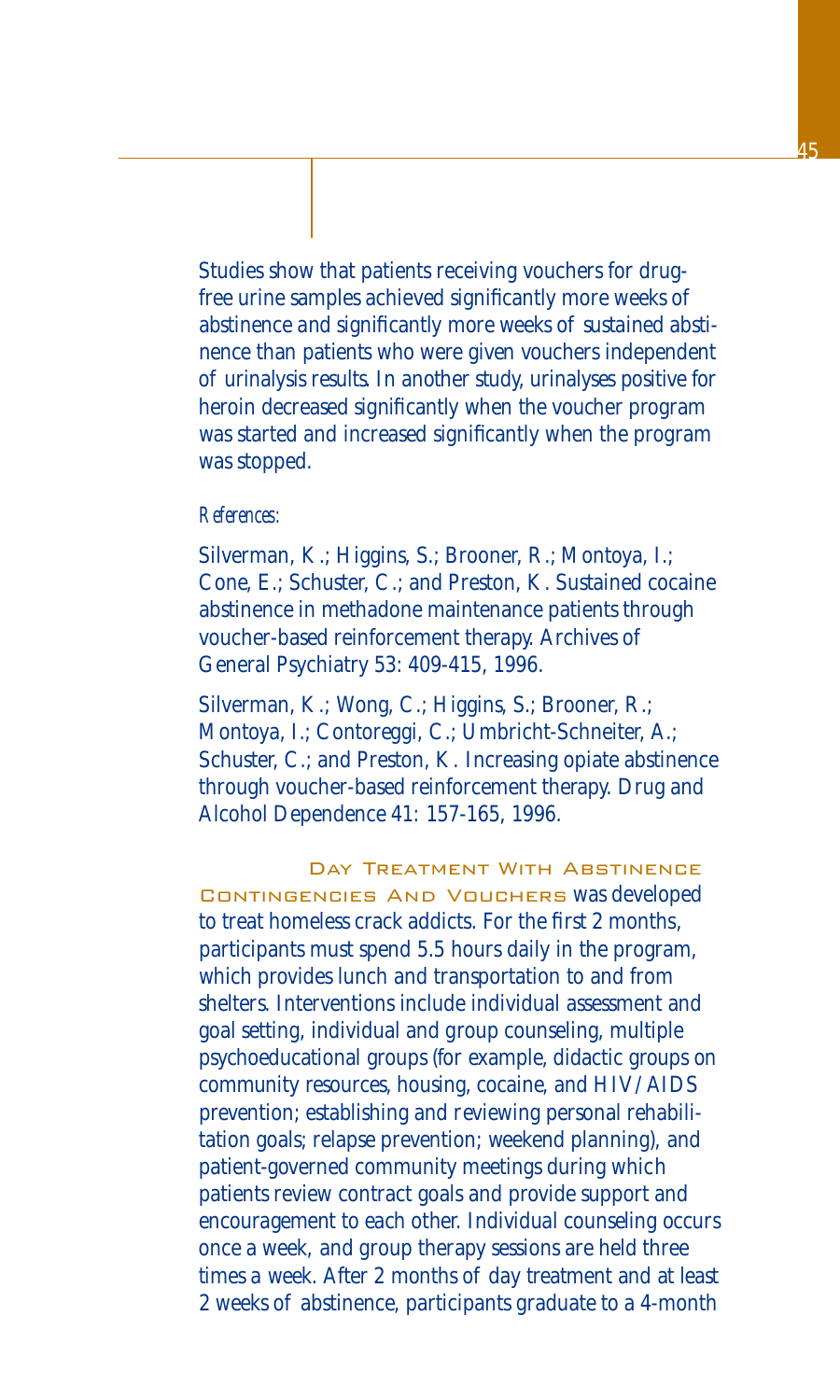work component that pays wages that can be used to rent inexpensive, drug-free housing. A voucher system also rewards drug-free related social and recreational activities.

This innovative day treatment was compared with treatment consisting of twice-weekly individual counseling and 12-step groups, medical examinations and treatment, and referral to community resources for housing and vocational services. Innovative day treatment followed by work and housing dependent upon drug abstinence had a more positive effect on alcohol use, cocaine use, and days homeless.

#### *References:*

Milby, J.B.; Schumacher, J.E.; Raczynski, J.M.; Caldwell, E.; Engle, M.; Michael, M.; and Carr, J. Sufficient conditions for effective treatment of substance abusing homeless. Drug & Alcohol Dependence 43: 39-47, 1996.

Milby, J.B.; Schumacher, J.E.; McNamara, C.; Wallace, D.; McGill, T.; Stange, D.; and Michael, M. Abstinence contingent housing enhances day treatment for homeless cocaine abusers. National Institute on Drug Abuse Research Monograph Series 174, Problems of Drug Dependence: Proceedings of the 58th Annual Scientific Meeting. The College on Problems of Drug Dependence, Inc., 1996.

THE MATRIX MODEL provides a framework for engaging stimulant abusers in treatment and helping them achieve abstinence. Patients learn about issues critical to addiction and relapse, receive direction and support from a trained therapist, become familiar with self-help programs, and are monitored for drug use by urine testing. The program includes education for family members affected by the addiction.

The therapist functions simultaneously as teacher and coach, fostering a positive, encouraging relationship with the patient and using that relationship to reinforce positive behavior change. The interaction between the therapist and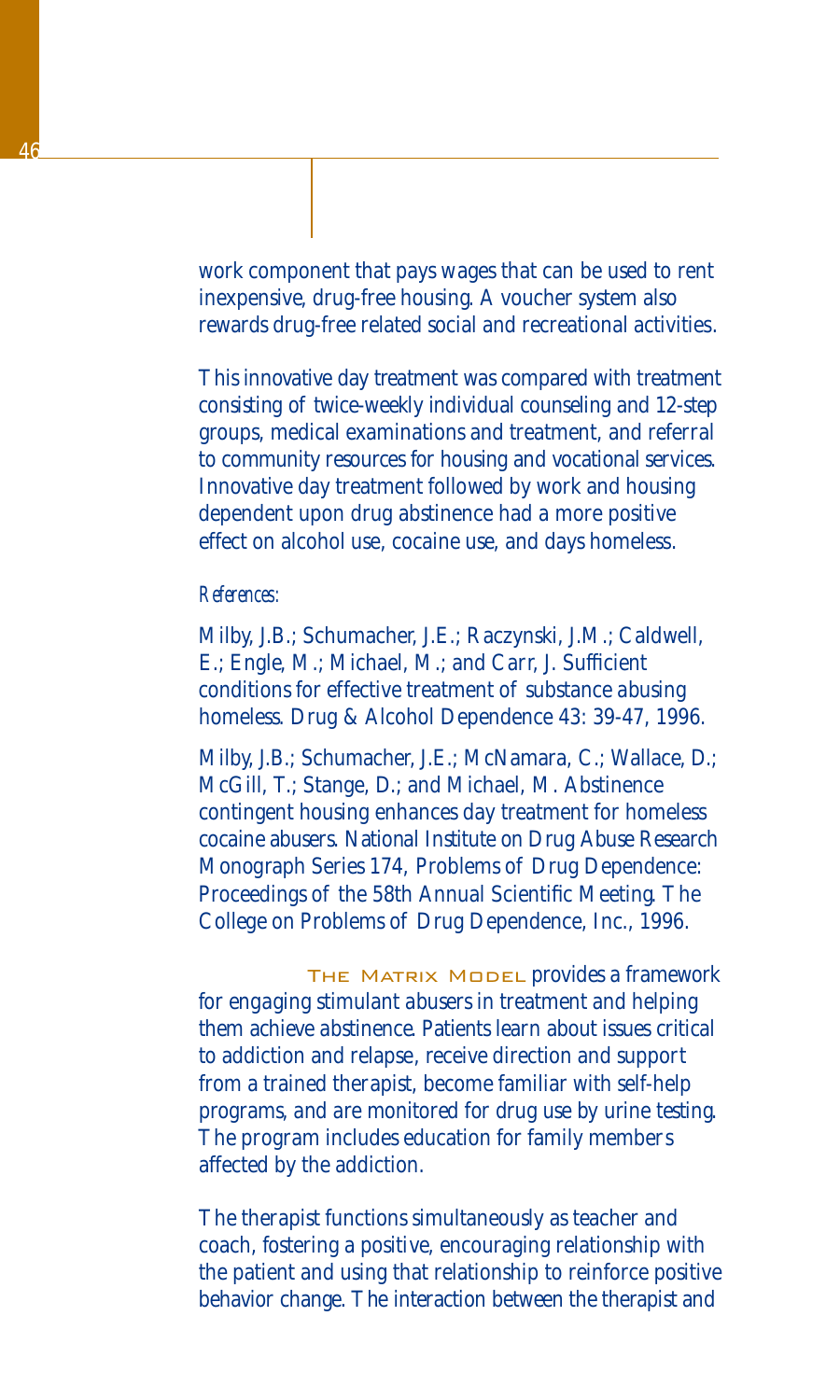the patient is realistic and direct but not confrontational or parental. Therapists are trained to conduct treatment sessions in a way that promotes the patient's self-esteem, dignity, and self-worth. A positive relationship between patient and therapist is a critical element for patient retention.

Treatment materials draw heavily on other tested treatment approaches. Thus, this approach includes elements pertaining to the areas of relapse prevention, family and group therapies, drug education, and self-help participation. Detailed treatment manuals contain work sheets for individual sessions; other components include family educational groups, early recovery skills groups, relapse prevention groups, conjoint sessions, urine tests, 12-step programs, relapse analysis, and social support groups.

A number of projects have demonstrated that participants treated with the Matrix model demonstrate statistically significant reductions in drug and alcohol use, improvements in psychological indicators, and reduced risky sexual behaviors associated with HIV transmission. These reports, along with evidence suggesting comparable treatment response for methamphetamine users and cocaine users and demonstrated efficacy in enhancing naltrexone treatment of opiate addicts, provide a body of empirical support for the use of the model.

#### *References:*

Huber, A.; Ling, W.; Shoptaw, S.; Gulati, V.; Brethen, P.; and Rawson, R. Integrating treatments for methamphetamine abuse: A psychosocial perspective. Journal of Addictive Diseases 16: 41-50, 1997.

Rawson, R.; Shoptaw, S.; Obert, J.L.; McCann, M.; Hasson, A.; Marinelli-Casey, P.; Brethen, P.; and Ling, W. An intensive outpatient approach for cocaine abuse: The Matrix model. Journal of Substance Abuse Treatment 12(2): 117-127, 1995.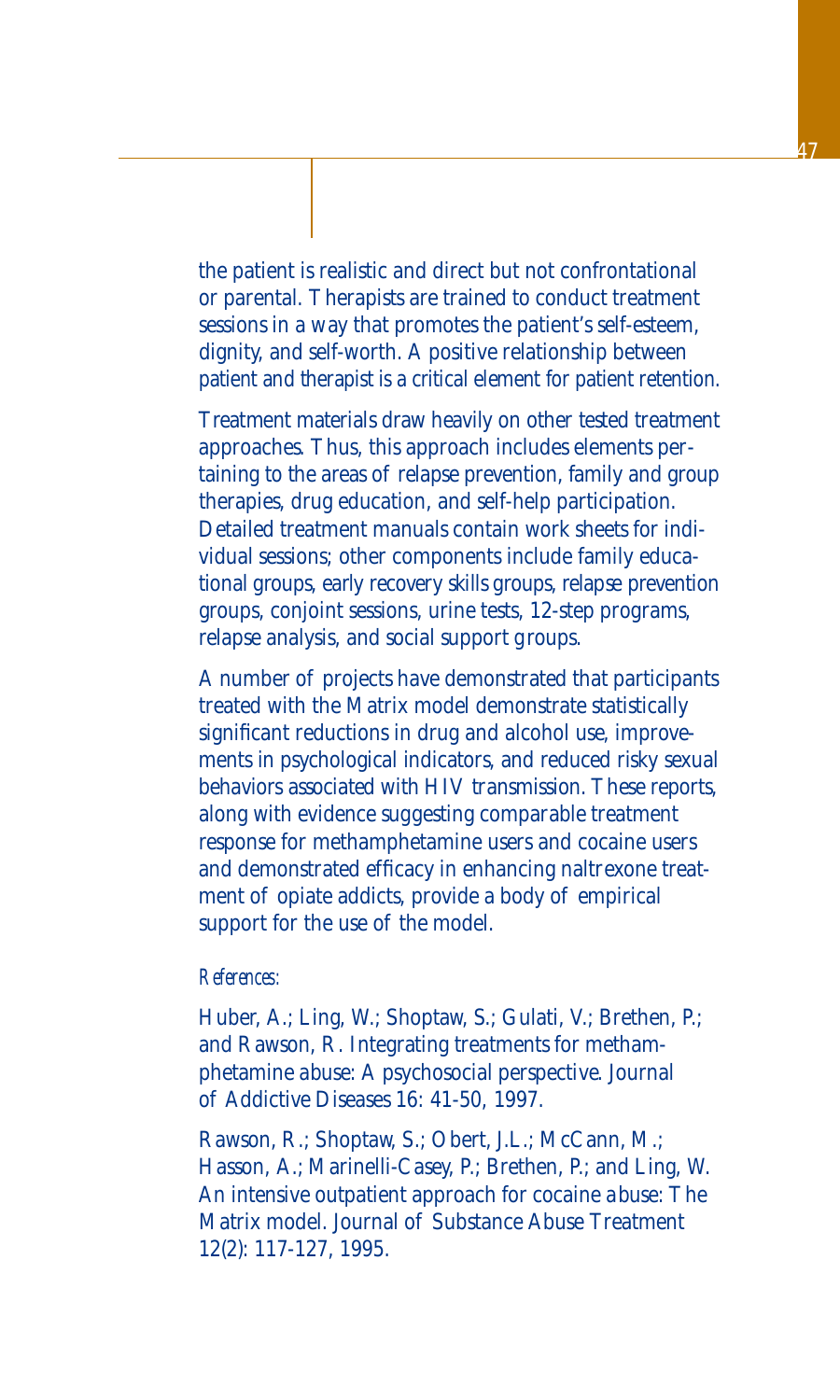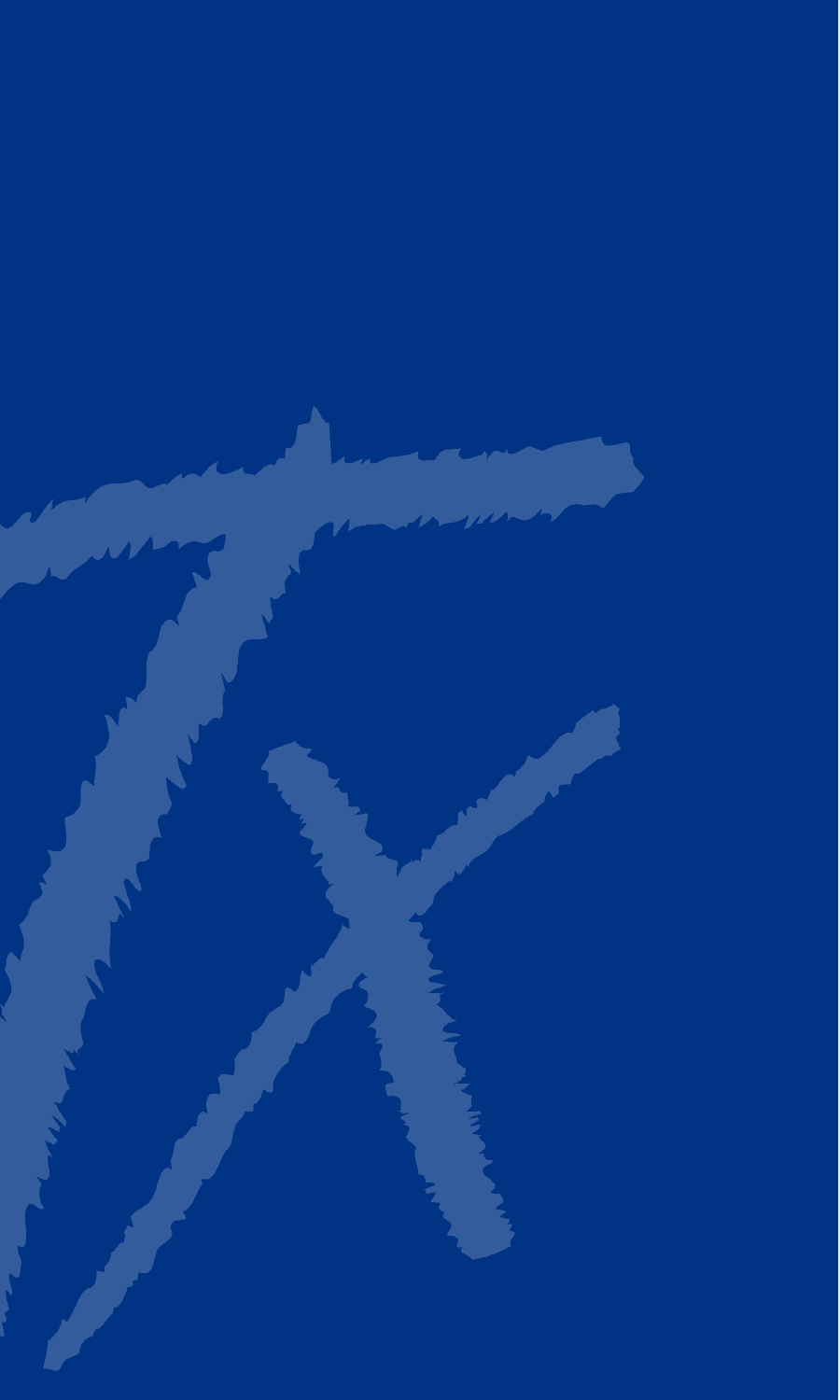#### GENERAL INQUIRIES: NIDA PUBLIC INFORMATION OFFICE, 301-443-1124

Inquiries about NIDA's treatment research activities: Division of Clinical and Services Research, 301-443-0107 (for questions regarding behavioral therapies) or 301-443-4060 (for questions regarding access to treatment, organization and management, and cost effectiveness); and, Medications Development Division, 301-443-6173 (for questions regarding medications development).

#### WEBSITE: http://www.nida.nih.gov

#### CENTER FOR SUBSTANCE ABUSE TREATMENT (CSAT)

CSAT, a part of the Substance Abuse and Mental Health Services Administration, is responsible for supporting treatment services through block grants and developing knowledge about effective drug treatment, disseminating the findings to the field, and promoting their adoption. CSAT also operates the National Treatment Referral 24-hour Hotline (1-800-662-HELP) which offers information and referral to people seeking treatment programs and other assistance. CSAT publications are available through the National Clearinghouse on Alcohol and Drug Information (1-800-729-6686). Additional information about CSAT can be found on their website at www.samhsa.gov/csat.

## Selected NIDA Educational Resources On Drug Addiction Treatment

The following are available from the National Clearinghouse on Alcohol and Drug Information (NCADI), the National Technical Information Service (NTIS), or the Government Printing Office (GPO). To order, refer to the NCADI (1-800-729-6686), NTIS (1-800-553-6847), or GPO (202-512-1800) number provided with the resource description.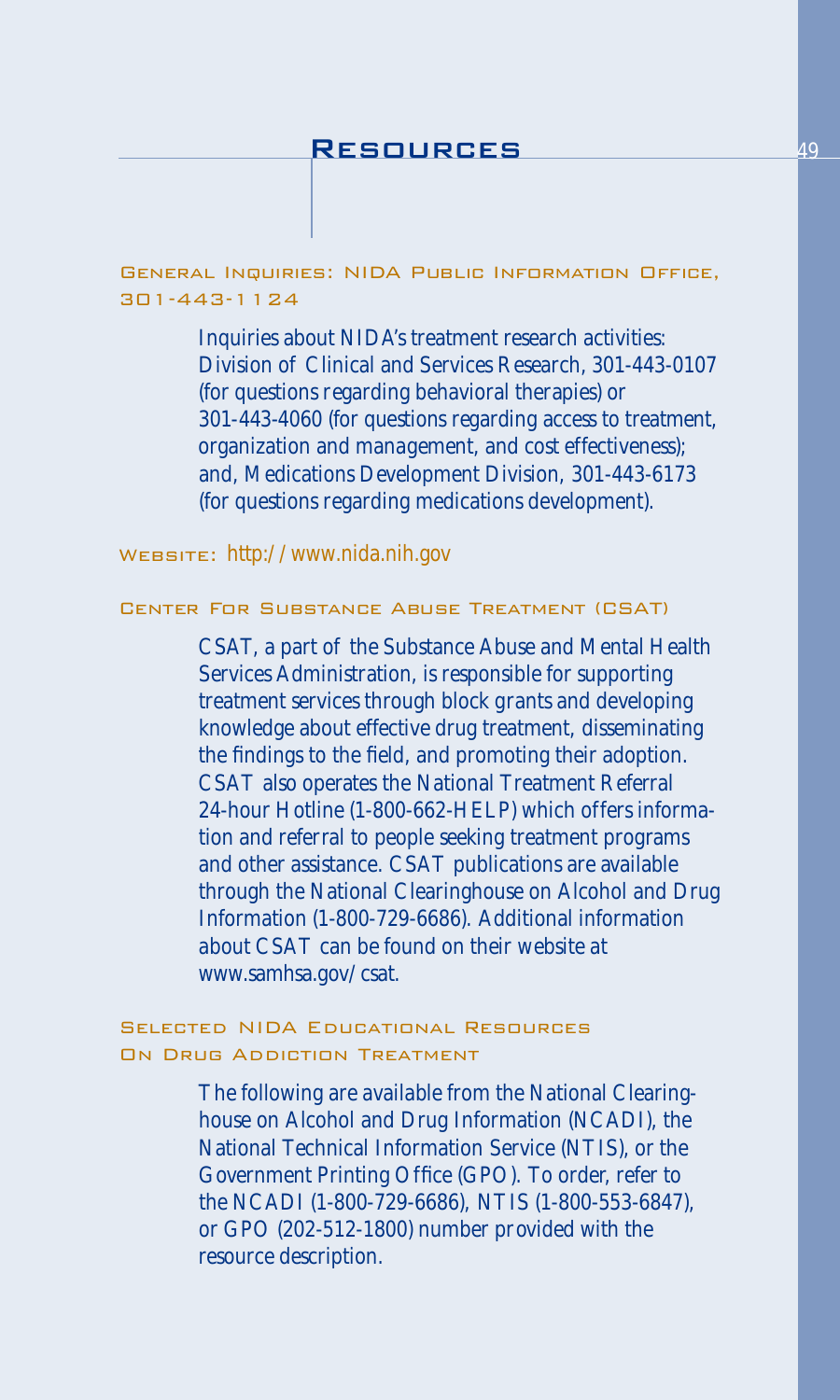#### Manuals And Clinical Reports

**Measuring and Improving Cost, Cost-Effectiveness, and Cost-Benefit for Substance Abuse Treatment Programs (1999).** Offers substance abuse treatment program managers tools with which to calculate the costs of their programs and investigate the relationship between those costs and treatment outcomes. NCADI # BKD340. Available online at http://www.nida.nih.gov.

**An Overview of Prison and Community-Based Drug Abuse Treatment (1999).** Summarizes substantive research on prison and community-based drug abuse treatment from the last 25 years and highlights how public health research can help inform public policies across systems. In press.

**A Cognitive-Behavioral Approach: Treating Cocaine Addiction (1998).** This is the first in NIDA's "Therapy Manuals for Drug Addiction" series. Describes cognitivebehavioral therapy, a short-term focused approach to helping cocaine-addicted individuals become abstinent from cocaine and other drugs. NCADI # BKD254. Available online at http://www.nida.nih.gov.

**A Community Reinforcement Plus Vouchers Approach: Treating Cocaine Addiction (1998).** This is the second in NIDA's "Therapy Manuals for Drug Addiction" series. This treatment integrates a community reinforcement approach with an incentive program that uses vouchers. NCADI # BKD255. Available online at http://www.nida.nih.gov.

**An Individual Drug Counseling Approach to Treat Cocaine Addiction: The Collaborative Cocaine Treatment Study Model (1999).** This is the third in NIDA's "Therapy Manuals for Drug Addiction" series. Describes specific cognitive-behavioral models that can be implemented in a wide range of differing drug abuse treatment settings. NCADI # BKD337. Available online at http://www.nida.nih.gov.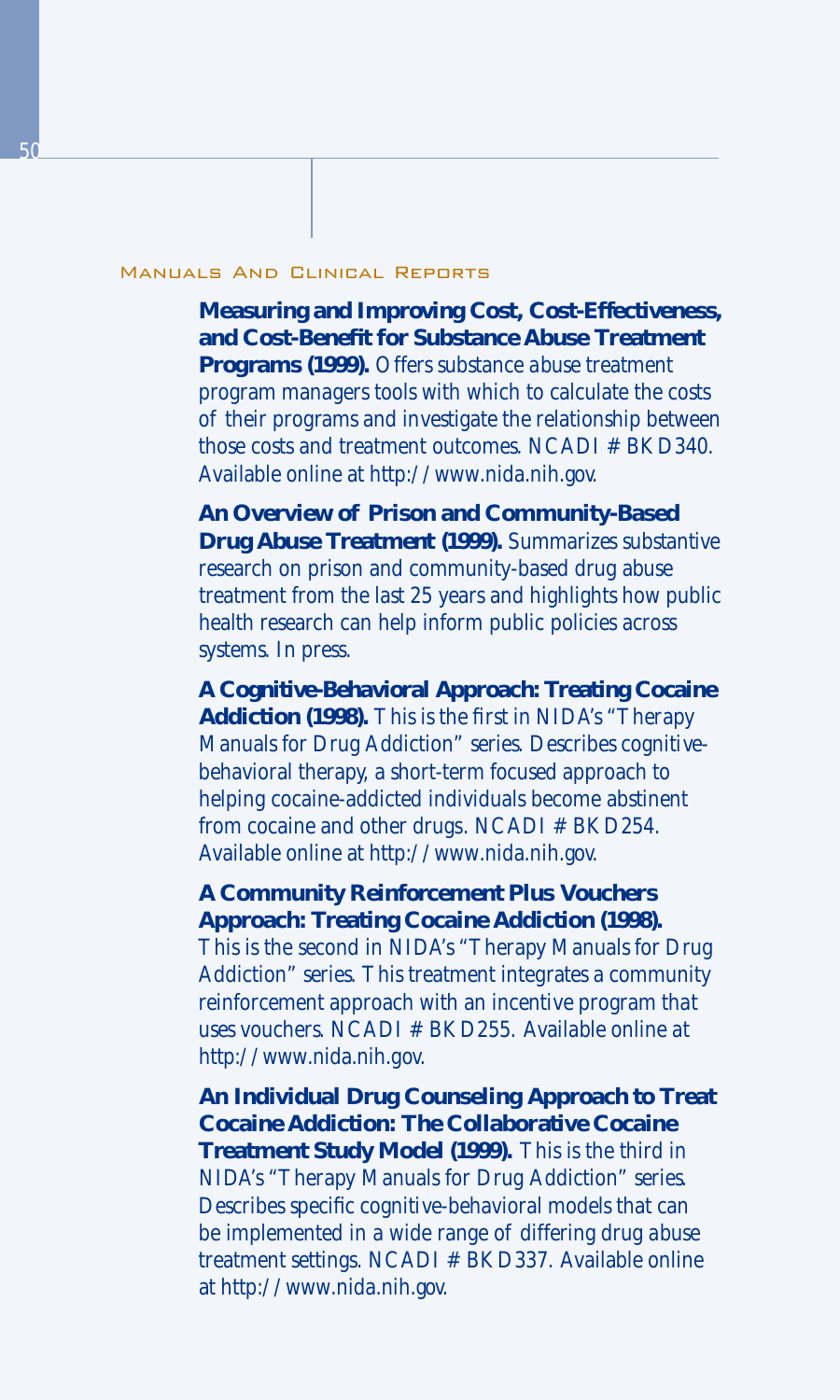**Mental Health Assessment and Diagnosis of Substance Abusers: Clinical Report Series (1994).** Provides detailed descriptions of psychiatric disorders that can occur among drug-abusing clients. NCADI # BKD148. 51

**Relapse Prevention: Clinical Report Series (1994).** Discusses several major issues to relapse prevention. Provides an overview of factors and experiences that can lead to relapse. Reviews general strategies for preventing relapses, and describes four specific approaches in detail. Outlines administrative issues related to implementing a relapse prevention program. NCADI # BKD147.

**Addiction Severity Index Package (1993).** Provides a structured clinical interview designed to collect information about substance use and functioning in life areas from adult clients seeking drug abuse treatment. Includes a handbook for program administrators, a resource manual, two videotapes, and a training facilitator's manual. NTIS # AVA19615VNB2KUS. \$52.95.

**Program Evaluation Package (1993).** A practical resource for treatment program administrators and key staff. Includes an overview and case study manual, a guide for evaluation, a resource guide, and a pamphlet. NTIS # 95-167268. \$44.00.

**Relapse Prevention Package (1993).** Examines two effective relapse prevention models, the Recovery Training and Self-Help (RTSH) program and the Cue Extinction model. NTIS # 95-167250. \$62.00.

#### Research Monographs

**Beyond the Therapeutic Alliance: Keeping the Drug-Dependent Individual in Treatment (Research Monograph 165) (1997).** Reviews current treatment research on the best ways to retain patients in drug abuse treatment. NTIS # 97-181606. \$47; GPO # 017-024- 01608-0. \$17. Available online at http://www.nida.nih.gov.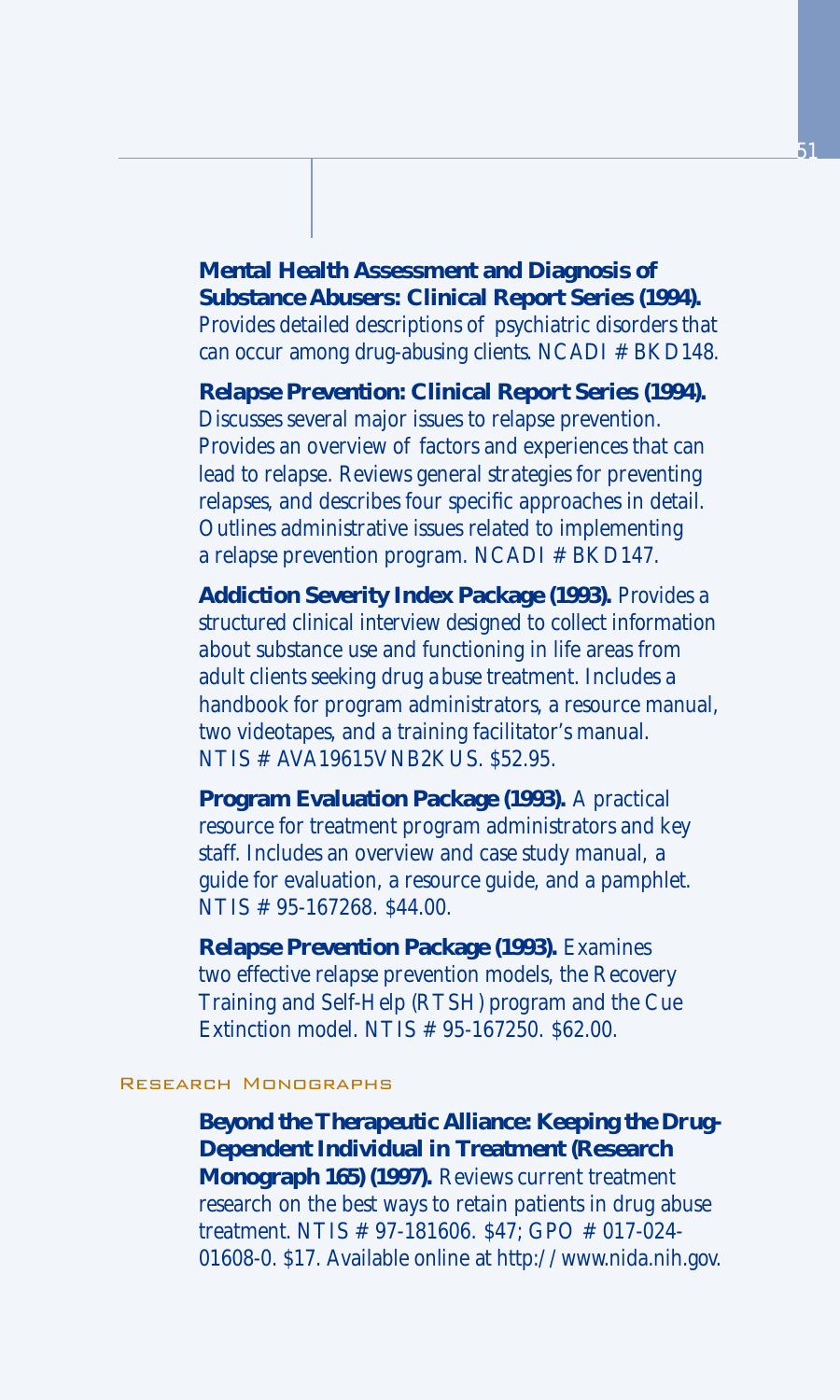**Treatment of Drug-Exposed Women and Children: Advances in Research Methodology (Research Monograph 166) (1997).** Presents experiences, products, and procedures of NIDA-supported Treatment Research Demonstration Program projects. NCADI # M166; NTIS # 96-179106. \$49; GPO # 017-01592-0. \$13. Available online at http://www.nida.nih.gov.

## **Treatment of Drug-Dependent Individuals With Comorbid Mental Disorders (Research**

**Monograph 172) (1997).** Promotes effective treatment by reporting state-of-the-art treatment research on individuals with comorbid mental and addictive disorders and research on HIV-related issues among people with comorbid conditions. NCADI # M172; NTIS # 97-181580. \$38; GPO # 017-024-01605. \$9.

**Medications Development for the Treatment of Cocaine Dependence: Issues in Clinical Efficacy Trials (Research Monograph 175) (1998).** A state-ofthe-art handbook for clinical investigators, pharmaceutical scientists, and treatment researchers. NCADI # M175.

#### Videos

#### **Adolescent Treatment Approaches (1991).**

Emphasizes the importance of pinpointing and addressing individual problem areas, such as sexual abuse, peer pressure, and family involvement in treatment. Running time: 25 min. NCADI # VHS40. \$12.50.

**NIDA Technology Transfer Series: Assessment (1991).** Shows how to use a number of diagnostic instruments as well as how to assess the implementation and effectiveness of the plan during various phases of the patient's treatment. Running time: 22 min. NCADI # VHS38. \$12.50.

**Drug Abuse Treatment in Prison: A New Way Out (1995).** Portrays two comprehensive drug abuse treatment approaches that have been effective with men and women in State and Federal Prisons. Running time: 23 min. NCADI # VHS72. \$12.50.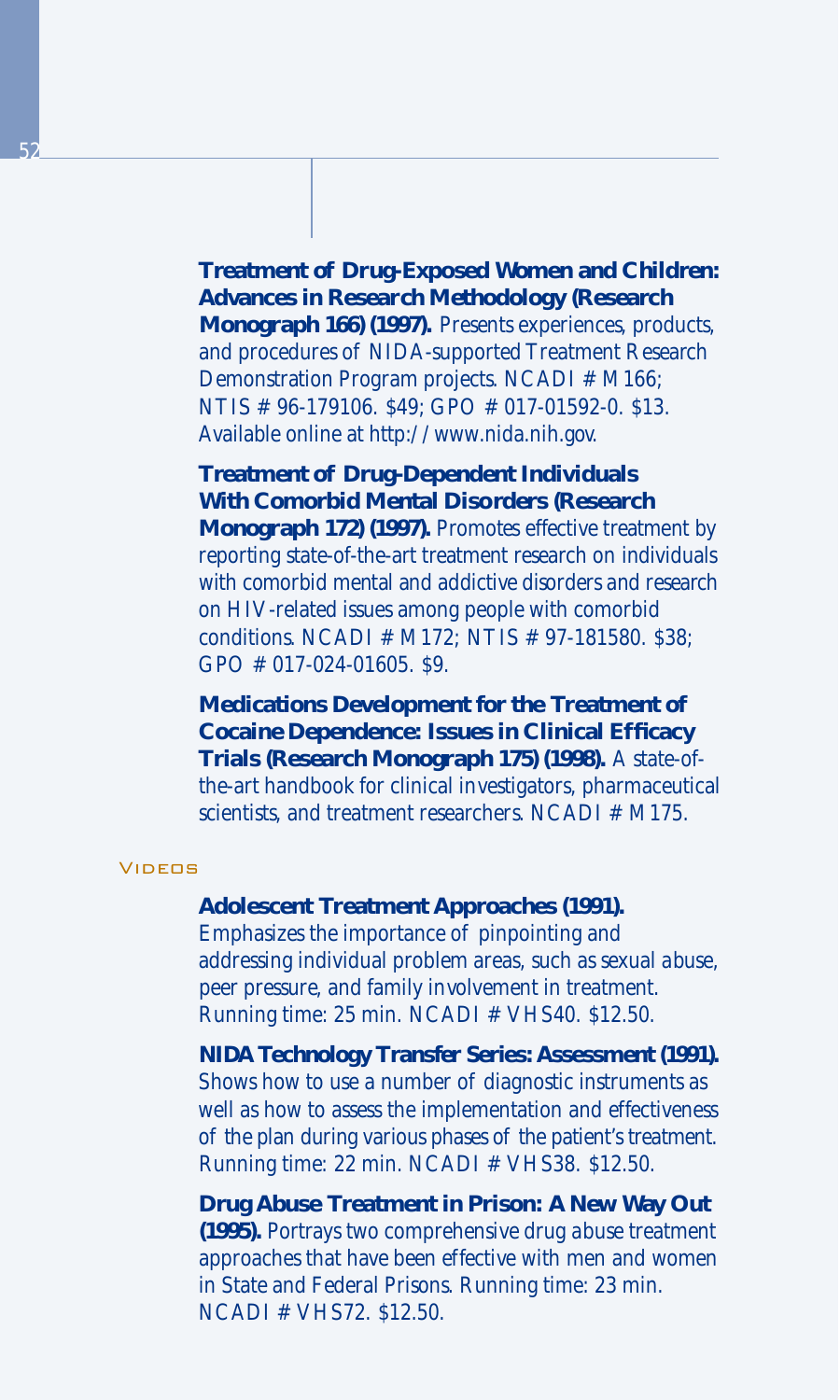**Dual Diagnosis (1993).** Focuses on the problem of mental illness in drug-abusing and drug-addicted populations, and examines various approaches useful for treating dual-diagnosed clients. Running time: 27 min. NCADI # VHS58. \$12.50.

**LAAM: Another Option for Maintenance Treatment of Opiate Addiction (1995).** Shows how LAAM can be used to meet the opiate treatment needs of individual clients from the provider and patient perspectives. Running time: 16 min. NCADI # VHS73. \$12.50.

**Methadone: Where We Are (1993).** Examines issues such as the use and effectiveness of methadone as a treatment, biological effects of methadone, the role of the counselor in treatment, and societal attitudes toward methadone treatment and patients. Running time: 24 min. NCADI # VHS59. \$12.50.

**Relapse Prevention (1991).** Helps practitioners understand the common phenomenon of relapse to drug use among patients in treatment. Running time: 24 min. NCADI # VHS37. \$12.50.

**Treatment Issues for Women (1991).** Assists treatment counselors help female patients to explore relationships with their children, with men, and with other women. Running time: 22 min. NCADI # VHS39. \$12.50.

**Treatment Solutions (1999).** Describes the latest developments in treatment research and emphasizes the benefits of drug abuse treatment, not only to the patient, but also to the greater community. Running time: 19 min. NCADI # DD110. \$12.50.

**Program Evaluation Package (1993).** A practical resource for treatment program administrators and key staff. Includes an overview and case study manual, a guide for evaluation, a resource guide, and a pamphlet. NTIS # 95-167268. \$44.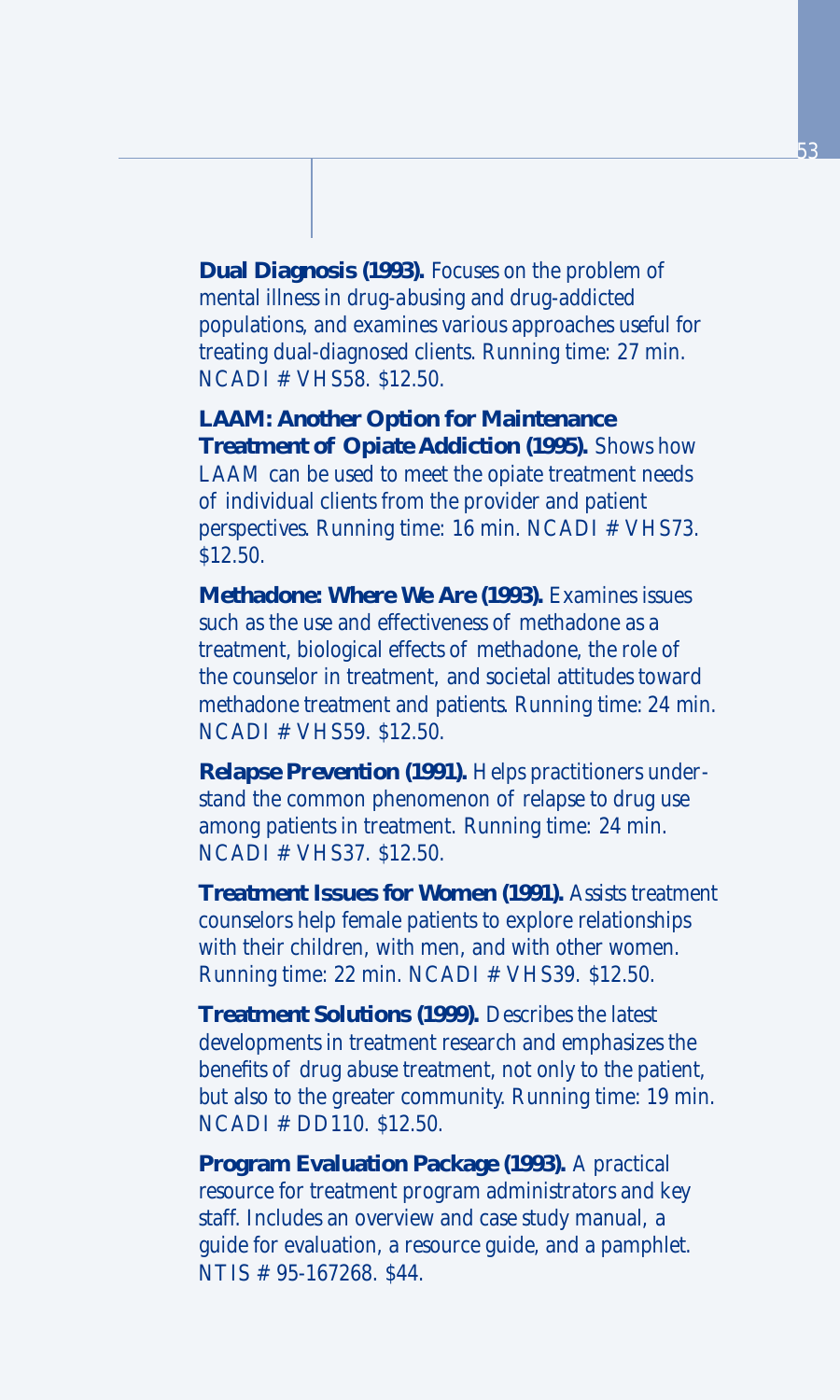**Relapse Prevention Package (1993).** Examines two effective relapse prevention models, the Recovery Training and Self-Help (RTSH) program and the Cue Extinction model. NTIS # 95-167250. \$62.

#### Other Federal Resources

The National Clearinghouse For Alcohol And Drug Information (NCADI). NIDA publications and treatment materials along with publications from other Federal agencies are available from this information source. Staff provide assistance in English and Spanish, and have TDD capability. Phone: 1-800-729-6686. Website: http://www.health.org.

#### The National Institute Of

Justice (NIJ). As the research agency of the Department of Justice, NIJ supports research, evaluation, and demonstration programs relating to drug abuse in the contexts of crime and the criminal justice system. For information, including a wealth of publications, contact the National Criminal Justice Reference Service by telephone (1-800-851-3420 or 1-301-519-5500) or on the World Wide Web (http://www.ojp.usdoj.gov/nij).